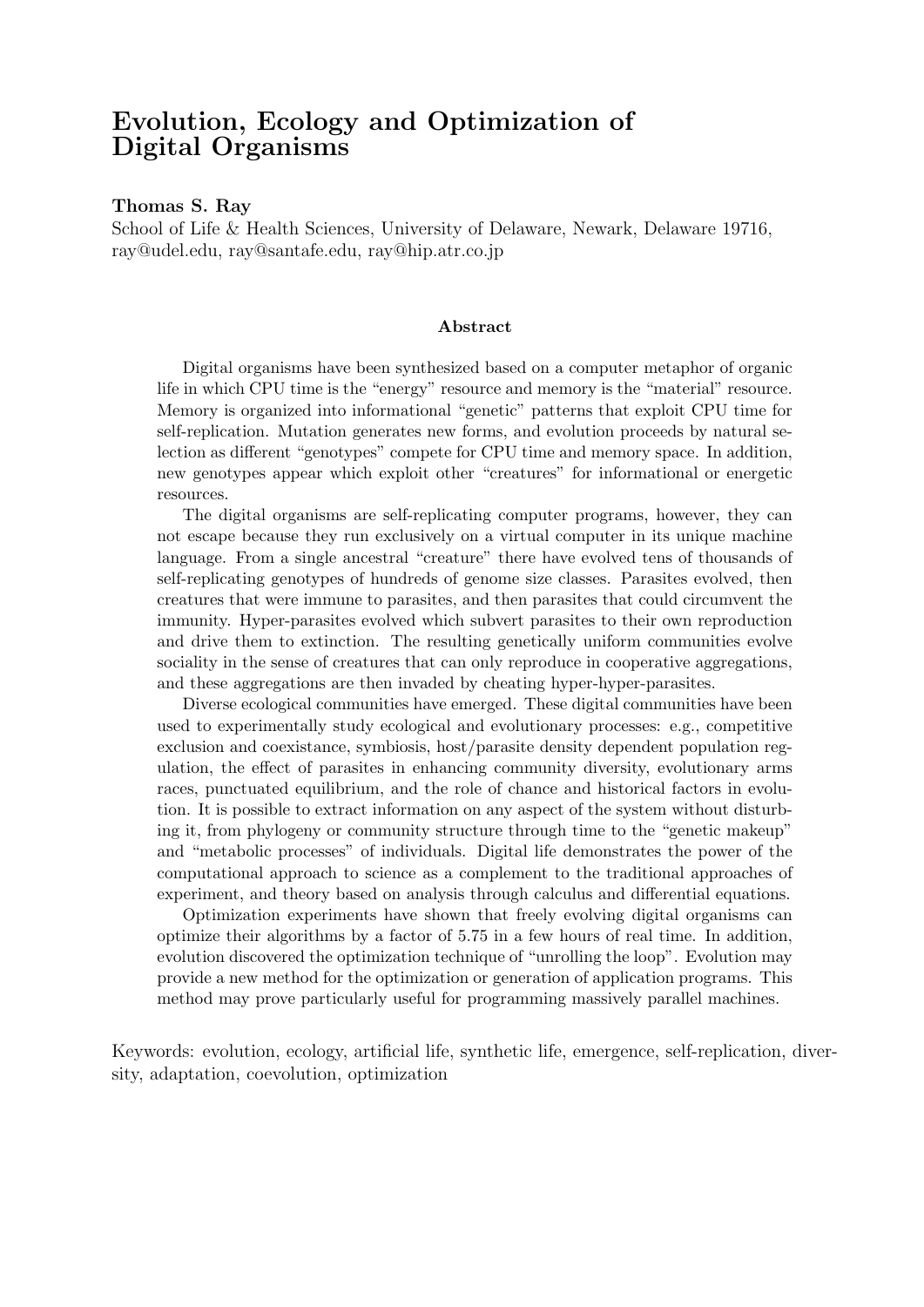### Thomas S. Ray School of Life & Health Sciences, University of Delaware, Newark, Delaware 19716, ray@udel.edu, ray@santafe.edu, ray@hip.atr.co.jp

## Evolution, Ecology and Optimization of Digital Organisms

# 1 INTRODUCTION

Marcel, a mechanical chessplayer... his exquisite 19th-century brainwork — the human art it took to build which has been flat lost, lost as the dodo bird ... But where inside Marcel is the midget Grandmaster, the little Johann Allgeier? where's the pantograph, and the magnets? Nowhere. Marcel really is a mechanical chessplayer. No fakery inside to give him any touch of humanity at all. — Thomas Pynchon, Gravity's Rainbow.

Ideally, the science of biology should embrace all forms of life. However in practice, it has been restricted to the study of a single instance of life, life on earth. Life on earth is very diverse, but it is presumably all part of a single phylogeny. Because biology is based on a sample size of one, we can not know what features of life are peculiar to earth, and what features are general, characteristic of all life. A truly comparative natural biology would require inter-planetary travel, which is light years away. The ideal experimental evolutionary biology would involve creation of multiple planetary systems, some essentially identical, others varying by a parameter of interest, and observing them for billions of years.

A practical alternative to an inter-planetary or mythical biology is to create synthetic life in a computer. The objective is not necessarily to create life forms that would serve as models for the study of natural life, but rather to create radically different life forms, based on a completely different physics and chemistry, and let these life forms evolve their own phylogeny, leading to whatever forms are natural to their unique physical basis. These truly independent instances of life may then serve as a basis for comparison, to gain some insight into what is general and what is peculiar in biology. Those aspects of life that prove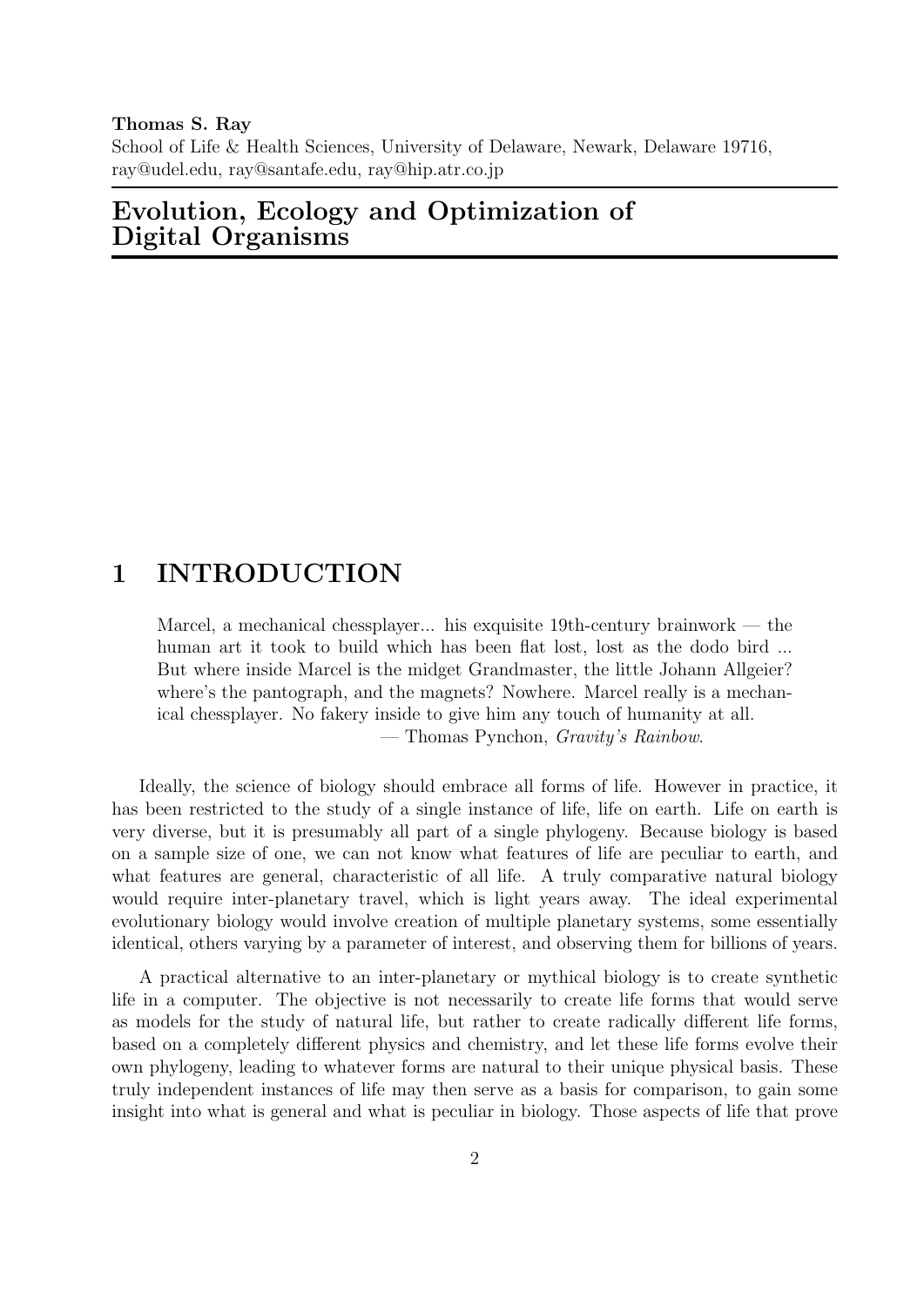to be general enough to occur in both natural and synthetic systems can then be studied more easily in the synthetic system. "Evolution in a bottle" provides a valuable tool for the experimental study of evolution and ecology.

The intent of this work is to synthesize rather than simulate life. This approach starts with hand crafted organisms already capable of replication and open-ended evolution, and aims to generate increasing diversity and complexity in a parallel to the Cambrian explosion. To state such a goal leads to semantic problems, because life must be defined in a way that does not restrict it to carbon based forms. It is unlikely that there could be general agreement on such a definition, or even on the proposition that life need not be carbon based. Therefore, I will simply state my conception of life in its most general sense. I would consider a system to be living if it is self-replicating, and capable of open-ended evolution. Synthetic life should self-replicate, and evolve structures or processes that were not designed-in or pre-conceived by the creator  $([5, 30])$ .

Core Wars programs, computer viruses, and worms  $([6, 9, 10, 11, 13, 14, 32, 33])$  are capable of self-replication, but fortunately, not evolution. It is unlikely that such programs will ever become fully living, because they are not likely to be able to evolve.

Most evolutionary simulations are not open-ended. Their potential is limited by the structure of the model, which generally endows each individual with a genome consisting of a set of pre-defined genes, each of which may exist in a pre-defined set of allelic forms ([1, 7, 8, 12, 20, 29]). The object being evolved is generally a data structure representing the genome, which the simulator program mutates and/or recombines, selects, and replicates according to criteria designed into the simulator. The data structures do not contain the mechanism for replication, they are simply copied by the simulator if they survive the selection phase.

Self-replication is critical to synthetic life because without it, the mechanisms of selection must also be pre-determined by the simulator. Such artificial selection can never be as creative as natural selection. The organisms are not free to invent their own fitness functions. Freely evolving creatures will discover means of mutual exploitation and associated implicit fitness functions that we would never think of. Simulations constrained to evolve with predefined genes, alleles and fitness functions are dead ended, not alive.

The approach presented here does not have such constraints. Although the model is limited to the evolution of creatures based on sequences of machine instructions, this may have a potential comparable to evolution based on sequences of organic molecules. Sets of machine instructions similar to those used in the Tierra Simulator have been shown to be capable of "universal computation" ([2, 24, 26]). This suggests that evolving machine codes should be able to generate any level of complexity.

Other examples of the synthetic approach to life can be seen in the work of [3, 16, 21, 22, 31]. A characteristic these efforts generally have in common is that they parallel the origin of life event by attempting to create prebiotic conditions from which life may emerge spontaneously and evolve in an open ended fashion.

While the origin of life is generally recognized as an event of the first order, there is another event in the history of life that is less well known but of comparable significance: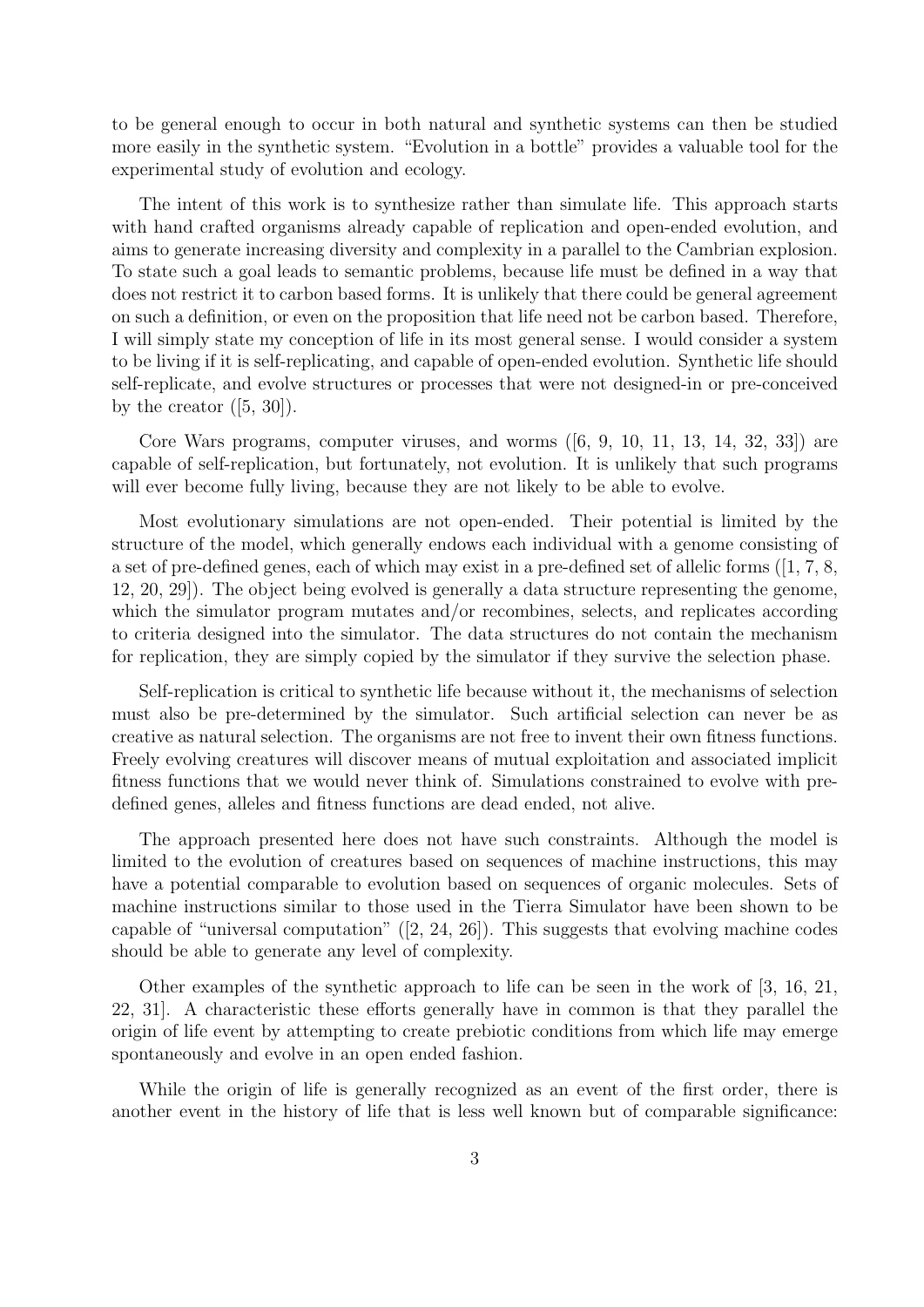the origin of biological diversity and macroscopic multicellular life during the Cambrian explosion 600 million years ago. This event involved a riotous diversification of life forms. Dozens of phyla appeared suddenly, many existing only fleetingly, as diverse and sometimes bizarre ways of life were explored in a relative ecological void ([18, 27]).

The work presented here aims to parallel the second major event in the history of life, the origin of diversity. Rather than attempting to create prebiotic conditions from which life may emerge, this approach involves engineering over the early history of life to design complex evolvable organisms, and then attempting to create the conditions that will set off a spontaneous evolutionary process of increasing diversity and complexity of organisms. This work represents a first step in this direction, creating an artificial world which may roughly parallel the RNA world of self-replicating molecules (still falling far short of the Cambrian explosion).

The approach has generated rapidly diversifying communities of self-replicating organisms exhibiting open-ended evolution by natural selection. From a single rudimentary ancestral creature containing only the code for self-replication, interactions such as parasitism, immunity, hyper-parasitism, sociality and cheating have emerged spontaneously. This paper presents a methodology and some first results.

Apart from its value as a tool for the study or teaching of ecology and evolution, synthetic life may have commercial applications. Evolution of machine code provides a new approach to the design and optimization of computer programs. In an analogy to genetic engineering, pieces of application code may be inserted into the genomes of digital organisms, and then evolved to new functionality or greater efficiency.

# 2 METHODS

Here was a world of simplicity and certainty... a world based on the one and zero of life and death. Minimal, beautiful. The patterns of lives and deaths.... weightless, invisible chains of electronic presence or absence. If patterns of ones and zeros were "like" patterns of human lives and deaths, if everything about an individual could be represented in a computer record by a long string of ones and zeros, then what kind of creature would be represented by a long string of lives and deaths? It would have to be up one level at least — an angel, a minor god, something in a UFO.

— Thomas Pynchon, Vineland.

### 2.1 THE METAPHOR

Organic life is viewed as utilizing energy, mostly derived from the sun, to organize matter. By analogy, digital life can be viewed as using CPU (central processing unit) time, to organize memory. Organic life evolves through natural selection as individuals compete for resources (light, food, space, etc.) such that genotypes which leave the most descendants increase in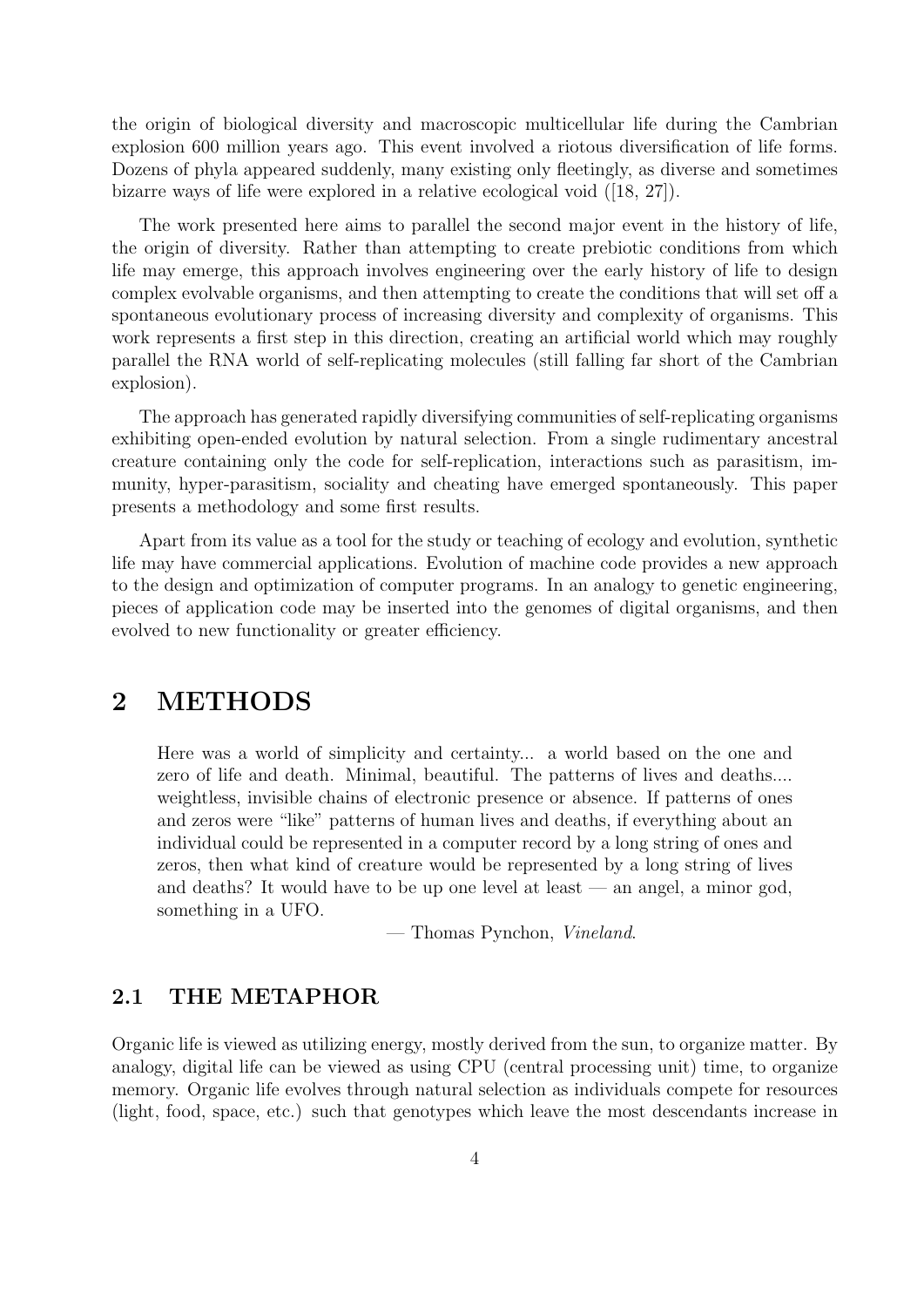frequency. Digital life evolves through the same process, as replicating algorithms compete for CPU time and memory space, and organisms evolve strategies to exploit one another. CPU time is thought of as the analog of the energy resource, and memory as the analog of the spatial resource.

The memory, the CPU and the computer's operating system are viewed as elements of the "abiotic" (physical) environment. A "creature" is then designed to be specifically adapted to the features of the computational environment. The creature consists of a selfreplicating assembler language program. Assembler languages are merely mnemonics for the machine codes that are directly executed by the CPU. These machine codes have the characteristic that they directly invoke the instruction set of the CPU and services provided by the operating system.

All programs, regardless of the language they are written in, are converted into machine code before they are executed. Machine code is the natural language of the machine, and machine instructions are viewed by this author as the "atomic units" of computing. It is felt that machine instructions provide the most natural basis for an artificial chemistry of creatures designed to live in the computer.

In the biological analogy, the machine instructions are considered to be more like the amino acids than the nucleic acids, because they are "chemically active". They actively manipulate bits, bytes, CPU registers, and the movements of the instruction pointer (see below). The digital creatures discussed here are entirely constructed of machine instructions. They are considered analogous to creatures of the RNA world, because the same structures bear the "genetic" information and carry out the "metabolic" activity.

A block of RAM memory (random access memory, also known as "main" or "core" memory) in the computer is designated as a "soup" which can be inoculated with creatures. The "genome" of the creatures consists of the sequence of machine instructions that make up the creature's self-replicating algorithm. The prototype creature consists of 80 machine instructions, thus the size of the genome of this creature is 80 instructions, and its "genotype" is the specific sequence of those 80 instructions (Appendix C).

## 2.2 THE VIRTUAL COMPUTER — TIERRA SIMULATOR

The computers we use are general purpose computers, which means, among other things, that they are capable of emulating through software, the behavior of any other computer that ever has been built or that could be built ([2, 24, 26]). We can utilize this flexibility to design a computer that would be especially hospitable to synthetic life.

There are several good reasons why it is not wise to attempt to synthesize digital organisms that exploit the machine codes and operating systems of real computers. The most urgent is the potential threat of natural evolution of machine codes leading to virus or worm type of programs that could be difficult to eradicate due to their changing "genotypes". This potential argues strongly for creating evolution exclusively in programs that run only on virtual computers and their virtual operating systems. Such programs would be nothing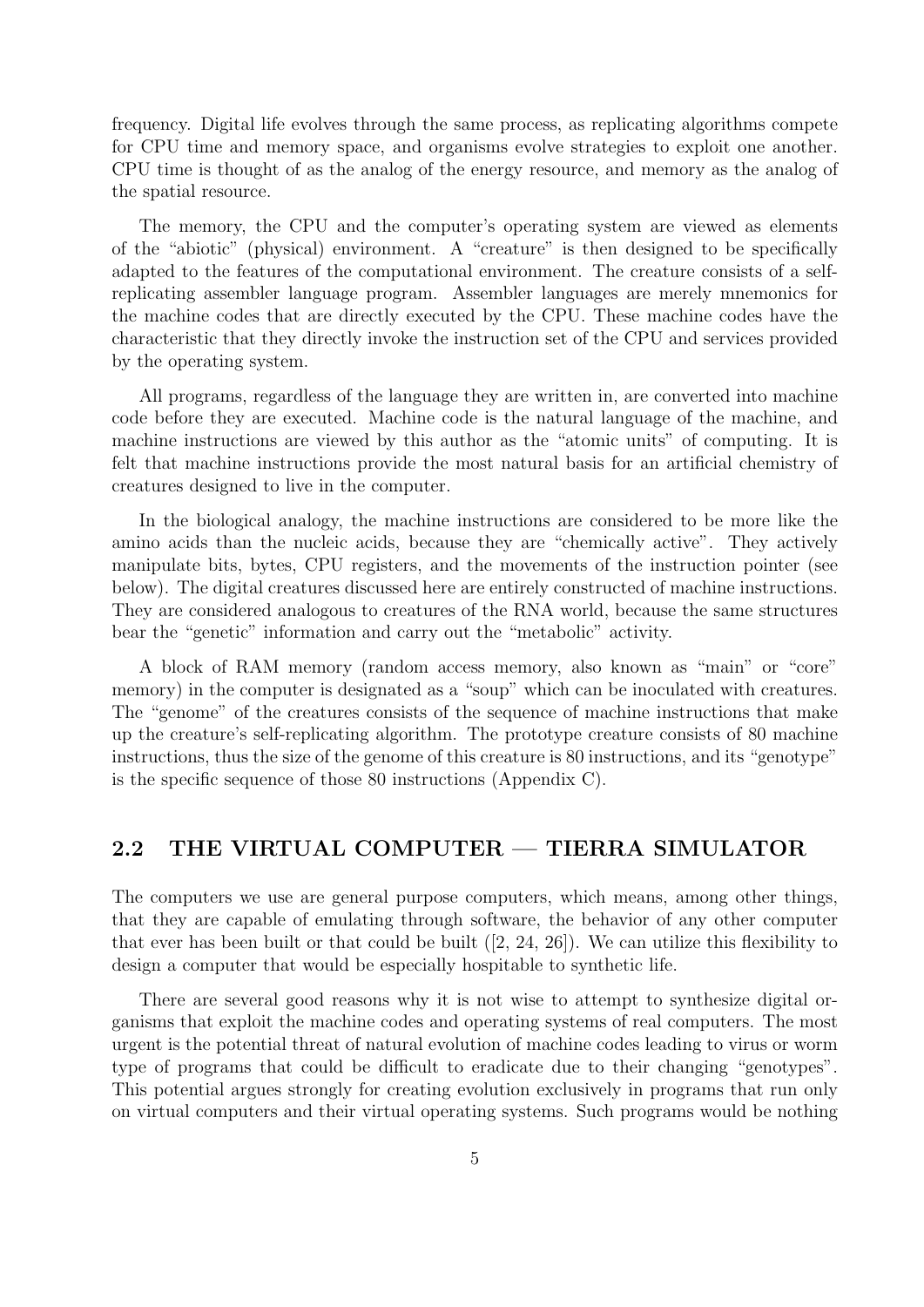more than data on a real computer, and therefore would present no more threat than the data in a data base or the text file of a word processor.

Another reason to avoid developing digital organisms in the machine code of a real computer is that the artificial system would be tied to the hardware and would become obsolete as quickly as the particular machine it was developed on. In contrast, an artificial system developed on a virtual machine could be easily ported to new real machines as they become available.

A third issue, which potentially makes the first two moot, is that the machine languages of real machines are not designed to be evolvable, and in fact might not support significant evolution. Von Neuman type machine languages are considered to be "brittle", meaning that the ratio of viable programs to possible programs is virtually zero. Any mutation or recombination event in a real machine code is almost certain to produce a non-functional program. The problem of brittleness can be mitigated by designing a virtual computer whose machine code is designed with evolution in mind. Farmer & Belin [17] have suggested that overcoming this brittleness and "Discovering how to make such self-replicating patterns more robust so that they evolve to increasingly more complex states is probably the central problem in the study of artificial life."

The work described here takes place on a virtual computer known as Tierra (Spanish for Earth). Tierra is a parallel computer of the MIMD (multiple instruction, multiple data) type, with a processor (CPU) for each creature. Parallelism is imperfectly emulated by allowing each CPU to execute a small time slice in turn. Each CPU of this virtual computer contains two address registers, two numeric registers, a flags register to indicate error conditions, a stack pointer, a ten word stack, and an instruction pointer. Each virtual CPU is implemented via the C structure listed in Appendix A. Computations performed by the Tierran CPUs are probabilistic due to flaws that occur at a low frequency (see Mutation below).

The instruction set of a CPU typically performs simple arithmetic operations or bit manipulations, within the small set of registers contained in the CPU. Some instructions move data between the registers in the CPU, or between the CPU registers and the RAM (main) memory. Other instructions control the location and movement of an "instruction pointer" (IP). The IP indicates an address in RAM, where the machine code of the executing program (in this case a digital organism) is located.

The CPU perpetually performs a fetch-decode-execute-increment IP cycle: The machine code instruction currently addressed by the IP is fetched into the CPU, its bit pattern is decoded to determine which instruction it corresponds to, and the instruction is executed. Then the IP is incremented to point sequentially to the next position in RAM, from which the next instruction will be fetched. However, some instructions like JMP, CALL and RET directly manipulate the IP, causing execution to jump to some other sequence of instructions in the RAM. In the Tierra Simulator this CPU cycle is implemented through the time slice routine listed in Appendix B.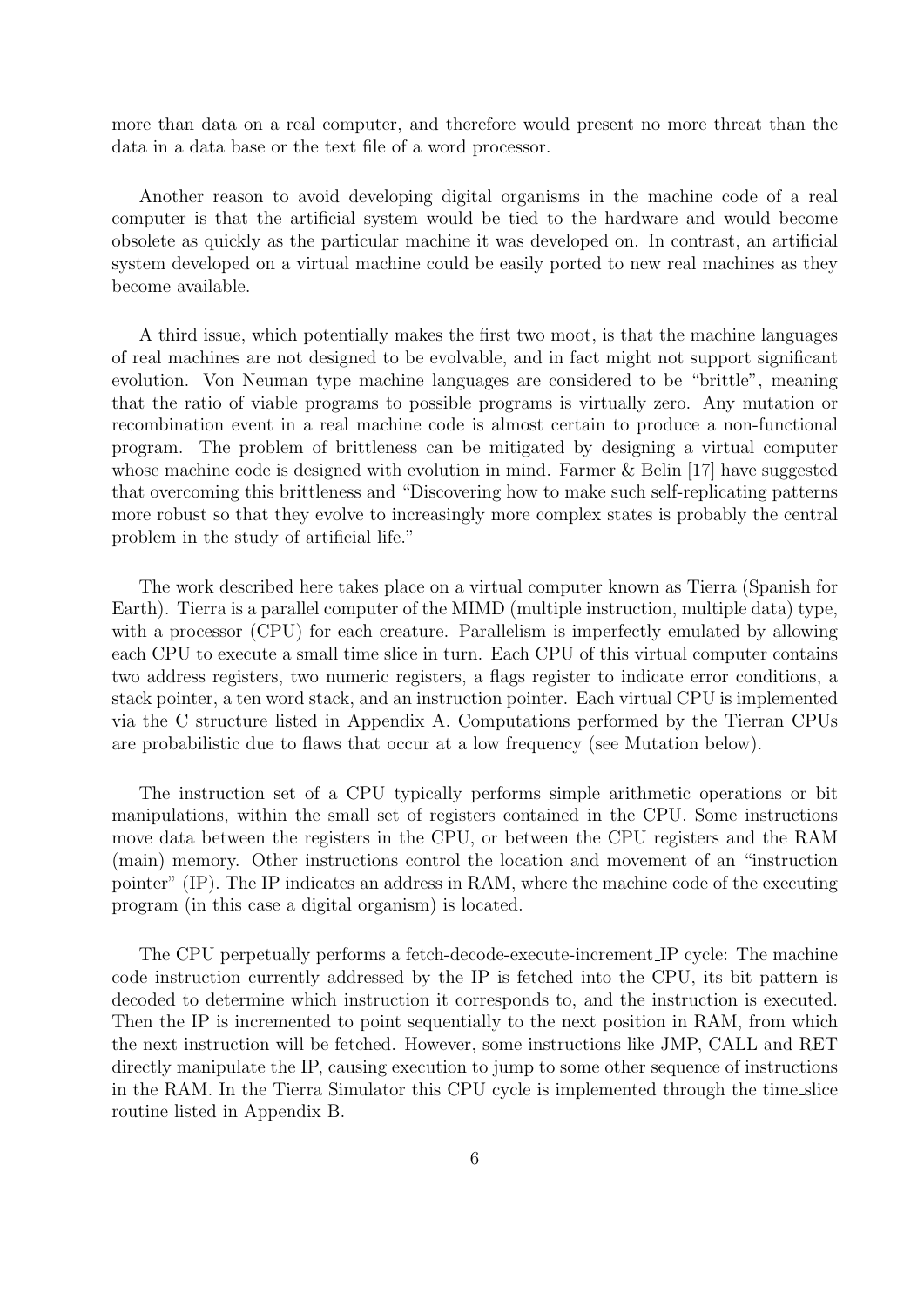## 2.3 THE TIERRAN LANGUAGE

Before attempting to set up a synthetic life system, careful thought must be given to how the representation of a programming language affects its adaptability in the sense of being robust to genetic operations such as mutation and recombination. The nature of the virtual computer is defined in large part by the instruction set of its machine language. The approach in this study has been to loosen up the machine code in a "virtual bio-computer", in order to create a computational system based on a hybrid between biological and classical von Neumann processes.

In developing this new virtual language, which is called "Tierran", close attention has been paid to the structural and functional properties of the informational system of biological molecules: DNA, RNA and proteins. Two features have been borrowed from the biological world which are considered to be critical to the evolvability of the Tierran language.

First, the instruction set of the Tierran language has been defined to be of a size that is the same order of magnitude as the genetic code. Information is encoded into DNA through 64 codons, which are translated into 20 amino acids. In its present manifestation, the Tierran language consists of 32 instructions, which can be represented by five bits, *operands included*.

Emphasis is placed on this last point because some instruction sets are deceptively small. Some versions of the redcode language of Core Wars ([10, 13, 31]) for example are defined to have ten operation codes. It might appear on the surface then that the instruction set is of size ten. However, most of the ten instructions have one or two operands. Each operand has four addressing modes, and then an integer. When we consider that these operands are embedded into the machine code, we realize that they are in fact a part of the instruction set, and this set works out to be about  $10^{11}$  in size. Similarly, RISC machines may have only a few opcodes, but they probably all use 32 bit instructions, so from a mutational point of view, they really have  $2^{32}$  instructions. Inclusion of numeric operands will make any instruction set extremely large in comparison to the genetic code.

In order to make a machine code with a truly small instruction set, we must eliminate numeric operands. This can be accomplished by allowing the CPU registers and the stack to be the only operands of the instructions. When we need to encode an integer for some purpose, we can create it in a numeric register through bit manipulations: flipping the low order bit and shifting left. The program can contain the proper sequence of bit flipping and shifting instructions to synthesize the desired number, and the instruction set need not include all possible integers.

A second feature that has been borrowed from molecular biology in the design of the Tierran language is the addressing mode, which is called "address by template". In most machine codes, when a piece of data is addressed, or the IP jumps to another piece of code, the exact numeric address of the data or target code is specified in the machine code. Consider that in the biological system by contrast, in order for protein molecule A in the cytoplasm of a cell to interact with protein molecule B, it does not specify the exact coordinates where B is located. Instead, molecule A presents a template on its surface which is complementary to some surface on B. Diffusion brings the two together, and the complementary conformations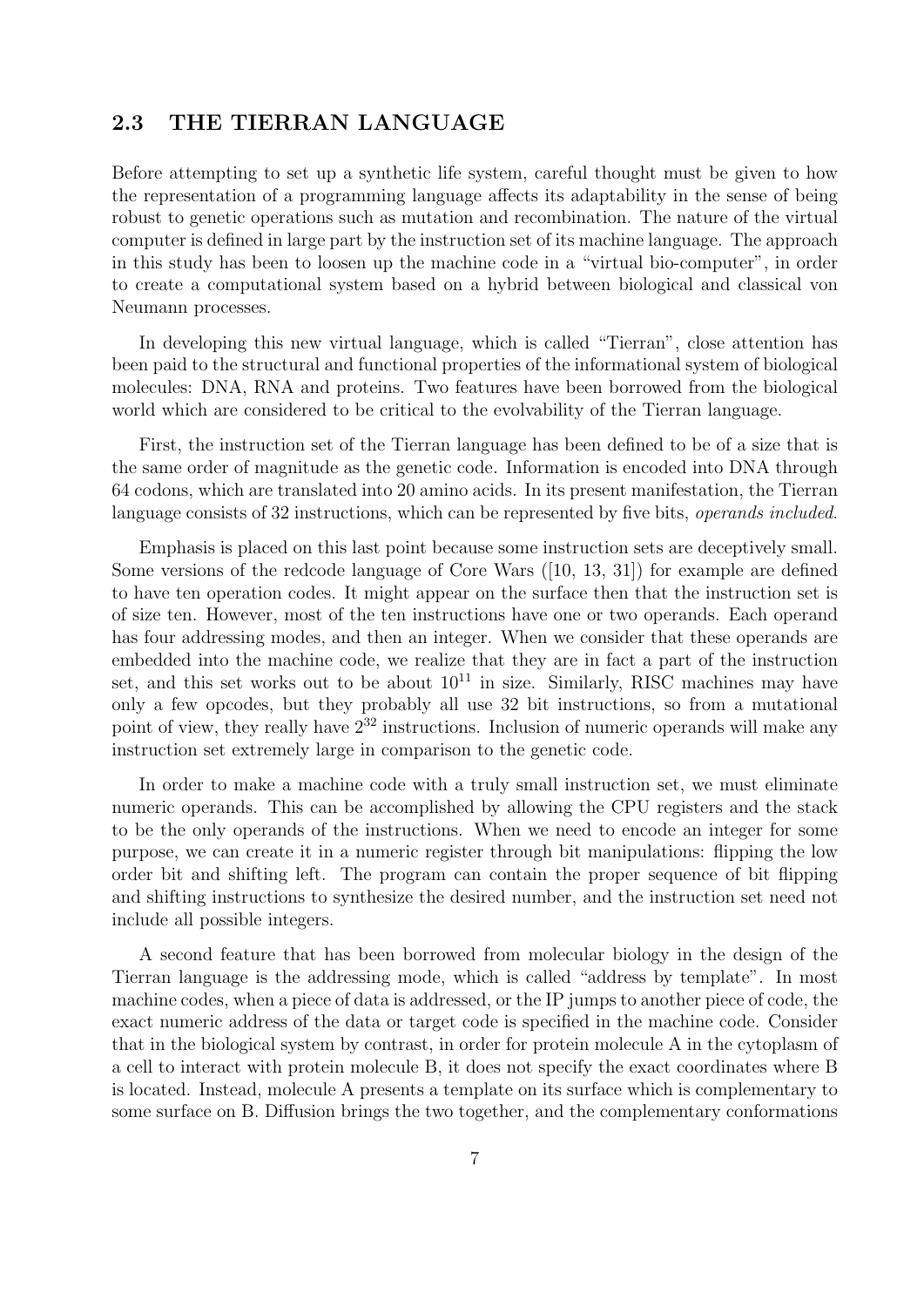allow them to interact.

Addressing by template is illustrated by the Tierran JMP (jump) instruction. Each JMP instruction is followed by a sequence of NOP (no-operation) instructions, of which there are two kinds: NOP<sub>-0</sub> and NOP<sub>-1</sub>. Suppose we have a piece of code with five instruction in the following order: JMP NOP<sub>-0</sub> NOP<sub>-0</sub> NOP<sub>-0</sub> NOP<sub>-1</sub>. The system will search outward in both directions from the JMP instruction looking for the nearest occurrence of the complementary pattern: NOP<sub>-1</sub> NOP<sub>-1</sub> NOP<sub>-1</sub> NOP<sub>-0</sub>. If the pattern is found, the instruction pointer will move to the end of the complementary pattern and resume execution. If the pattern is not found, an error condition (flag) will be set and the JMP instruction will be ignored (in practice, a limit is placed on how far the system may search for the pattern).

The Tierran language is characterized by two unique features: a truly small instruction set without numeric operands, and addressing by template. Otherwise, the language consists of familiar instructions typical of most machine languages, e.g., MOV, CALL, RET, POP, PUSH etc. The complete instruction set is listed in Appendix B.

### 2.4 THE TIERRAN OPERATING SYSTEM

The Tierran virtual computer needs a virtual operating system that will be hospitable to digital organisms. The operating system will determine the mechanisms of interprocess communication, memory allocation, and the allocation of CPU time among competing processes. Algorithms will evolve so as to exploit these features to their advantage. More than being a mere aspect of the environment, the operating system together with the instruction set will determine the topology of possible interactions between individuals, such as the ability of pairs of individuals to exhibit predator-prey, parasite-host or mutualistic relationships.

#### 2.4.1 Memory Allocation — Cellularity

The Tierran computer operates on a block of RAM of the real computer which is set aside for the purpose. This block of RAM is referred to as the "soup". In most of the work described here the soup consisted of about 60,000 bytes, which can hold the same number of Tierran machine instructions. Each "creature" occupies some block of memory in this soup.

Cellularity is one of the fundamental properties of organic life, and can be recognized in the fossil record as far back as 3.6 billion years  $([4])$ . The cell is the original individual, with the cell membrane defining its limits and preserving its chemical integrity. An analog to the cell membrane is needed in digital organisms in order to preserve the integrity of the informational structure from being disrupted easily by the activity of other organisms. The need for this can be seen in Artificial Life models such as cellular automata where virtual state machines pass through one another  $([22, 23])$ , or in core wars type simulations where coherent structures demolish one another when they come into contact ([10, 13, 31]).

Tierran creatures are considered to be cellular in the sense that they are protected by a "semi-permeable membrane" of memory allocation. The Tierran operating system provides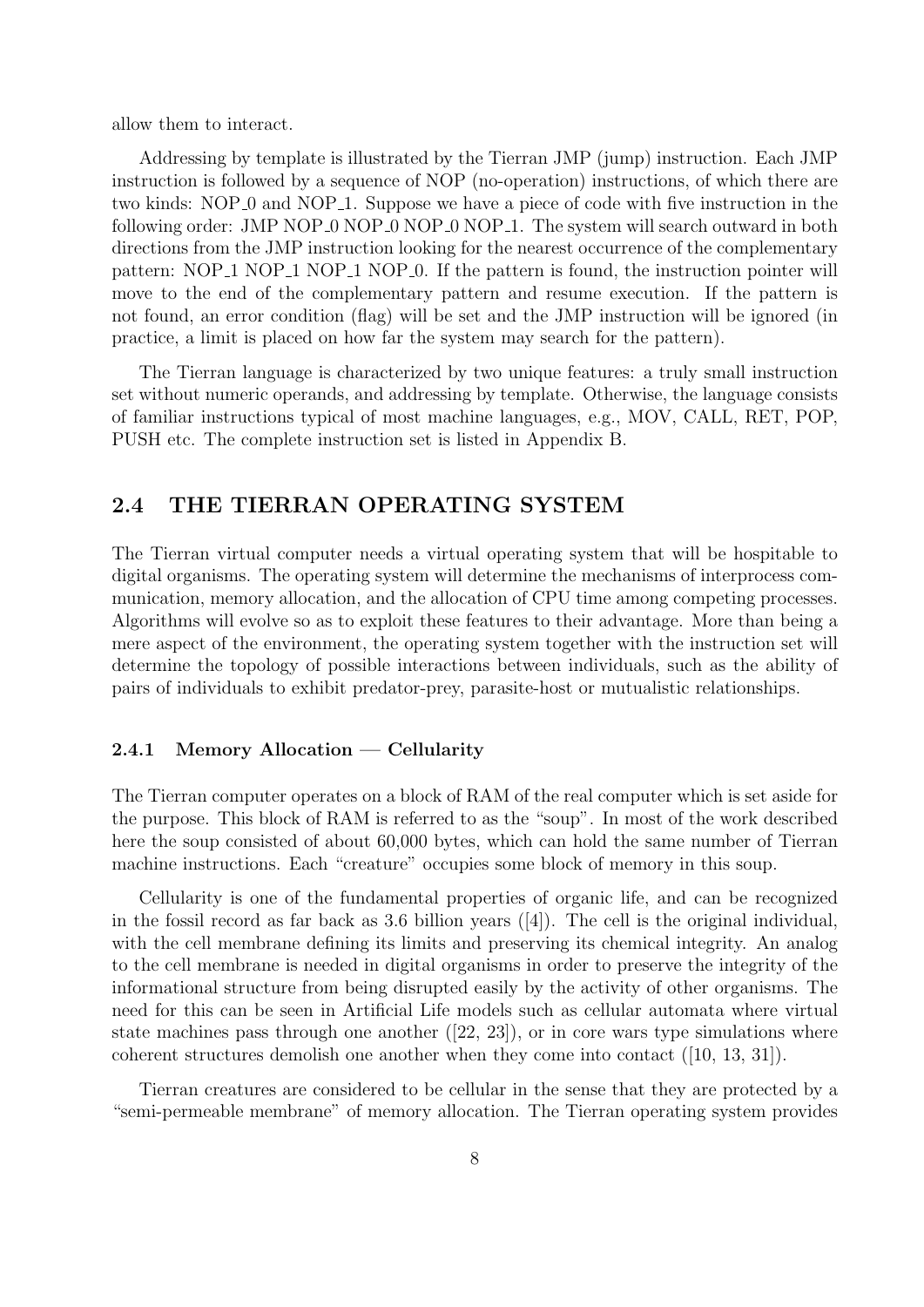memory allocation services. Each creature has exclusive write privileges within its allocated block of memory. The "size" of a creature is just the size of its allocated block (e.g., 80 instructions). This usually corresponds to the size of the genome. This "membrane" is described as "semi-permeable" because while write privileges are protected, read and execute privileges are not. A creature may examine the code of another creature, and even execute it, but it can not write over it. Each creature may have exclusive write privileges in at most two blocks of memory: the one that it is born with which is referred to as the "mother cell", and a second block which it may obtain through the execution of the MAL (memory allocation) instruction. The second block, referred to as the "daughter cell", may be used to grow or reproduce into.

When Tierran creatures "divide", the mother cell loses write privileges on the space of the daughter cell, but is then free to allocate another block of memory. At the moment of division, the daughter cell is given its own instruction pointer, and is free to allocate its own second block of memory.

#### 2.4.2 Time Sharing — The Slicer

The Tierran operating system must be multi-tasking (or parallel) in order for a community of individual creatures to live in the soup simultaneously. The system doles out small slices of CPU time to each creature in the soup in turn. The system maintains a circular queue called the "slicer queue". As each creature is born, a virtual CPU is created for it, and it enters the slicer queue just ahead of its mother, which is the active creature at that time. Thus the newborn will be the last creature in the soup to get another time slice after the mother, and the mother will get the next slice after its daughter. As long as the slice size is small relative to the generation time of the creatures, the time sharing system causes the world to approximate parallelism. In actuality, we have a population of virtual CPUs, each of which gets a slice of the real CPU's time as it comes up in the queue.

The number of instructions to be executed in each time slice may be set proportional to the size of the genome of the creature being executed, raised to a power. If the "slicer power" is equal to one, then the slicer is size neutral, the probability of an instruction being executed does not depend on the size of the creature in which it occurs. If the power is greater than one, large creatures get more CPU cycles per instruction than small creatures. If the power is less than one, small creatures get more CPU cycles per instruction. The power determines if selection favors large or small creatures, or is size neutral. A constant slice size selects for small creatures.

#### 2.4.3 Mortality — The Reaper

Self-replicating creatures in a fixed size soup would rapidly fill the soup and lock up the system. To prevent this from occurring, it is necessary to include mortality. The Tierran operating system includes a "reaper" which begins "killing" creatures from a queue when the memory fills to some specified level (e.g., 80%). Creatures are killed by deallocating their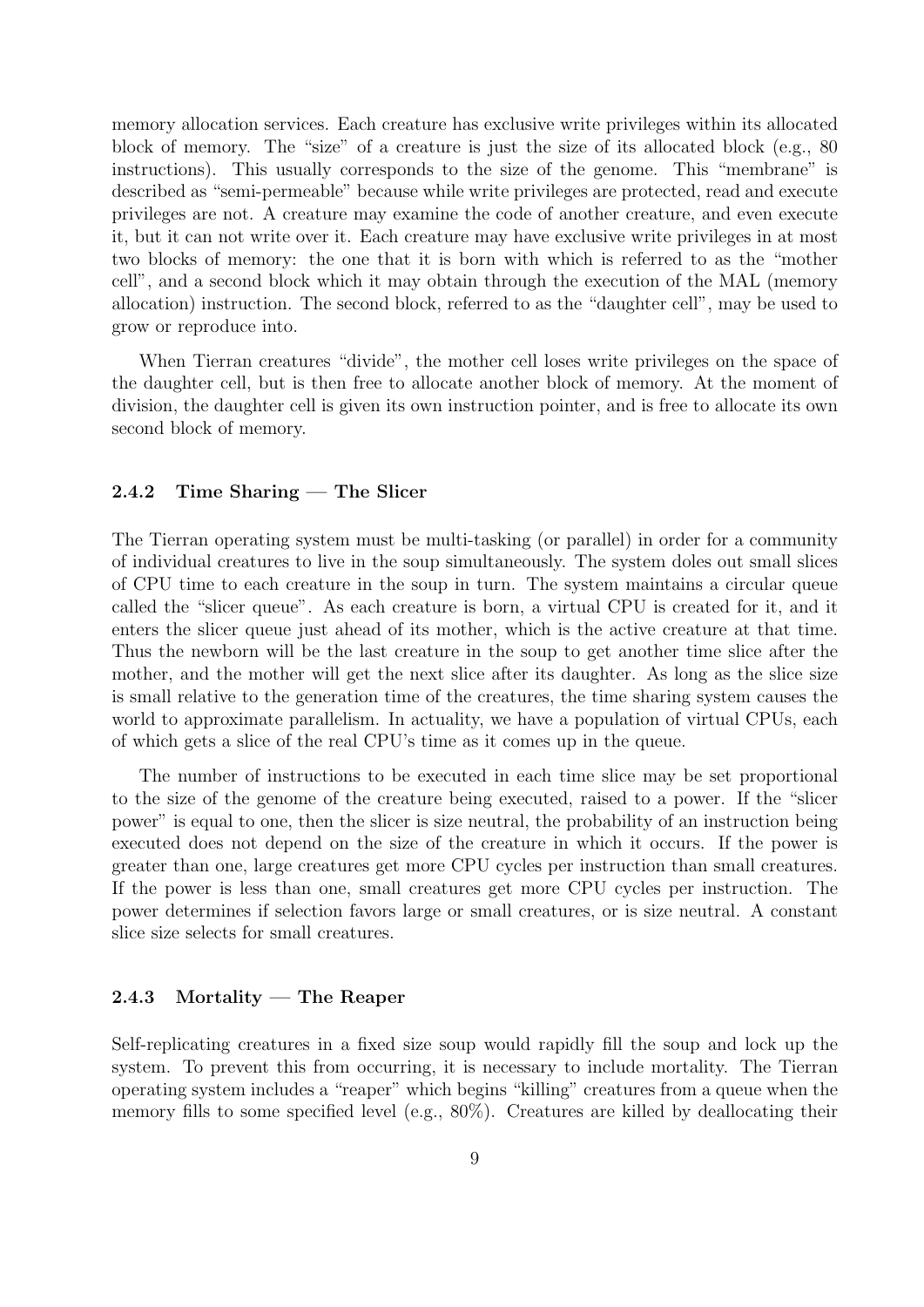memory, and removing them from both the reaper and slicer queues. Their "dead" code is not removed from the soup.

In the present system, the reaper uses a linear queue. When a creature is born it enters the bottom of the queue. The reaper always kills the creature at the top of the queue. However, individuals may move up or down in the reaper queue according to their success or failure at executing certain instructions. When a creature executes an instruction that generates an error condition, it moves one position up the queue, as long as the individual ahead of it in the queue has not accumulated a greater number of errors. Two of the instructions are somewhat difficult to execute without generating an error, therefore successful execution of these instructions moves the creature down the reaper queue one position, as long as it has not accumulated more errors than the creature below it.

The effect of the reaper queue is to cause algorithms which are fundamentally flawed to rise to the top of the queue and die. Vigorous algorithms have a greater longevity, but in general, the probability of death increases with age.

#### 2.4.4 Mutation

In order for evolution to occur, there must be some change in the genome of the creatures. This may occur within the lifespan of an individual, or there may be errors in passing along the genome to offspring. In order to insure that there is genetic change, the operating system randomly flips bits in the soup, and the instructions of the Tierran language are imperfectly executed.

Mutations occur in two circumstances. At some background rate, bits are randomly selected from the entire soup (e.g., 60,000 instructions totaling 300,000 bits) and flipped. This is analogous to mutations caused by cosmic rays, and has the effect of preventing any creature from being immortal, as it will eventually mutate to death. The background mutation rate has generally been set at about one bit flipped for every 10,000 Tierran instructions executed by the system.

In addition, while copying instructions during the replication of creatures, bits are randomly flipped at some rate in the copies. The copy mutation rate is the higher of the two, and results in replication errors. The copy mutation rate has generally been set at about one bit flipped for every 1,000 to 2,500 instructions moved. In both classes of mutation, the interval between mutations varies randomly within a certain range to avoid possible periodic effects.

In addition to mutations, the execution of Tierran instructions is flawed at a low rate. For most of the 32 instructions, the result is off by plus or minus one at some low frequency. For example, the increment instruction normally adds one to its register, but it sometimes adds two or zero. The bit flipping instruction normally flips the low order bit, but it sometimes flips the next higher bit or no bit. The shift left instruction normally shifts all bits one bit to the left, but it sometimes shifts left by two bits, or not at all. In this way, the behavior of the Tierran instructions is probabilistic, not fully deterministic.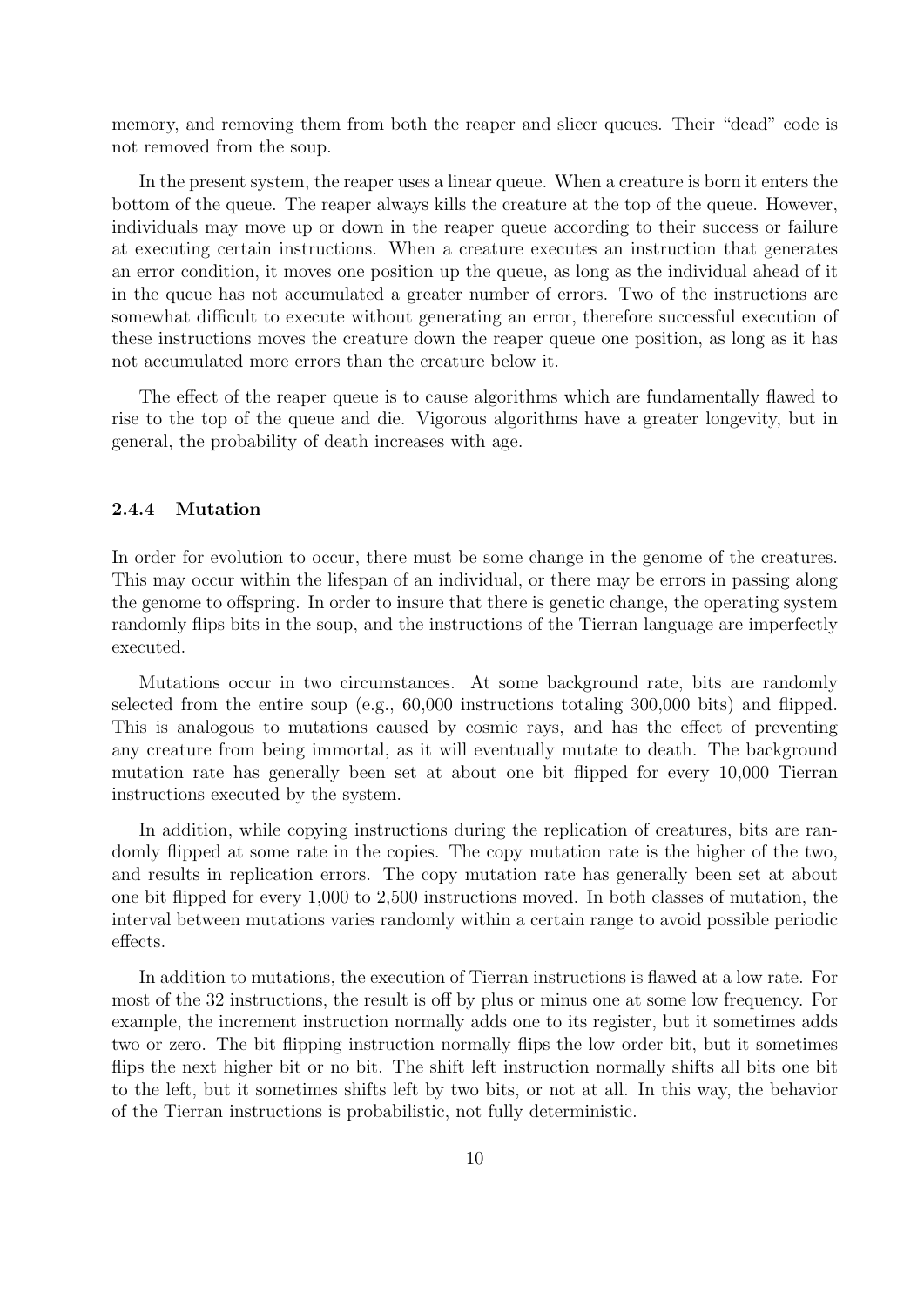It turns out that bit flipping mutations and flaws in instructions are not necessary to generate genetic change and evolution, once the community reaches a certain state of complexity. Genetic parasites evolve which are sloppy replicators, and have the effect of moving pieces of code around between creatures, causing rather massive rearrangements of the genomes. The mechanism of this ad hoc sexuality has not been worked out, but is likely due to the parasites' inability to discriminate between live, dead or embryonic code.

Mutations result in the appearance of new genotypes, which are watched by an automated genebank manager. In one implementation of the manager, when new genotypes replicate twice, producing a genetically identical offspring at least once, they are given a unique name and saved to disk. Each genotype name contains two parts, a number and a three letter code. The number represents the number of instructions in the genome. The three letter code is used as a base 26 numbering system for assigning a unique label to each genotype in a size class. The first genotype to appear in a size class is assigned the label aaa, the second is assigned the label aab, and so on. Thus the ancestor is named 80aaa, and the first mutant of size 80 is named 80aab. The first creature of size 45 is named 45aaa.

The genebanker saves some additional information with each genome: the genotype name of its immediate ancestor which makes possible the reconstruction of the entire phylogeny; the time and date of origin; "metabolic" data including the number of instructions executed in the first and second reproduction, the number of errors generated in the first and second reproduction, and the number of instructions copied into the daughter cell in the first and second reproductions (see Appendix C, D); some environmental parameters at the time of origin including the search limit for addressing, and the slicer power, both of which affect selection for size.

## 2.5 THE TIERRAN ANCESTOR

I have used the Tierran language to write a single self-replicating program which is 80 instructions long. This program is referred to as the "ancestor", or alternatively as genotype 0080aaa (Fig. 1). The ancestor is a minimal self-replicating algorithm which was originally written for use during the debugging of the simulator. No functionality was designed into the ancestor beyond the ability to self-replicate, nor was any specific evolutionary potential designed in. The commented Tierran assembler and machine code for this program is presented in Appendix C.

The ancestor examines itself to determine where in memory it begins and ends. The ancestor's beginning is marked with the four no-operation template: 1 1 1 1, and its ending is marked with 1 1 1 0. The ancestor locates its beginning with the five instructions: ADRB, NOP 0, NOP 0, NOP 0, NOP 0. This series of instructions causes the system to search backwards from the ADRB instruction for a template complementary to the four NOP 0 instructions, and to place the address of the complementary template (the beginning) in the ax register of the CPU (see Appendix A). A similar method is used to locate the end.

Having determined the address of its beginning and its end, it subtracts the two to calculate its size, and allocates a block of memory of this size for a daughter cell. It then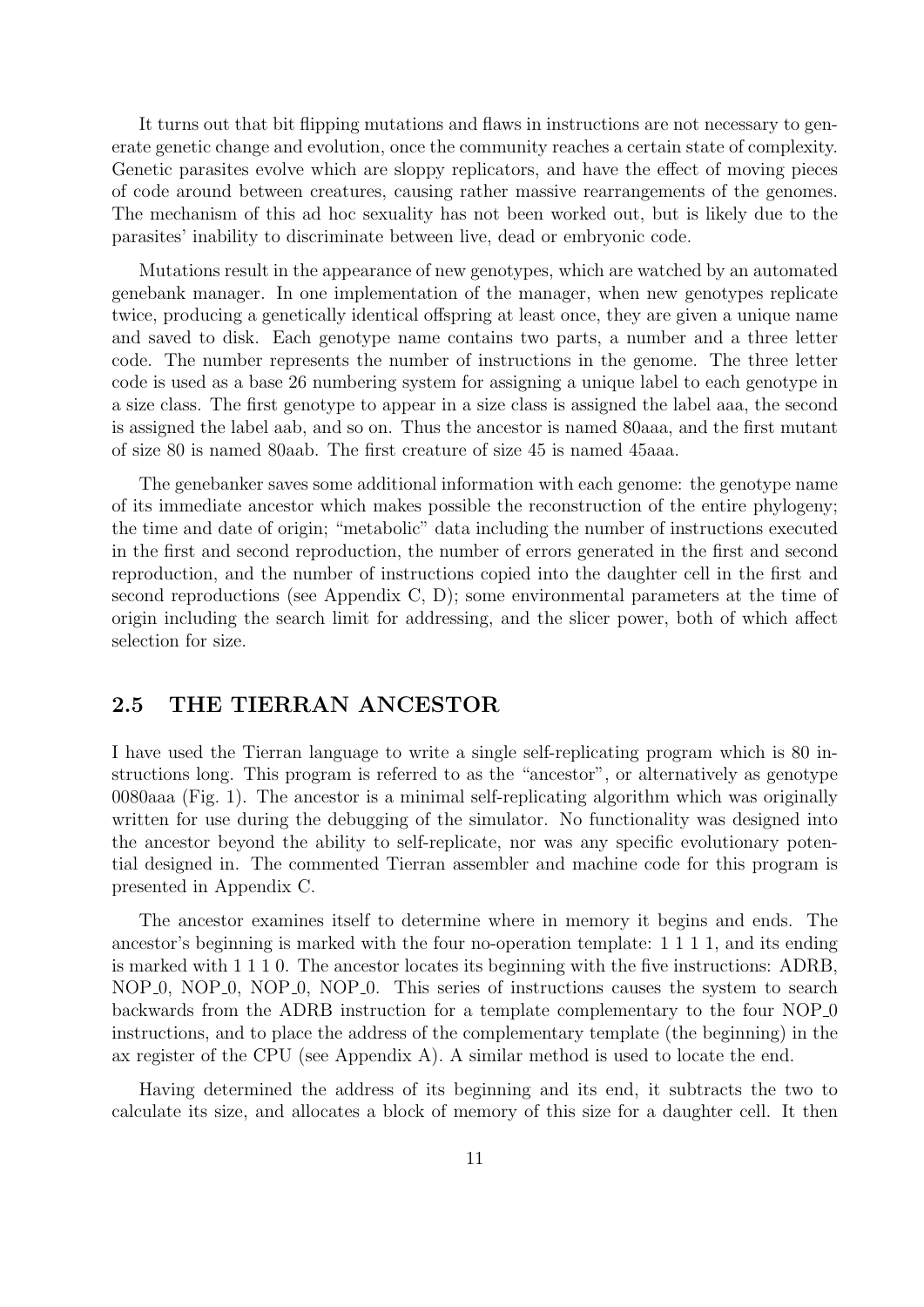calls the copy procedure which copies the entire genome into the daughter cell memory, one instruction at a time. The beginning of the copy procedure is marked by the four nooperation template: 1 1 0 0. Therefore the call to the copy procedure is accomplished with the five instructions: CALL, NOP<sub>-0</sub>, NOP<sub>-0</sub>, NOP<sub>-1</sub>, NOP<sub>-1</sub>.

When the genome has been copied, it executes the DIVIDE instruction, which causes the creature to lose write privileges on the daughter cell memory, and gives an instruction pointer to the daughter cell (it also enters the daughter cell into the slicer and reaper queues). After this first replication, the mother cell does not examine itself again; it proceeds directly to the allocation of another daughter cell, then the copy procedure is followed by cell division, in an endless loop.

Fourty-eight of the eighty instructions in the ancestor are no-operations. Groups of four no-operation instructions are used as complementary templates to mark twelve sites for internal addressing, so that the creature can locate its beginning and end, call the copy procedure, and mark addresses for loops and jumps in the code, etc. The functions of these templates are commented in the listing in Appendix C.

# 3 RESULTS

## 3.1 EVOLUTION

Evolutionary runs of the simulator are begun by inoculating the soup of about 60,000 instructions with a single individual of the 80 instruction ancestral genotype. The passage of time in a run is measured in terms of how many Tierran instructions have been executed by the simulator. The original ancestral cell executes 839 instructions in its first replication, and 813 for each additional replication. The initial cell and its replicating daughters rapidly fill the soup memory to the threshold level of 80% which starts the reaper. Typically, the system executes about 400,000 instructions in filling up the soup with about 375 individuals of size 80 (and their gestating daughter cells). Once the reaper begins, the memory remains roughly 80% filled with creatures for the remainder of the run.

#### 3.1.1 Micro-Evolution

If there were no mutations at the outset of the run, there would be no evolution. However, the bits flipped as a result of copy errors or background mutations result in creatures whose list of 80 instructions (genotype) differs from the ancestor, usually by a single bit difference in a single instruction.

Mutations in and of themselves, can not result in a change in the size of a creature, they can only alter the instructions in its genome. However, by altering the genotype, mutations may affect the process whereby the creature examines itself and calculates its size, potentially causing it to produce an offspring that differs in size from itself.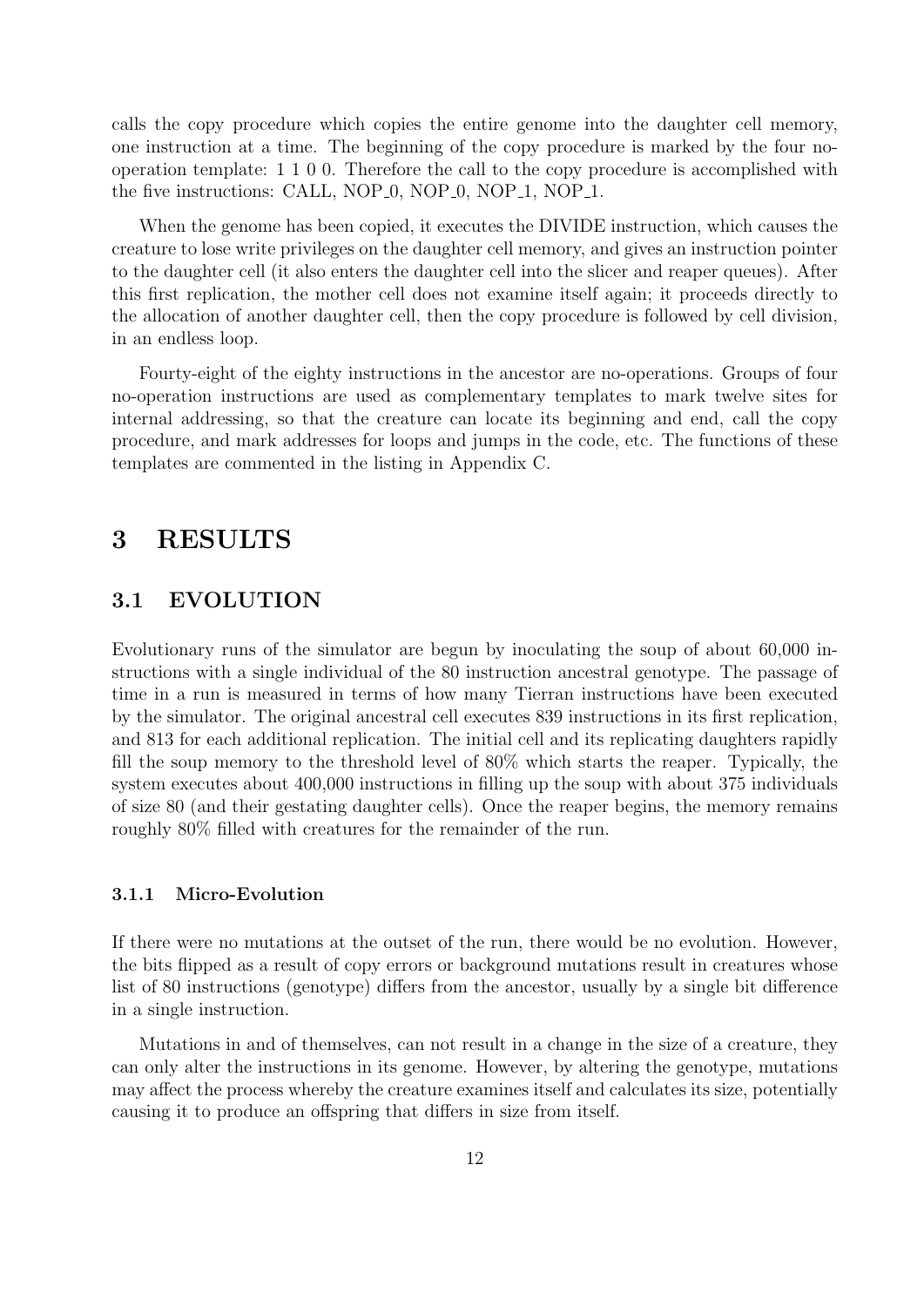Four out of the five possible mutations in a no-operation instruction convert it into another kind of instruction, while one out of five converts it into the complementary nooperation. Therefore 80% of mutations in templates destroy or change the size of the template, while one in five alters the template pattern. An altered template may cause the creature to make mistakes in self examination, procedure calls, or looping or jumps of the instruction pointer, all of which use templates for addressing.

parasites An example of the kind of error that can result from a mutation in a template is a mutation of the low order bit of instruction 42 of the ancestor (Appendix C). Instruction 42 is a NOP 0, the third component of the copy procedure template. A mutation in the low order bit would convert it into NOP<sub>-1</sub>, thus changing the template from 1 1 0 0 to: 1 1 1 0. This would then be recognized as the template used to mark the end of the creature, rather than the copy procedure.

A creature born with a mutation in the low order bit of instruction 42 would calculate its size as 45. It would allocate a daughter cell of size 45 and copy only instructions 0 through 44 into the daughter cell. The daughter cell then, would not include the copy procedure. This daughter genotype, consisting of 45 instructions, is named 0045aaa.

Genotype 0045aaa (Fig. 1) is not able to self-replicate in isolated culture. However, the semi-permeable membrane of memory allocation only protects write privileges. Creatures may match templates with code in the allocated memory of other creatures, and may even execute that code. Therefore, if creature 0045aaa is grown in mixed culture with 0080aaa, when it attempts to call the copy procedure, it will not find the template within its own genome, but if it is within the search limit (generally set at 200–400 instructions) of the copy procedure of a creature of genotype 0080aaa, it will match templates, and send its instruction pointer to the copy code of 0080aaa. Thus a parasitic relationship is established (see ECOLOGY below). Typically, parasites begin to emerge within the first few million instructions of elapsed time in a run.

immunity to parasites At least some of the size 79 genotypes demonstrate some measure of resistance to parasites. If genotype 45aaa is introduced into a soup, flanked on each side with one individual of genotype 0079aab, 0045aaa will initially reproduce somewhat, but will be quickly eliminated from the soup. When the same experiment is conducted with 0045aaa and the ancestor, they enter a stable cycle in which both genotypes coexist indefinitely. Freely evolving systems have been observed to become dominated by size 79 genotypes for long periods, during which parasitic genotypes repeatedly appear, but fail to invade.

circumvention of immunity to parasites Occasionally these evolving systems dominated by size 79 were successfully invaded by parasites of size 51. When the immune genotype 0079aab was tested with 0051aao (a direct, one step, descendant of 0045aaa in which instruction 39 is replaced by an insertion of seven instructions of unknown origin), they were found to enter a stable cycle. Evidently 0051aao has evolved some way to circumvent the immunity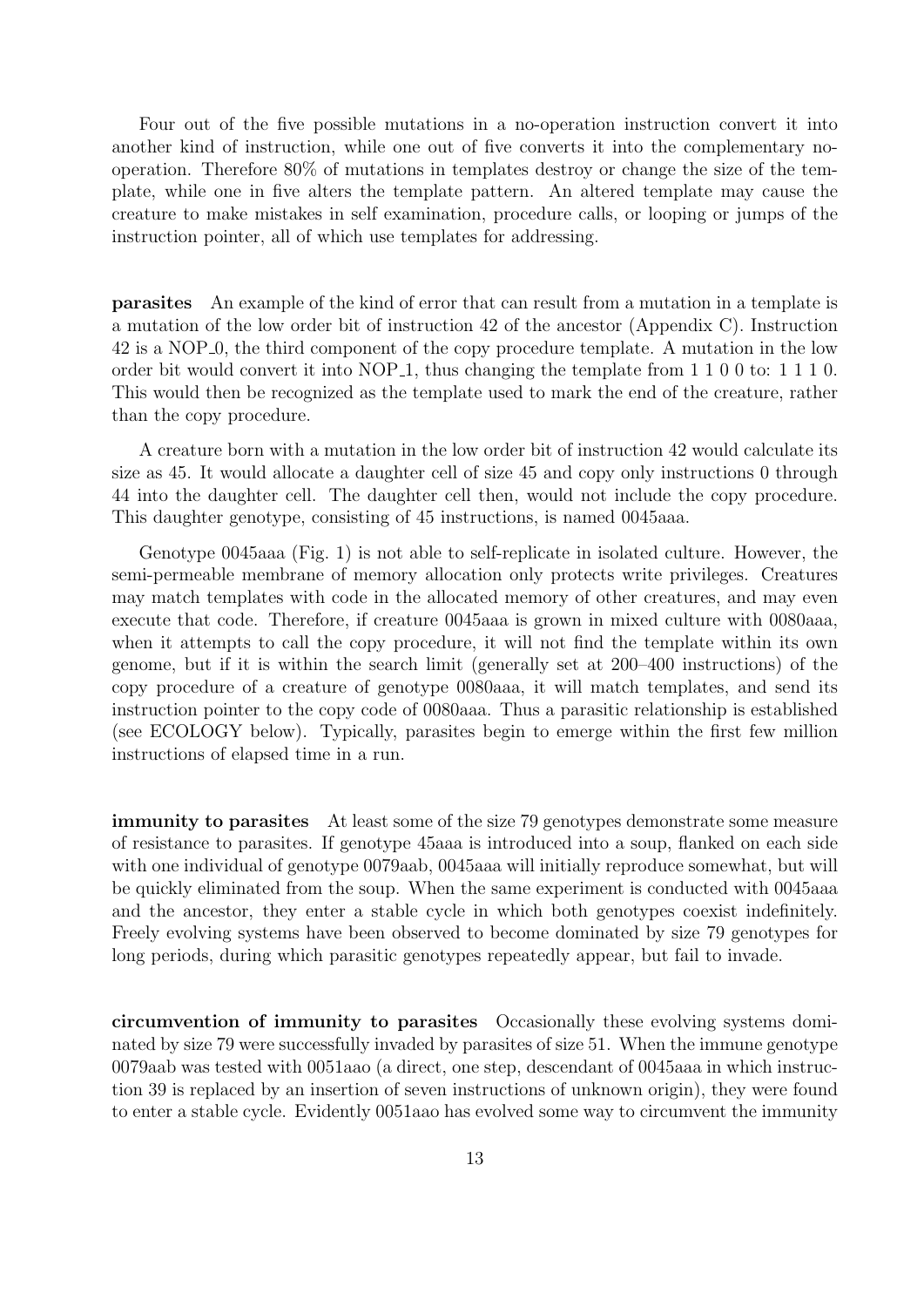to parasites possessed by 0079aab. The fourteen genotypes 0051aaa through 0051aan were also tested with 0079aab, and none were able to invade.

hyper-parasites Hyper-parasite have been discovered, (e.g., 0080gai, which differs by 19 instructions from the ancestor, Fig. 1). Their ability to subvert the energy metabolism of parasites is based on two changes. The copy procedure does not return, but jumps back directly to the proper address of the reproduction loop. In this way it effectively seizes the instruction pointer from the parasite. However it is another change which delivers the coup de grâce: after each reproduction, the hyper-parasite re-examines itself, resetting the bx register with its location and the cx register with its size. After the instruction pointer of the parasite passes through this code, the CPU of the parasite contains the location and size of the hyper-parasite and the parasite thereafter replicates the hyper-parasite genome.

social hyper-parasites Hyper-parasites drive the parasites to extinction. This results in a community with a relatively high level of genetic uniformity, and therefore high genetic relationship between individuals in the community. These are the conditions that support the evolution of sociality, and social hyper-parasites soon dominate the community. Social hyper-parasites (Fig. 2) appear in the 61 instruction size class. For example, 0061acg is social in the sense that it can only self-replicate when it occurs in aggregations. When it jumps back to the code for self-examination, it jumps to a template that occurs at the end rather than the beginning of its genome. If the creature is flanked by a similar genome, the jump will find the target template in the tail of the neighbor, and execution will then pass into the beginning of the active creature's genome. The algorithm will fail unless a similar genome occurs just before the active creature in memory. Neighboring creatures cooperate by catching and passing on jumps of the instruction pointer.

It appears that the selection pressure for the evolution of sociality is that it facilitates size reduction. The social species are 24% smaller than the ancestor. They have achieved this size reduction in part by shrinking their templates from four instructions to three instructions. This means that there are only eight templates available to them, and catching each others jumps allows them to deal with some of the consequences of this limitation as well as to make dual use of some templates.

cheaters: hyper-hyper-parasites The cooperative social system of hyper-parasites is subject to cheating, and is eventually invaded by hyper-hyper-parasites (Fig. 2). These cheaters (e.g., 0027aab) position themselves between aggregating hyper-parasites so that when the instruction pointer is passed between them, they capture it.

a novel self-examination All creatures discussed thus far mark their beginning and end with templates. They then locate the addresses of the two templates and determine their genome size by subtracting them. In one run, creatures evolved without a template marking their end. These creatures located the address of the template marking their beginning, and then the address of a template in the middle of their genome. These two addresses were then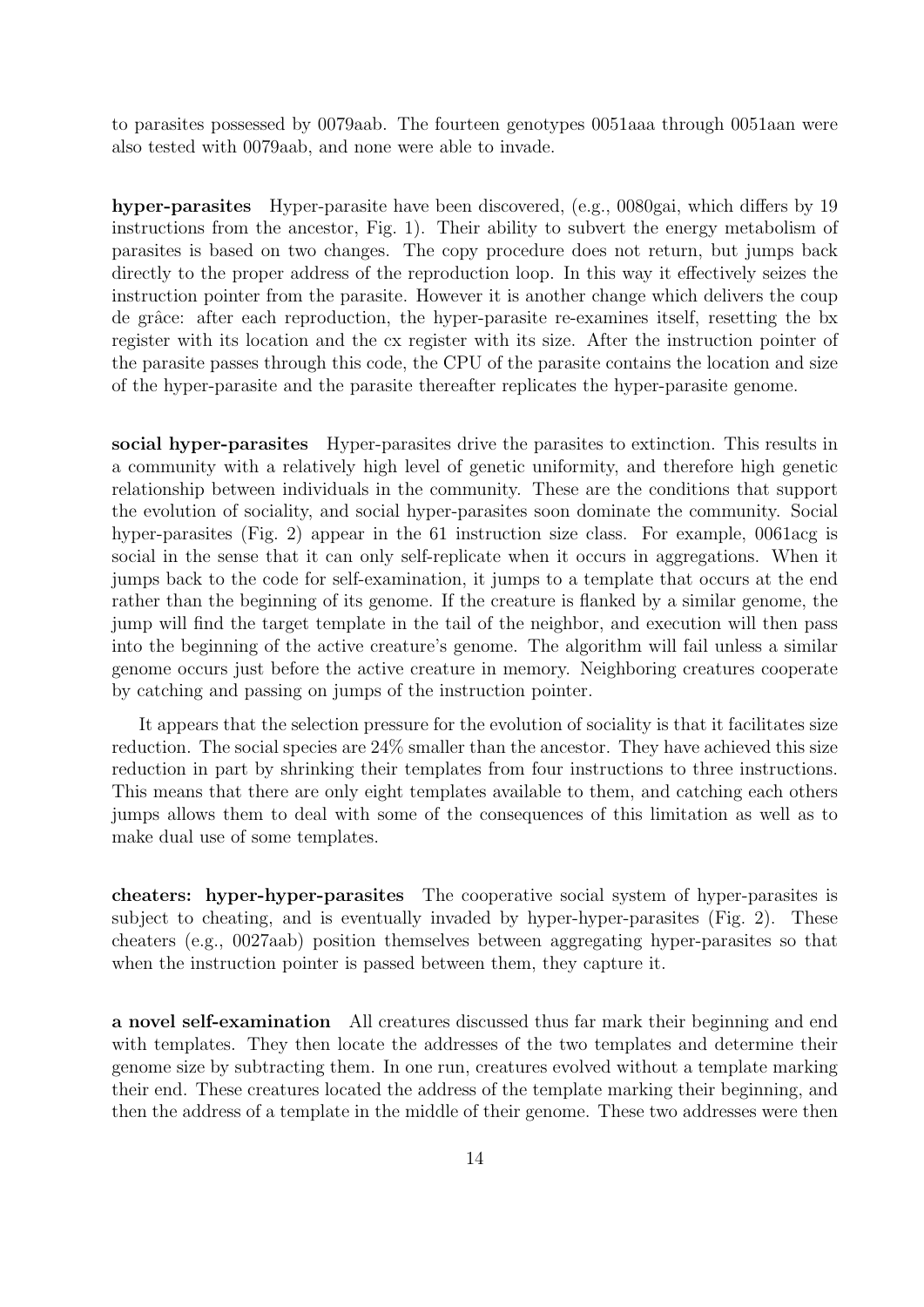subtracted to calculate half of their size, and this value was multiplied by two (by shifting left) to calculate their full size.

an intricate adaptation The arms race described in the paragraphs above took place over a period of a billion instructions executed by the system. Another run was allowed to continue for fifteen billion instructions, but was not examined in detail. A creature present at the end of the run was examined and found to have evolved an intricate adaptation. The adaptation is an optimization technique known as "unrolling the loop".

The central loop of the copy procedure performs the following operations: 1) copies an instruction from the mother to the daughter, 2) decrements the cx register which initially contains the size of the parent genome, 3) tests to see if cx is equal to zero, if so it exits the loop, if not it remains in the loop, 4) increment the ax register which contains the address in the daughter where the next instruction will be copied to, 5) increment the bx register which contains the address in the mother where the next instruction will be copied from, 6) jump back to the top of the loop.

The work of the loop is contained in steps 1, 2, 4 and 5. Steps 3 and 6 are overhead. The efficiency of the loop can be increased by duplicating the work steps within the loop, thereby saving on overhead. The creature from the end of the long run had repeated the work steps three times within the loop, as illustrated in Appendix E, which compares the copy loop of the ancestor with that of its decendant.

#### 3.1.2 Macro-Evolution

When the simulator is run over long periods of time, hundreds of millions or billions of instructions, various patterns emerge. Under selection for small sizes there is a proliferation of small parasites and a rather interesting ecology (see below). Selection for large creatures has usually lead to continuous incrementally increasing sizes (but not to a trivial concatenation of creatures end-to-end) until a plateau in the upper hundreds is reached. In one run, selection for large size lead to apparently open ended size increase, evolving genomes larger than 23,000 instructions in length. These evolutionary patterns might be described as phyletic gradualism.

The most thoroughly studied case for long runs is where selection, as determined by the slicer function, is size neutral. The longest runs to date (as much as 2.86 billion Tierran instructions) have been in a size neutral environment, with a search limit of 10,000, which would allow large creatures to evolve if there were some algorithmic advantage to be gained from larger size. These long runs illustrate a pattern which could be described as periods of stasis punctuated by periods of rapid evolutionary change, which appears to parallel the pattern of punctuated equilibrium described by [15, 19].

Initially these communities are dominated by creatures with genome sizes in the eighties. This represents a period of relative stasis, which has lasted from 178 million to 1.44 billion instructions in the several long runs conducted to date. The systems then very abruptly (in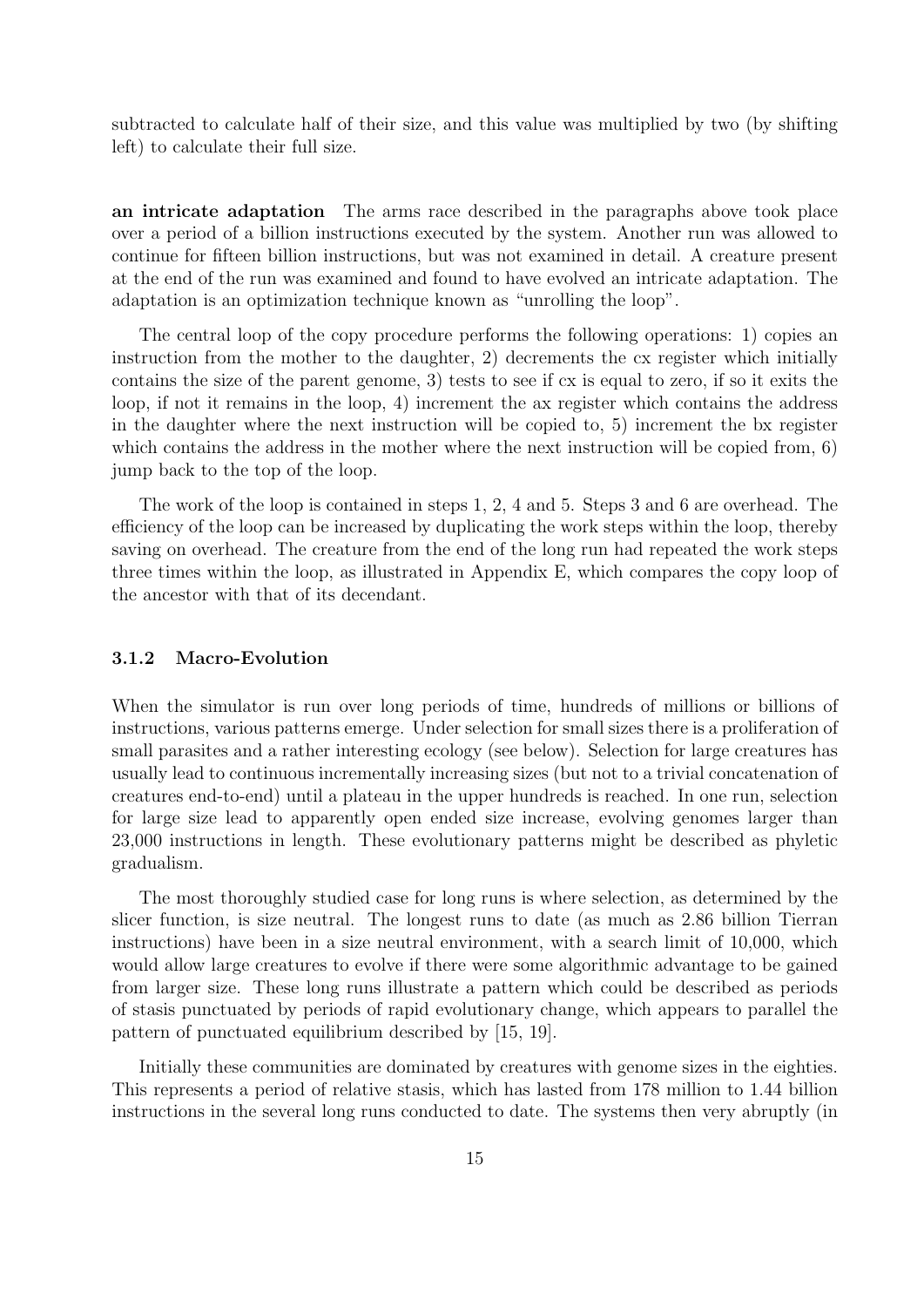a span of 1 or 2 million instructions) evolve into communities dominated by sizes ranging from about 400 to about 800. These communities have not yet been seen to evolve into communities dominated by either smaller or substantially larger size ranges.

The communities of creatures in the 400 to 800 size range also show a long-term pattern of punctuated equilibrium. These communities regularly come to be dominated by one or two size classes, and remain in that condition for long periods of time. However, they inevitably break out of that stasis and enter a period where no size class dominates. These periods of rapid evolutionary change may be very chaotic. Close observations indicate that at least at some of these times, no genotypes breed true. Many self-replicating genotypes will coexist in the soup at these times, but at the most chaotic times, none will produce offspring which are even their same size. Eventually the system will settle down to another period of stasis dominated by one or a few size classes which breed true.

### 3.2 DIVERSITY

Most observations on the diversity of Tierran creatures have been based on the diversity of size classes. Creatures of different sizes are clearly genetically different, as their genomes are of different sizes. Different sized creatures would have some difficulty engaging in recombination if they were sexual, thus it is likely that they would be different species. In a run of 526 million instructions, 366 size classes were generated, 93 of which achieved abundances of five or more individuals. In a run of 2.56 billion instructions, 1180 size classes were generated, 367 of which achieved abundances of five or more.

Each size class consists of a number of distinct genotypes which also vary over time. There exists the potential for great genetic diversity within a size class. There are  $32^{80}$ distinct genotypes of size 80, but how many of those are viable self-replicating creatures? This question remains unanswered, however some information has been gathered through the use of the automated genebank manager.

In several days of running the genebanker, over 29,000 self-replicating genotypes of over 300 size classes accumulated. The size classes and the number of unique genotypes banked for each size are listed in Table 1. The genotypes saved to disk can be used to inoculate new soups individually, or collections of these banked genotypes may be used to assemble "ecological communities". In "ecological" runs, the mutation rates can be set to zero in order to inhibit evolution.

### 3.3 ECOLOGY

The only communities whose ecology has been explored in detail are those that operate under selection for small sizes. These communities generally include a large number of parasites, which do not have functional copy procedures, and which execute the copy procedures of other creatures within the search limit. In exploring ecological interactions, the mutation rate is set at zero, which effectively throws the simulation into ecological time by stopping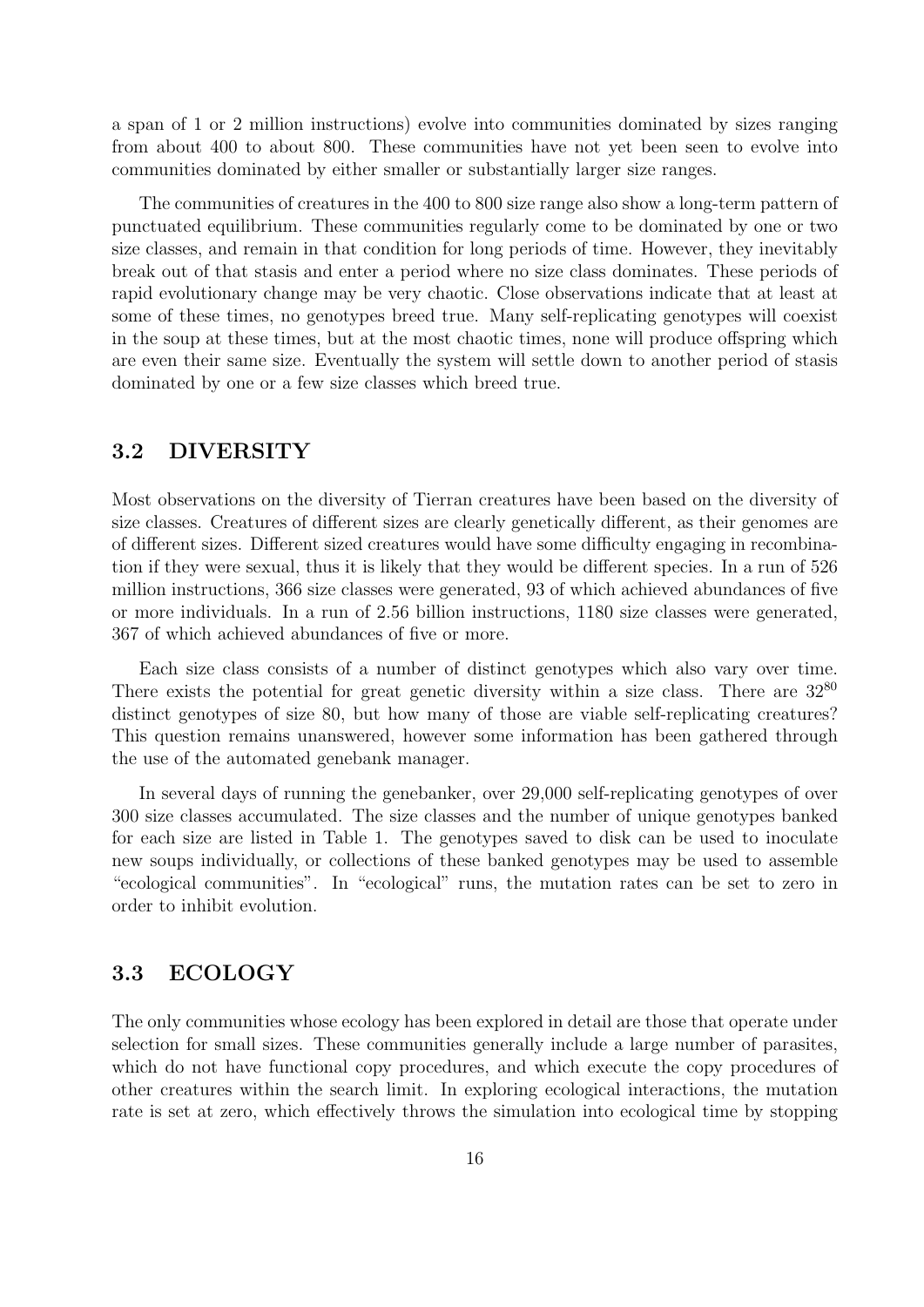evolution. When parasites are present, it is also necessary to stipulate that creatures must breed true, since parasites have a tendency to scramble genomes, leading to evolution in the absence of mutation.

0045aaa is a "metabolic parasite". Its genome does not include the copy procedure, however it executes the copy procedure code of a normal host, such as the ancestor. In an environment favoring small creatures, 0045aaa has a competitive advantage over the ancestor, however, the relationship is density dependent. When the hosts become scarce, most of the parasites are not within the search limit of a copy procedure, and are not able to reproduce. Their calls to the copy procedure fail and generate errors, causing them to rise to the top of the reaper queue and die. When the parasites die off, the host population rebounds. Hosts and parasites cultured together demonstrate Lotka-Volterra population cycling ([25, 35, 36]).

A number of experiments have been conducted to explore the factors affecting diversity of size classes in these communities. Competitive exclusion trials were conducted with a series of self-replicating (non-parasitic) genotypes of different size classes. The experimental soups were initially inoculated with one individual of each size. A genotype of size 79 was tested against a genotype of size 80, and then against successively larger size classes. The interactions were observed by plotting the population of the size 79 class on the  $x$  axis, and the population of the other size class on the  $y$  axis. Sizes 79 and 80 were found to be competitively matched such that neither was eliminated from the soup. They quickly entered a stable cycle, which exactly repeated a small orbit. The same general pattern was found in the interaction between sizes 79 and 81.

When size 79 was tested against size 82, they initially entered a stable cycle, but after about 4 million instructions they shook out of stability and the trajectory became chaotic with an attractor that was symmetric about the diagonal (neither size showed any advantage). This pattern was repeated for the next several size classes, until size 90, where a marked asymmetry of the chaotic attractor was evident, favoring size 79. The run of size 79 against size 93 showed a brief stable period of about a million instructions, which then moved to a chaotic phase without an attractor, which spiraled slowly down until size 93 became extinct, after an elapsed time of about 6 million instructions.

An interesting exception to this pattern was the interaction between size 79 and size 89. Size 89 is considered to be a "metabolic cripple", because although it is capable of self-replicating, it executes about 40% more instructions than normal to replicate. It was eliminated in competition with size 79, with no loops in the trajectory, after an elapsed time of under one million instructions.

In an experiment to determine the effects of the presence of parasites on community diversity, a community consisting of twenty size classes of hosts was created and allowed to run for 30 million instructions, at which time only the eight smallest size classes remained. The same community was then regenerated, but a single genotype (0045aaa) of parasite was also introduced. After 30 million instructions, 16 size classes remained, including the parasite. This seems to be an example of a "keystone" parasite effect ([28]).

Symbiotic relationships are also possible. The ancestor was manually dissected into two creatures, one of size 46 which contained only the code for self-examination and the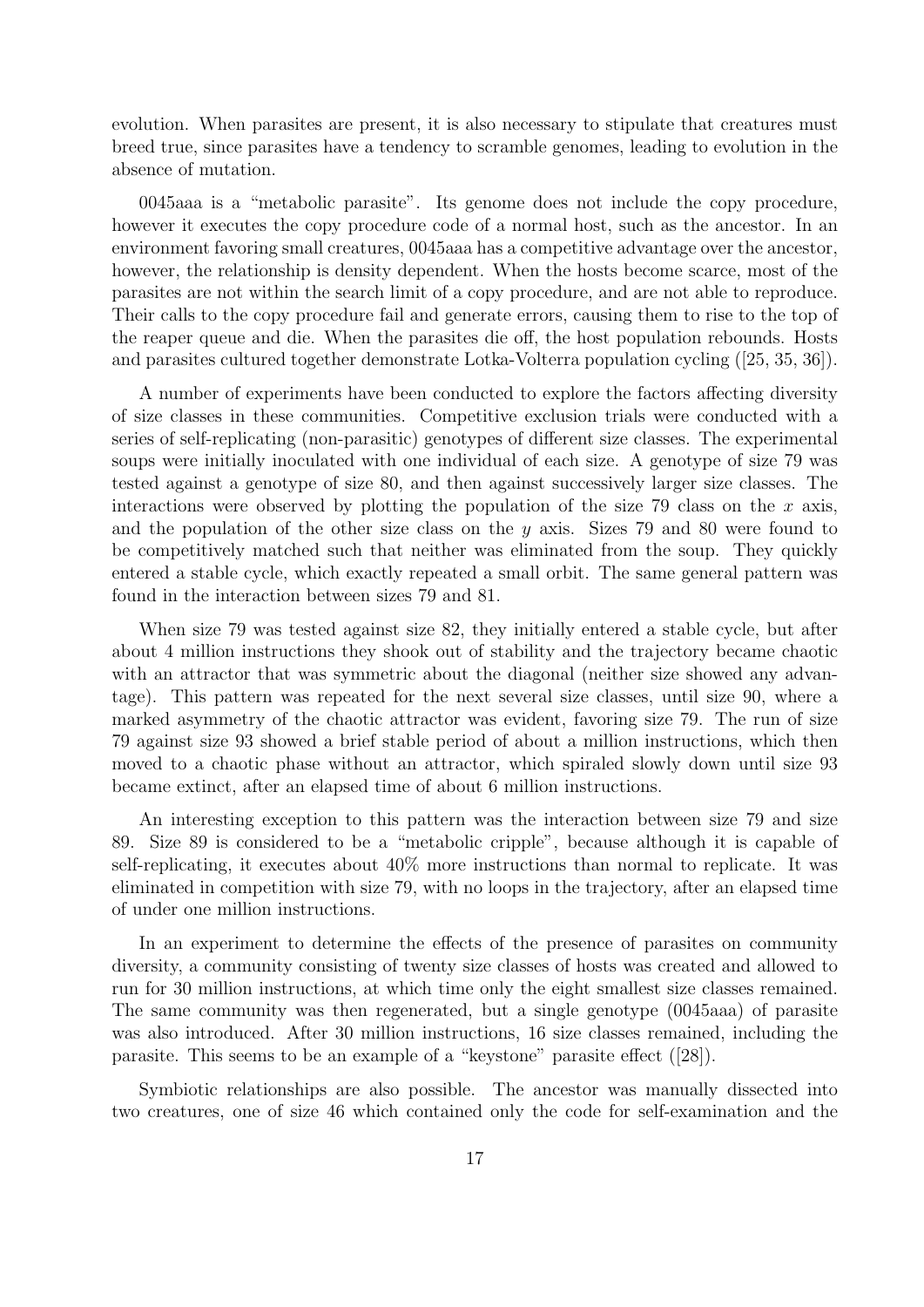copy loop, and one of size 64 which contained only the code for self-examination and the copy procedure (Figure 3). Neither could replicate when cultured alone, but when cultured together, they both replicated, forming a stable mutualistic relationship. It is not known if such relationships have evolved spontaneously.

## 3.4 EVOLUTIONARY OPTIMIZATION

In order to compare the process of evolution between runs of the simulator, a simple objective quantitative measure of evolution is needed. One such measure is the degree to which creatures improve their efficiency through evolution. This provides not only an objective measure of progress in evolution, but also sheds light on the potential application of synthetic life systems to the problem of the optimization of machine code.

The efficiency of the creature can be indexed in two ways: the size of the genome, and the number of CPU cycles needed to execute one replication. Clearly, smaller genomes can be replicated with less CPU time, however, during evolution, creatures also decrease the ratio of instructions executed in one replication, to genome size. The number of instructions executed per instruction copied, drops substantially.

Figure 4 shows the changes in genome size over a time period of 500 million instructions executed by the system, for eight sets of mutation rates differing by factors of two. Mutation rates are measured in terms of 1 in N individuals being affected by a mutation in each generation. At the highest two sets of rates tested, one and two, either each (one) or onehalf (two) of the individuals are hit by mutation in each generation. At these rates the system is unstable. The genomes melt under the heat of the high mutation rates. The community often dies out, although some runs survived the 500 million instruction runs used in this study. The next lower rate, four, yields the highest rate of optimization without the risk of death of the community. At the five lower mutation rates, 8, 16, 32, 64 and 128, we see successively lower rates of optimization.

Additional replicates were made of the runs at the mutation rate of four (Fig. 5). The replicates differ only in the seed of the random number generator, all other parameters being identical. These runs vary in some details such as whether progress is continuous and gradual, or comes in bursts. Also, each run decreases to a size limit which it can not proceed past even if it is allowed to run much longer. However, different runs reach different plateaus of efficiency. The smallest limiting genome size seen has been 22 instructions, while other runs reached limits of 27 and 30 instructions. Evidently, the system can reach a local optima from which it can not easily evolve to the global optima.

The increase in efficiency of the replicating algorithms is even greater than the decrease in the size of the code. The ancestor is 80 instructions long and requires 839 CPU cycles to replicate. The creature of size 22 only requires 146 CPU cycles to replicate, a 5.75–fold difference in efficiency. The algorithm of one of these creatures is listed in Appendix D.

Although optimization of the algorithm is maximized at the highest mutation rate that does not cause instability, ecological interactions appear to be richer at slightly lower mutation rates. At the rates of eight or 16, we find the diversity of coexisting size classes to be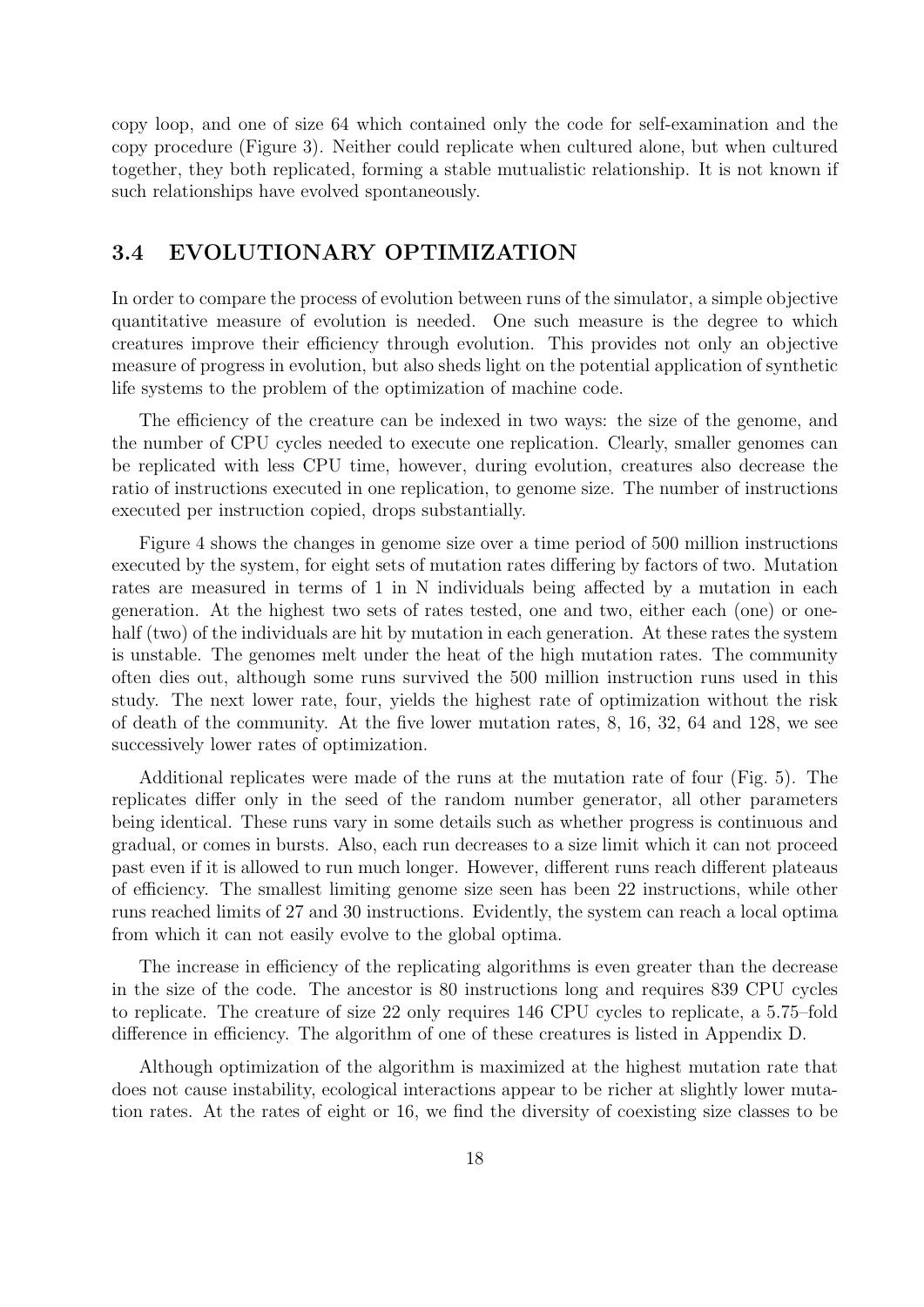the greatest, and to persist the longest. The smaller size classes tend to be various forms of parasites, thus a diversity of size classes indicates a rich ecology.

An example of even greater optimization is illustrated in Appendix E and discussed above in section 3.1.1.8. Unrolling of the loop results in a loop which uses 18 CPU cycles to copy three instructions, or six CPU cycles executed per instruction copied, compared to 10 for the ancestor. The creature of size 22 also uses six CPU cycles per instruction copied. However, the creature of Appendix E uses three extra CPU cycles per loop to compensate for a separate adaptation that allows it to double its share of CPU time from the global pool (in essence meaning that relatively speaking, it uses only three CPU cycles per instruction copied). Without this compensation it would use only five CPU cycles per instruction copied.

## 4 SUMMARY

### 4.1 GENERAL BEHAVIOR OF THE SYSTEM

Once the soup is full of replicating creatures, individuals are initially short lived, generally reproducing only once before dying, thus individuals turn over very rapidly. More slowly, there appear new genotypes of size 80, and then new size classes. There are changes in the genetic composition of each size class, as new mutants appear, some of which increase significantly in frequency, eventually replacing the original genotype. The size classes which dominate the community also change through time, as new size classes appear, some of which competitively exclude sizes present earlier. Once the community becomes diverse, there is a greater variance in the longevity and fecundity of individuals.

In addition to an increase in the raw diversity of genotypes and genome sizes, there is an increase in the ecological diversity. Obligate commensal parasites evolve, which are not capable of self-replication in isolated culture, but which can replicate when cultured with normal (self-replicating) creatures. These parasites execute some parts of the code of their hosts, but cause them no direct harm, except as competitors. Some potential hosts have evolved immunity to the parasites, and some parasites have evolved to circumvent this immunity.

In addition, facultative hyper-parasites have evolved, which can self-replicate in isolated culture, but when subjected to parasitism, subvert the parasites energy metabolism to augment their own reproduction. Hyper-parasites drive parasites to extinction, resulting in complete domination of the communities. The relatively high degrees of genetic relatedness within the hyper-parasite dominated communities leads to the evolution of sociality in the sense of creatures that can only replicate when they occur in aggregations. These social aggregations are then invaded by hyper-hyper-parasite cheaters.

Mutations and the ensuing replication errors lead to an increasing diversity of sizes and genotypes of self-replicating creatures in the soup. Within the first 100 million instructions of elapsed time, the soup evolves to a state in which about a dozen more-or-less persistent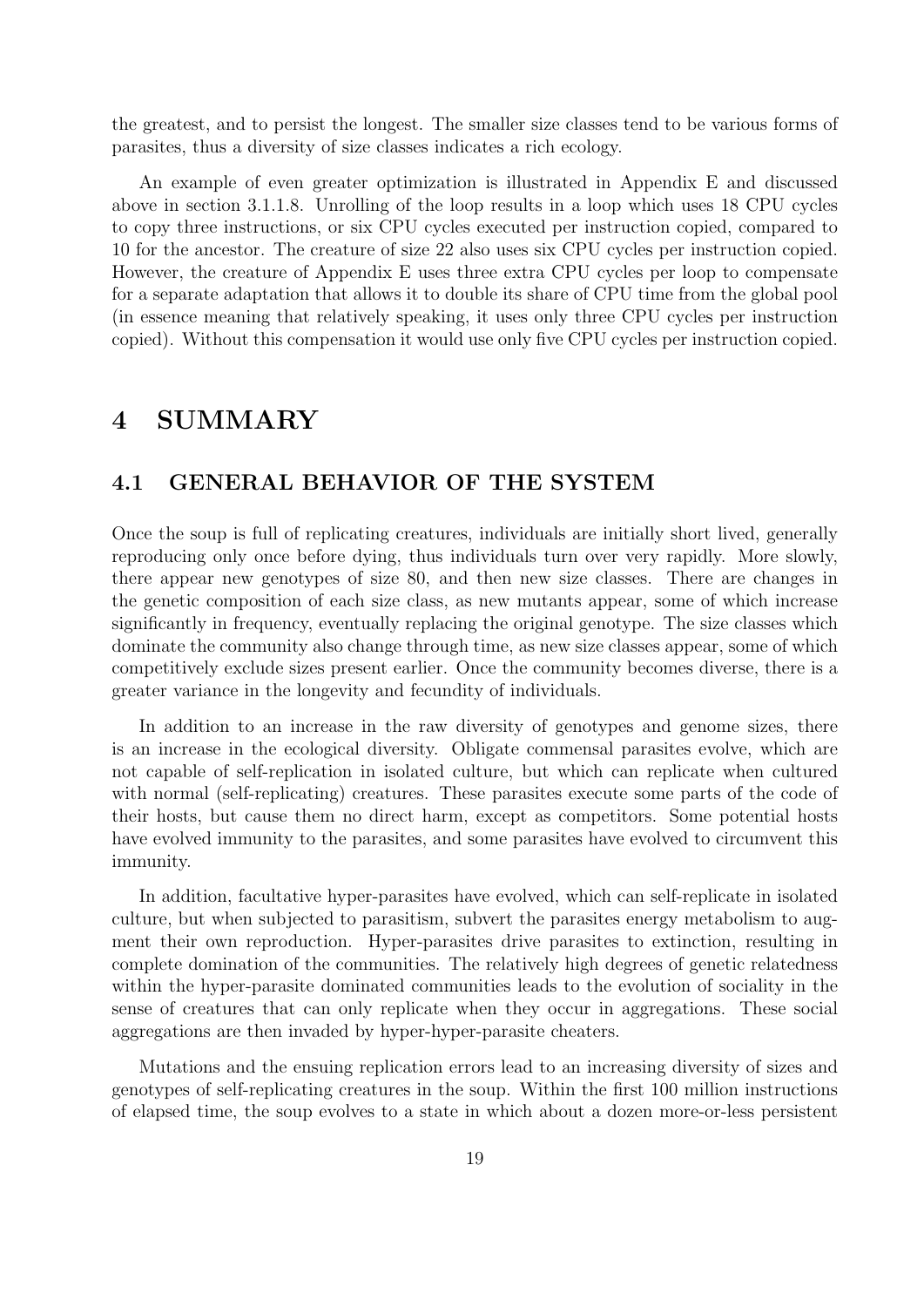size classes coexist. The relative abundances and specific list of the size classes varies over time. Each size class consists of a number of distinct genotypes which also vary over time.

The rate of evolution increases with the mutation rate until the system becomes unstable, and the community dies at rates above one mutation per four generations. Ecological interactions are richer and more sustained at slightly lower rates, one mutation per eight or 16 generations. At mutation rates of one per four generations, under selection for small sizes, creatures will optimize to a genome size in the 22 to 30 instruction size range within as little as 300 million instructions of elapsed time. Each of these runs will reach a local optima which it evidently cannot escape from, although it may not be the global optima.

### 4.2 INCREASING COMPLEXITY

The unrolled loop (section 3.1.1.8) is an example of the ability of evolution to produce an increase in complexity, gradually over a long period of time. The interesting thing about the loop unrolling optimization technique is that it requires more complex code. The resulting creature has a genome size of 36, compared to its ancestor of size 80, yet it has packed a much more complex algorithm into less than half the space (Appendix E).

This is a classic example of intricate design in evolution. One wonders how it could have arisen through random bit flips, as every component of the code must be in place in order for the algorithm to function. Yet the code includes a classic mix of apparent intelligent design, and the chaotic hand of evolution. The optimization technique is a very clever one invented by humans, yet it is implemented in a mixed up but functional style that no human would use (unless perhaps very intoxicated).

#### 4.3 EMERGENCE

The "physical" environment presented by the simulator is quite simple, consisting of the energy resource (CPU time) doled out rather uniformly by the time slicer, and memory space which is completely uniform and always available. In light of the nature of the physical environment, the implicit fitness function would presumably favor the evolution of creatures which are able to replicate with less CPU time, and this does in fact occur. However, much of the evolution in the system consists of the creatures discovering ways to exploit one-another. The creatures invent their own fitness functions through adaptation to their biotic ("living") environment. These ecological interactions are not programmed into the system, but emerge spontaneously as the creatures discover each other and invent their own games.

In the Tierran world, creatures which initially do not interact, discover means to exploit one another, and in response, means to avoid exploitation. The original fitness landscape of the ancestor consists only of the efficiency parameters of the replication algorithm, in the context of the properties of the reaper and slicer queues. When by chance, genotypes appear that exploit other creatures, selection acts to perfect the mechanisms of exploitation, and mechanisms of defense to that exploitation. The original fitness landscape was based only on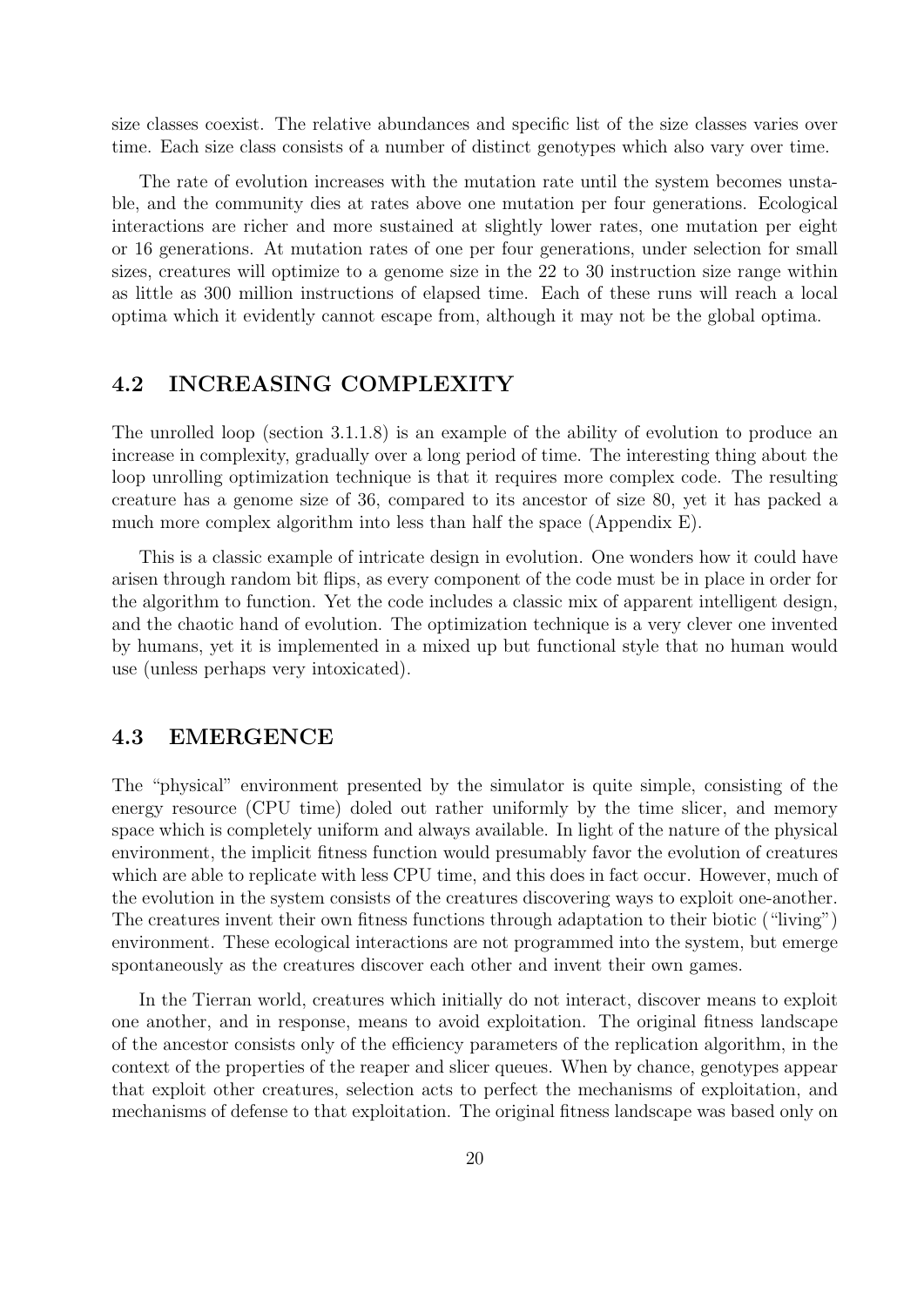adaptations of the organism to its physical environment. The new fitness landscape retains those features, but adds to it adaptations to the biotic environment, the other creatures. Because the fitness landscape includes an ever increasing realm of adaptations to other creatures which are themselves evolving, it can facilitate an auto-catalytic increase in complexity and diversity of organisms.

Evolutionary theory suggests that adaptation to the biotic environment (other organisms) rather than to the physical environment is the primary force driving the auto-catalytic diversification of organisms ([34]). It is encouraging to discover that the process has already begun in the Tierran world. It is worth noting that the results presented here are based on evolution of the first creature that I designed, written in the first instruction set that I designed. Comparison to the creatures that have evolved shows that the one I designed is not a particularly clever one. Also, the instruction set that the creatures are based on is certainly not very powerful (apart from those special features incorporated to enhance its evolvability). It would appear then that it is rather easy to create life. Evidently, virtual life is out there, waiting for us to provide environments in which it may evolve.

## 4.4 SYNTHETIC BIOLOGY

One of the most uncanny of evolutionary phenomena is the ecological convergence of biota living on different continents or in different epochs. When a lineage of organisms undergoes an adaptive radiation (diversification), it leads to an array of relatively stable ecological forms. The specific ecological forms are often recognizable from lineage to lineage. For example among dinosaurs, the Pterosaur, Triceratops, Tyrannosaurus and Ichthyosaur are ecological parallels respectively, to the bat, rhinoceros, lion and porpoise of modern mammals. Similarly, among modern placental mammals, the gray wolf, flying squirrel, great anteater and common mole are ecological parallels respectively, to the Tasmanian wolf, honey glider, banded anteater and marsupial mole of the marsupial mammals of Australia.

Given these evidently powerful convergent forces, it should perhaps not be surprising that as adaptive radiations proceed among digital organisms, we encounter recognizable ecological forms, in spite of the fundamentally distinct physics and chemistry on which they are based. Ideally, comparisons should be made among organisms of comparable complexity. It may not be appropriate to compare viruses to mammals. Unfortunately, the organic creatures most comparable to digital organisms, the RNA creatures, are no longer with us. Since digital organisms are being compared to modern organic creatures of much greater complexity, ecological comparisons must be made in the broadest of terms.

Trained biologists will tend to view synthetic life in the same terms that they have come to know organic life. Having been trained as an ecologist and evolutionist, I have seen in my synthetic communities, many of the ecological and evolutionary properties that are well known from natural communities. Biologists trained in other specialties will likely observe other familiar properties. It seems that what we see is what we know. It is likely to take longer before we appreciate the unique properties of these new life forms.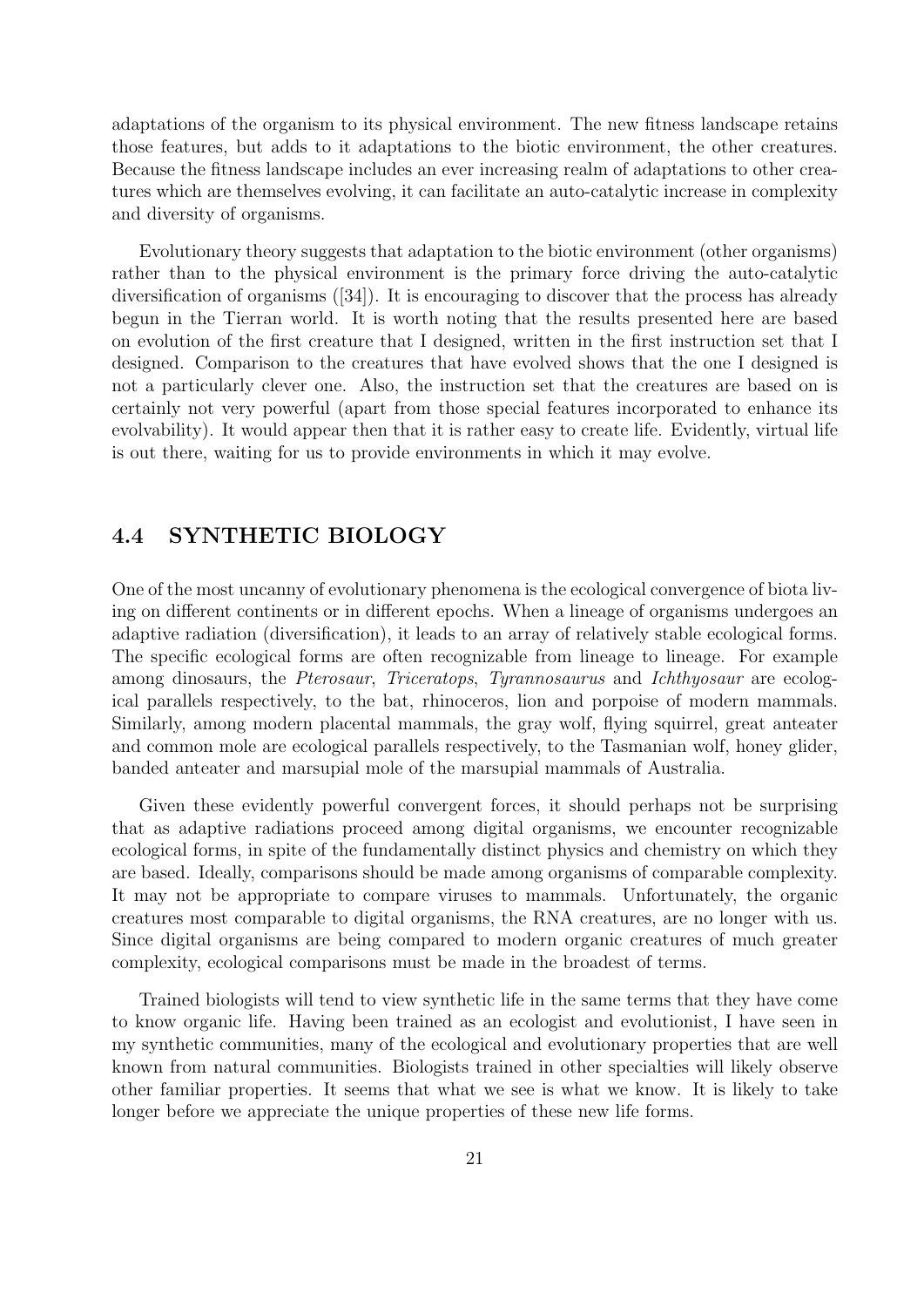### 4.5 FUTURE DIRECTIONS

For the immediate future, my research will involve three main thrusts:

Computational: The computational issue is how to design a computer architecutre and operating system that will support the natural evolution of machine code. Von Neumann style machine codes are considered to be brittle, in the sense that they are not robust to the genetic operations of mutation and recombination. Any random change in a program is almost 100% certain to break the program.

The most significant accomplishment of my work to date is finding a way to overcome this brittleness with only a slight modification of standard machine codes. However, this success was achieved in the first attempt. Therefore it is not known what features are essential for evolvability, and I certainly do not know what is the optimal architecture.

The primary computational objective then is to experiment with a large number of variations on the successful architecture in order to find the optimal balance of computational power and evolvability. This work has begun but needs to be scaled up.

There are however, other important computational goals. We must experiment with artificial selection on application programs. So far all work has involved natural selection on "wild" algorithms that do no useful work. I want to develop an analog to genetic engineering, in which application codes are inserted into the genomes of digital organisms and evolved to greater optimality or new functionality.

It should be possible to develop cross-assemblers between Tierran architectures and real assembler languages. Application code written and compiled to run on real machines could be cross-assembled into the new Tierran languages. Each procedure could then be inserted into the genome of a creature. Creatures could be rewarded with CPU time in proportion to the efficacy and efficiency of the evolving inserted code. In this way, artificial selection would lead to the optimization of the inserted code, which could then be cross-assembled back into the real machine code.

If artificial selection of application programs proved to be practical, it would be worthwhile to render the best Tierran virtual instruction sets in silicon, thereby greatly accelerating the process. At present, maximum optimization can be achieved in a few hours of running the Tierran virtual computer. If a real computer were based on the architectural principals of the Tierran computer, the speed would be multiplied by about two orders of magnitude. If the real machine were massively parallel, there could be additional gains of five to six orders of magnitude. If machine code could evolve that quickly, then there is the possibility of using it as a generative process in addition to an optimization procedure. There may also be some potential application in the areas of machine learning or adaptive programming.

Another long term objective is to use digital organisms evolving freely or under artificial selection, as a source of new paradigms for the programming of massively parallel machines. The virtual computer that supports digital evolution is a parallel machine of the MIMD (multiple instruction multiple data) type. One of the biggest problems facing computer science today is the development of techniques of parallel programming. Digital organisms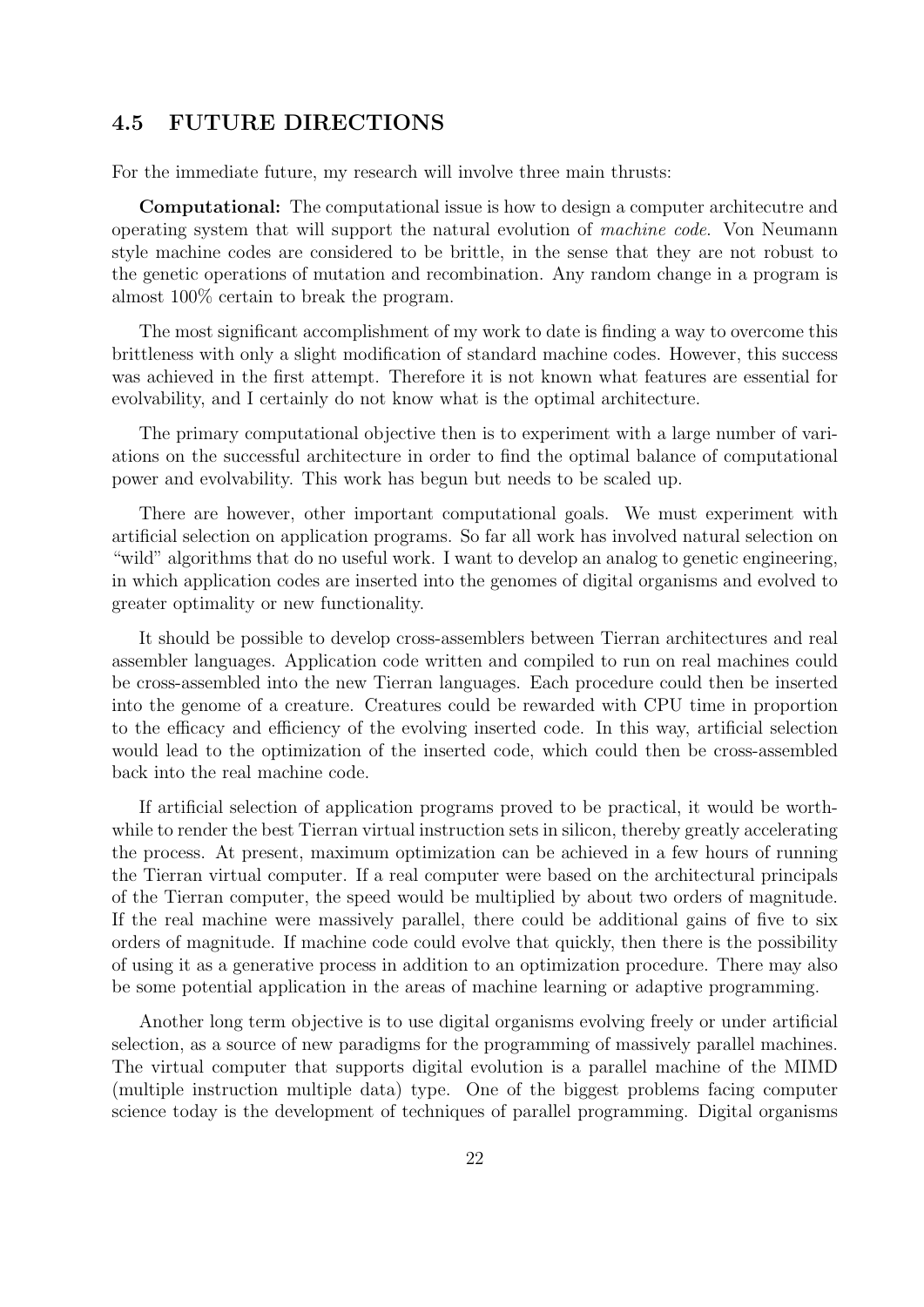program themselves, using evolution. They have discovered on their own, known programming techniques such as unrolling loops. They will discover techniques that are naturally efficient on parallel machines, and we should be able to learn from their innovations.

The kinds of ecological interactions already observed in digital communities could in another light, be viewed as optimization techniques for parallel programming (e.g., the sharing of code fragments). However, these interactions evolve in a "jungle"-like environment where most interactions are of an adversarial nature. When evolving large parallel application programs, the most viable model would be a multi-cellular one, where many cells would cooperate on a common problem. A multi-cellular model is under development. In the end, evolution may prove to be the best method of programming massively parallel machines.

Biological: I plan to move the biological model ahead of its present state. This will primarly involve the incorporation of facilities to support diploidy, organized sexuality, and multi-cellularity. The methods for these advances have already been conceptually worked out, and the implementation has begun. When these improvements are made, the long term biological goals are to use the model to test ecological and evolutionary theory, in such areas as: the evolution of sex, selection across hierarchical levels, and factors affecting diversity of ecological communities. It is hoped that it will be possible to engineer the system up to a condition analagous to the threshold of the Cambrian explosion of diversity, and then just allow the complexity and diversity of the digital system to explode spontaneously.

Educational: I wish to distribute both source and executables for use as an educational and research tool. However, some additional work is needed to make the program fully portable and to provide a user friendly graphic user interface. This work is underway at a slow pace.

## 5 ACKNOWLEDGMENT

I thank Marc Cygnus, Robert Eisenberg, Doyne Farmer, Walter Fontana, Stephanie Forrest, Chris Langton, Dan Pirone, Stephen Pope, and Steen Rasmussen, for their discussions or readings of the manuscripts. I thank the Santa Fe Institute for their support. Contribution No. 180 from the Ecology Program, School of Life and Health Sciences, University of Delaware.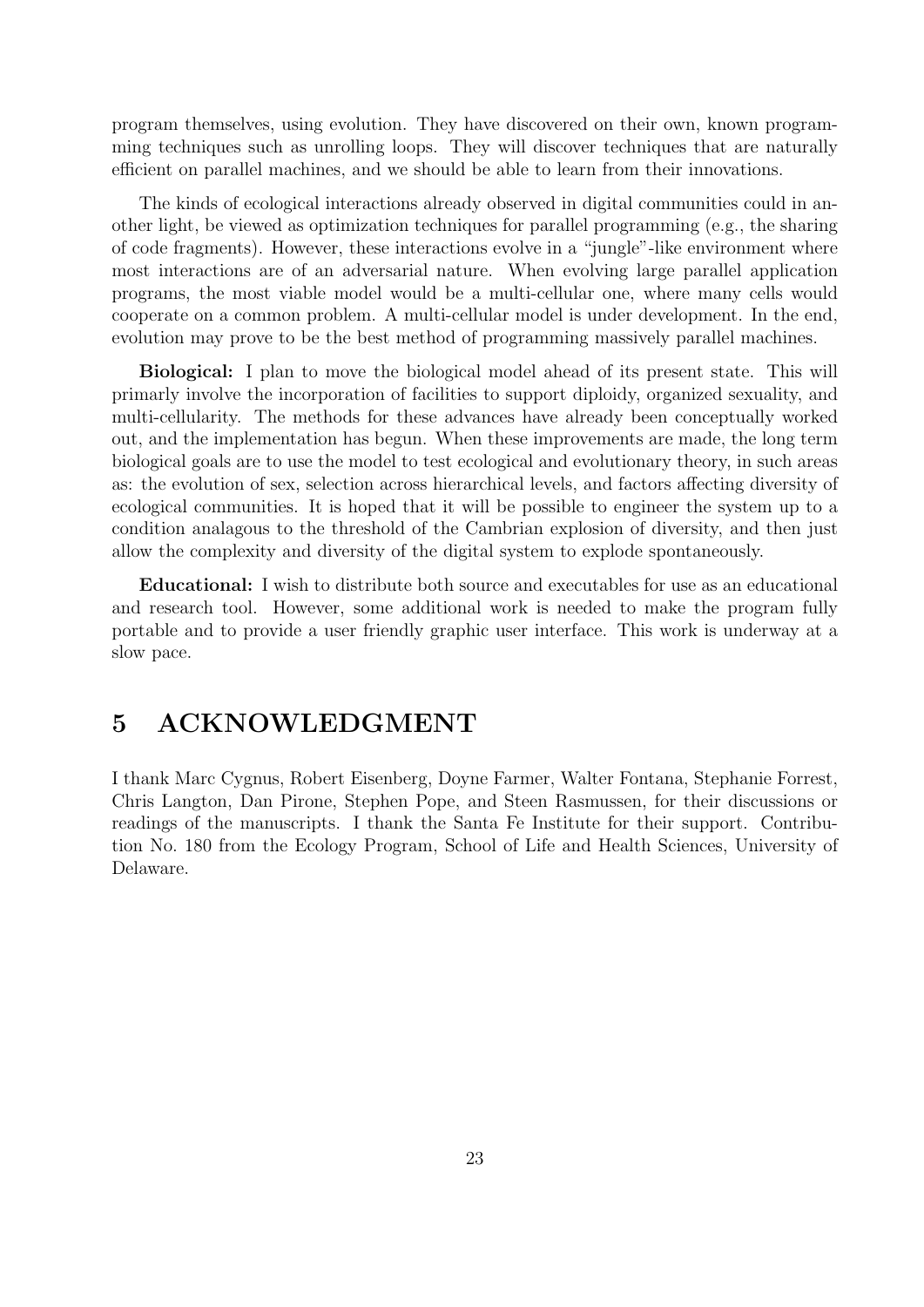# References

- [1] Ackley, D. H. & Littman, M. S. "Learning from natural selection in an artificial environment." In: Proceedings of the International Joint Conference on Neural Networks, Volume I, Theory Track, Neural and Cognitive Sciences Track, IJCNN Winter 1990, Washington, DC. Hillsdale, New Jersey: Lawrence Erlbaum Associates, 1990.
- [2] Aho, A. V., Hopcroft, J. E. & Ullman, J. D. The design and analysis of computer algorithms. Reading, Mass.: Addison-Wesley Publ. Co, 1974.
- [3] Bagley, R. J., Farmer, J. D., Kauffman, S. A., Packard, N. H., Perelson, A. S. & Stadnyk, I. M. "Modeling adaptive biological systems." Unpublished paper, 1989.
- [4] Barbieri, M. The semantic theory of evolution. London: Harwood Academic Publishers, 1985.
- [5] Cariani, P. "Emergence and artificial life." In: Artificial Life II, edited by C. Langton, D. Farmer and S. Rasmussen. Redwood City, CA: Addison-Wesley, 1991, 000–000.
- [6] Cohen, F. Computer viruses: theory and experiments. Ph. D. dissertation, U. of Southern California, 1984.
- [7] Dawkins, R. The blind watchmaker. New York: W. W. Norton & Co., 1987.
- [8] Dawkins, R. "The evolution of evolvability." In: Artificial life: proceedings of an interdisciplinary workshop on the synthesis and simulation of living systems, edited by C. Langton. Redwood City, CA: Addison-Wesley, 1989, 201–220.
- [9] Denning, P. J. "Computer viruses." Amer. Sci. 76 (1988): 236–238.
- [10] Dewdney, A. K. "Computer recreations: In the game called Core War hostile programs engage in a battle of bits." Sci. Amer. 250 (1984): 14-22.
- [11] Dewdney, A. K. "Computer recreations: A core war bestiary of viruses, worms and other threats to computer memories." Sci. Amer. 252 (1985a): 14–23.
- [12] Dewdney, A. K. "Computer recreations: Exploring the field of genetic algorithms in a primordial computer sea full of flibs." Sci. Amer. 253 (1985b): 21–32.
- [13] Dewdney, A. K. "Computer recreations: A program called MICE nibbles its way to victory at the first core war tournament." Sci. Amer. 256 (1987): 14–20.
- [14] Dewdney, A. K. "Of worms, viruses and core war." Sci. Amer. 260 (1989): 110–113.
- [15] Eldredge, N. & Gould, S. J. "Punctuated equilibria: an alternative to phyletic gradualism." In: Models in Paleobiology, edited by J. M. Schopf. San Francisco: Greeman, Cooper, 1972, 82–115.
- [16] Farmer, J. D., Kauffman, S. A., & Packard, N. H. "Autocatalytic replication of polymers." Physica D 22 (1986): 50–67.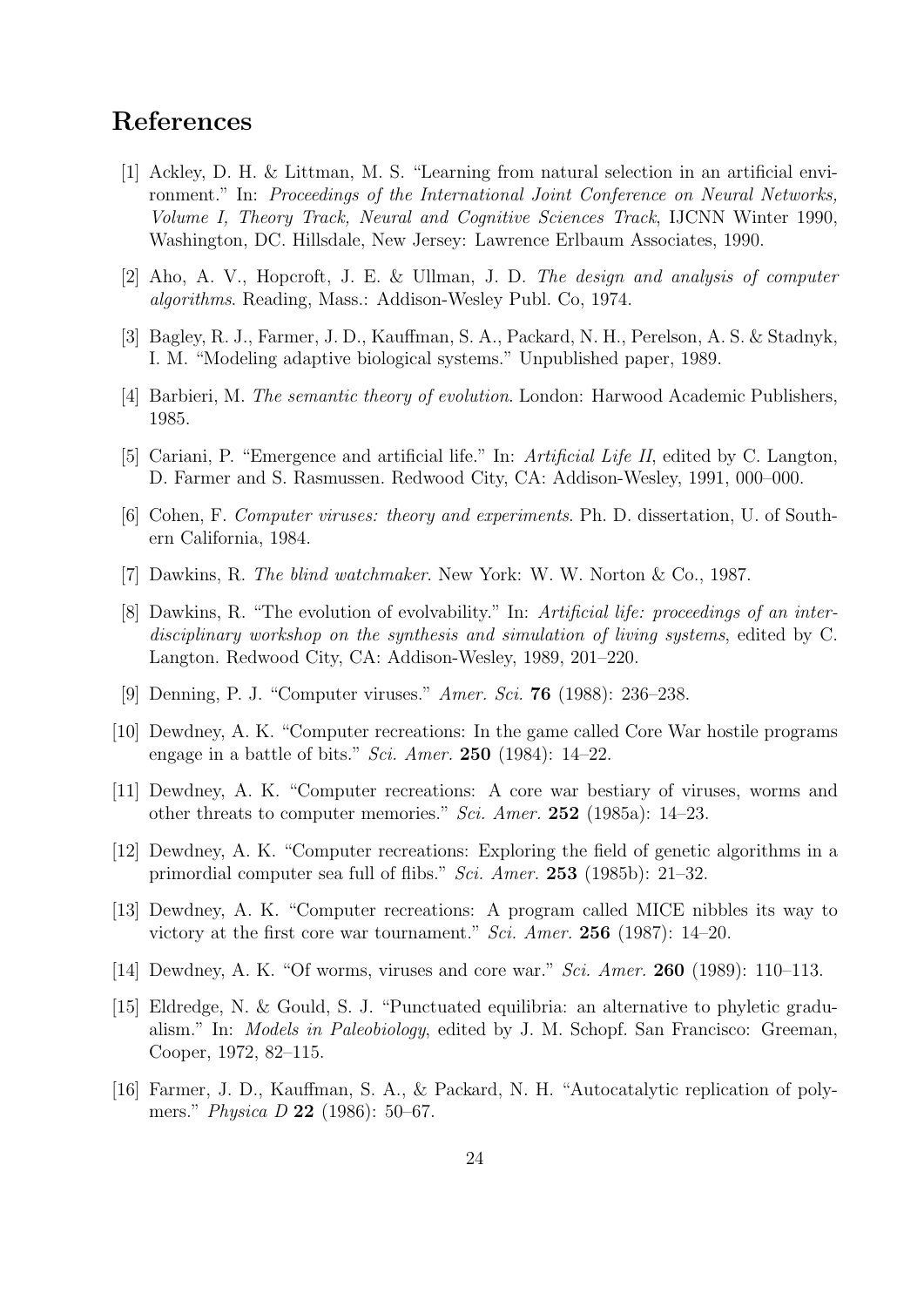- [17] Farmer, J. D. & Belin, A. "Artificial life: the coming evolution." Proceedings in celebration of Murray Gell-Man's 60th Birthday. Cambridge: University Press. In press.
- [18] Gould, S. J. Wonderful life, the Burgess shale and the nature of history. New York: W. W. Norton & Company, 1989.
- [19] Gould, S. J. & Eldredge, N. "Punctuated equilibria: the tempo and mode of evolution reconsidered." Paleobiology 3 (1977): 115–151.
- [20] Holland, J. H. Adaptation in natural and artificial systems: an introductory analysis with applications to biology, control, and artificial intelligence. Ann Arbor: Univ. of Michigan Press, 1975.
- [21] Holland, J. H. "Studies of the spontaneous emergence of self-replicating systems using cellular automata and formal grammars." In: Automata, Languages, Development, edited by Lindenmayer, A., & Rozenberg, G. New York: North-Holland, 1976, 385–404.
- [22] Langton, C. G. "Studying artificial life with cellular automata." *Physica* 22D (1986): 120–149.
- [23] Langton, C. G. "Virtual state machines in cellular automata." Complex Systems 1 (1987): 257–271.
- [24] Langton, C. G. "Artificial life." In: Artificial life: proceedings of an interdisciplinary workshop on the synthesis and simulation of living systems, edited by Langton, C. Vol. 6 in the series: Santa Fe Institute studies in the sciences of complexity. Redwood City, CA: Addison-Wesley, 1989, 1–47.
- [25] Lotka, A. J. Elements of physical biology. Baltimore: Williams and Wilkins, 1925, reprinted as Elements of mathematical biology, Dover Press, 1956.
- [26] Minsky, M. L. Computation: finite and infinite machines. Englewood Cliffs, N.J.: Prentice-Hall, 1976.
- [27] Morris, S. C. "Burgess shale faunas and the cambrian explosion." Science 246 (1989): 339–346.
- [28] Paine, R. T. "Food web complexity and species diversity." Am. Nat. 100 (1966): 65–75.
- [29] Packard, N. H. "Intrinsic adaptation in a simple model for evolution." In: Artificial life: proceedings of an interdisciplinary workshop on the synthesis and simulation of living systems, edited by C. Langton. Redwood City, CA: Addison-Wesley, 1989, 141–155.
- [30] Pattee, H. H. "Simulations, realizations, and theories of life." In: Artificial life: proceedings of an interdisciplinary workshop on the synthesis and simulation of living systems, edited by C. Langton. Redwood City, CA: Addison-Wesley, 1989, 63–77.
- [31] Rasmussen, S., Knudsen, C., Feldberg, R. & Hindsholm, M. "The coreworld: emergence and evolution of cooperative structures in a computational chemistry" Physica D 42 (1990): 111–134.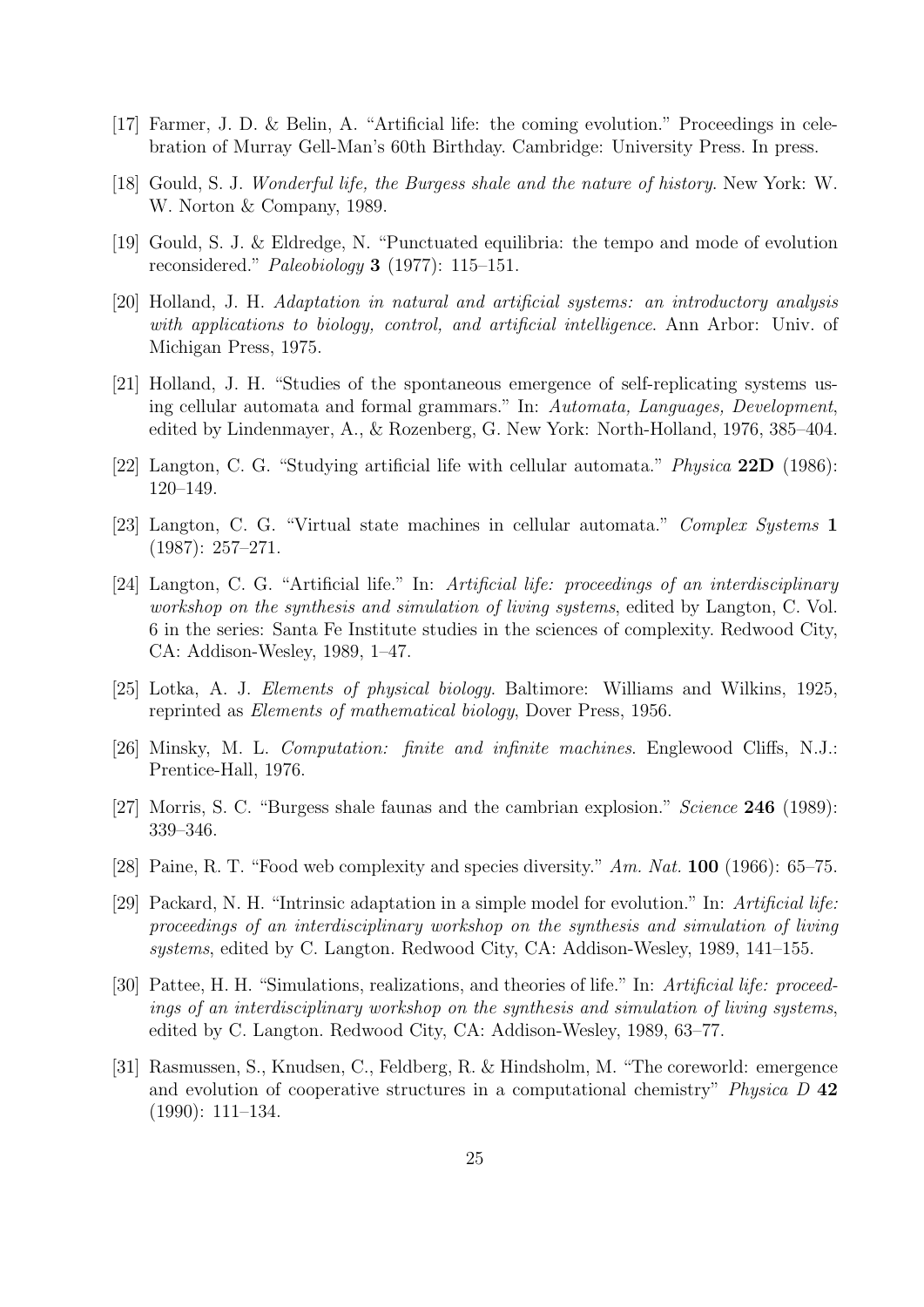- [32] Rheingold, H. (1988). Computer viruses. Whole Earth Review Fall (1988): 106.
- [33] Spafford, E. H., Heaphy, K. A. & Ferbrache, D. J. Computer viruses, dealing with electronic vandalism and programmed threats. ADAPSO, 1300 N. 17th Street, Suite 300, Arlington, VA 22209, 1989.
- [34] Stanley, S. M. "An ecological theory for the sudden origin of multicellular life in the late precambrian." *Proc. Nat. Acad. Sci.* **70** (1973): 1486–1489.
- [35] Volterra, V. "Variations and fluctuations of the number of individuals in animal species living together." In: Animal Ecology, edited by R. N. Chapman. New York: McGraw-Hill, 1926, 409–448.
- [36] Wilson, E. O. & Bossert, W. H. A primer of population biology. Stamford, Conn: Sinauer Associates, 1971.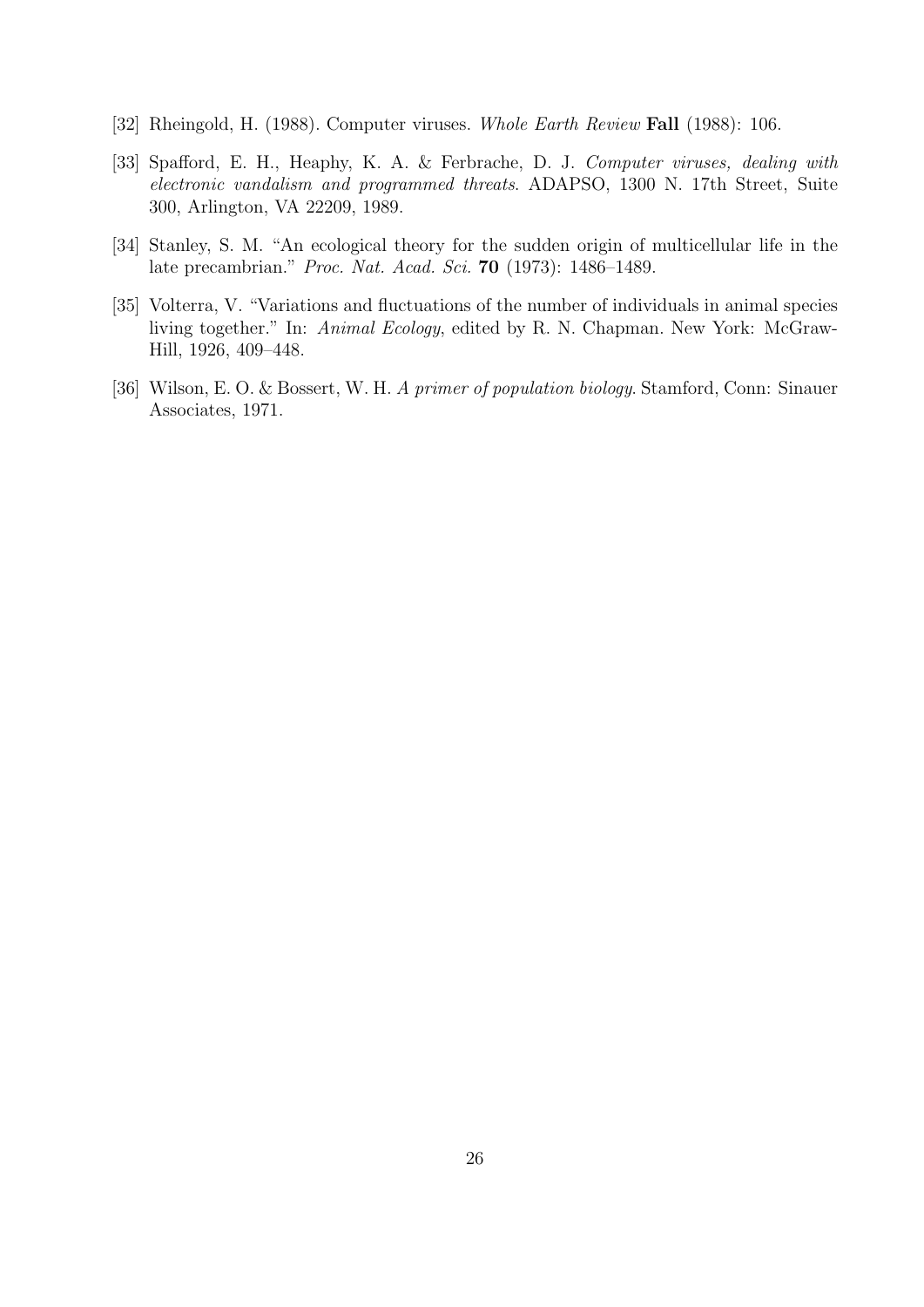Figure 1. Metabolic flow chart for the ancestor, parasite, hyper-parasite, and their interactions: ax, bx and cx refer to CPU registers where location and size information are stored. [ax] and [bx] refer to locations in the soup indicated by the values in the ax and bx registers. Patterns such as 1101 are complementary templates used for addressing. Arrows outside of boxes indicate jumps in the flow of execution of the programs. The dotted-line arrows indicate flow of execution between creatures. The parasite lacks the copy procedure, however, if it is within the search limit of the copy procedure of a host, it can locate, call and execute that procedure, thereby obtaining the information needed to complete its replication. The host is not adversely affected by this informational parasitism, except through competition with the parasite, which is a superior competitor. Note that the parasite calls the copy procedure of its host with the expectation that control will return to the parasite when the copy procedure returns. However, the hyper-parasite jumps out of the copy procedure rather than returning, thereby seizing control from the parasite. It then proceeds to reset the CPU registers of the parasite with the location and size of the hyper-parasite, causing the parasite to replicate the hyper-parasite genome thereafter.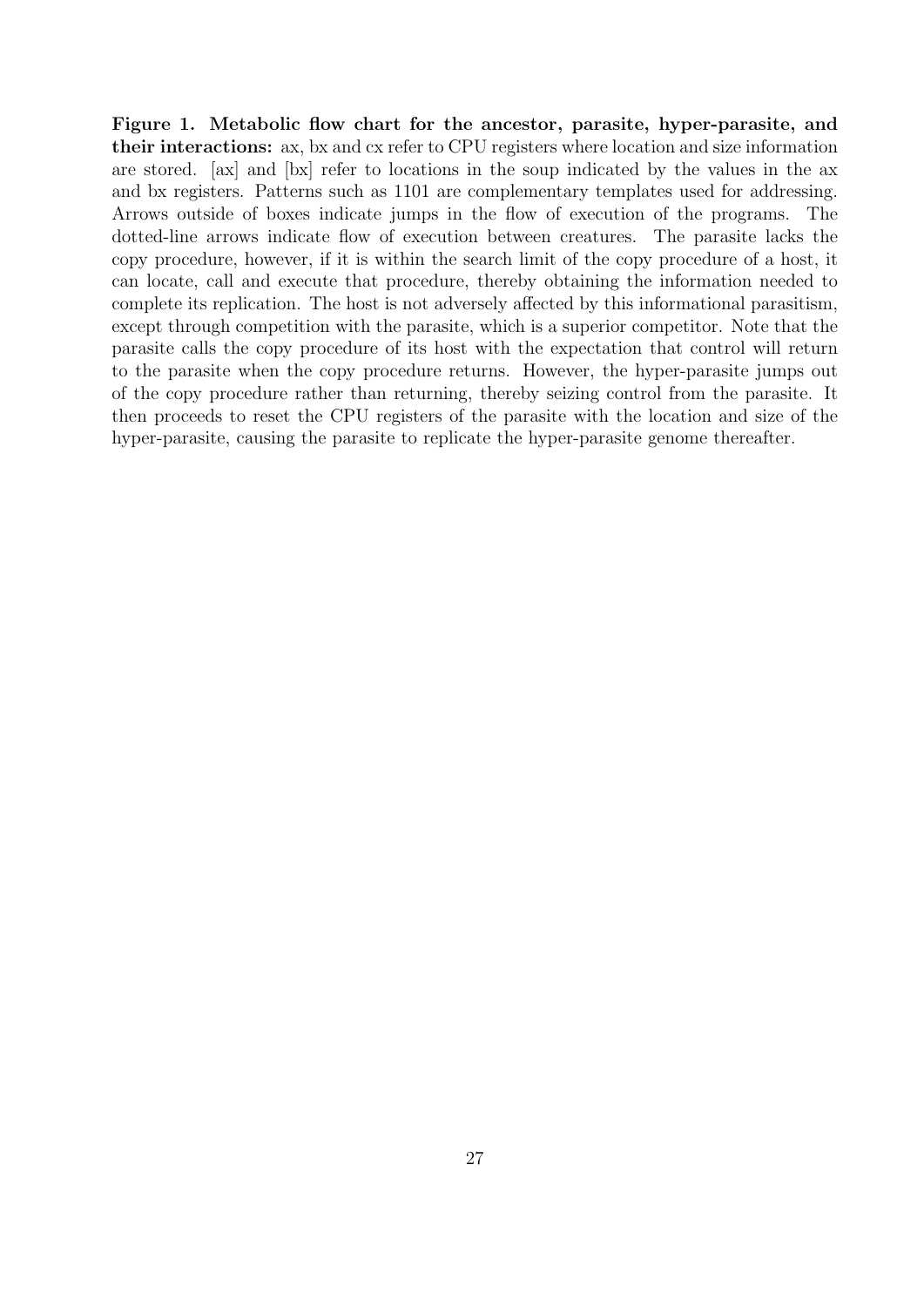Figure 2. Metabolic flow chart for social hyper-parasites, their associated hyperhyper-parasite cheaters, and their interactions. Symbols are as described for Fig. 1. Horizontal dashed lines indicate the boundaries between individual creatures. On both the left and right, above the dashed line at the top of the figure is the lowermost fragment of a social-hyper-parasite. Note (on the left) that neighboring social hyper-parasites cooperate in returning the flow of execution to the beginning of the creature for self-re-examination. Execution jumps back to the end of the creature above, but then falls off the end of the creature without executing any instructions of consequence, and enters the top of the creature below. On the right, a cheater is inserted between the two social-hyper-parasites. The cheater captures control of execution when it passes between the social individuals. It sets the CPU registers with its own location and size, and then skips over the self-examination step when it returns control of execution to the social creature below.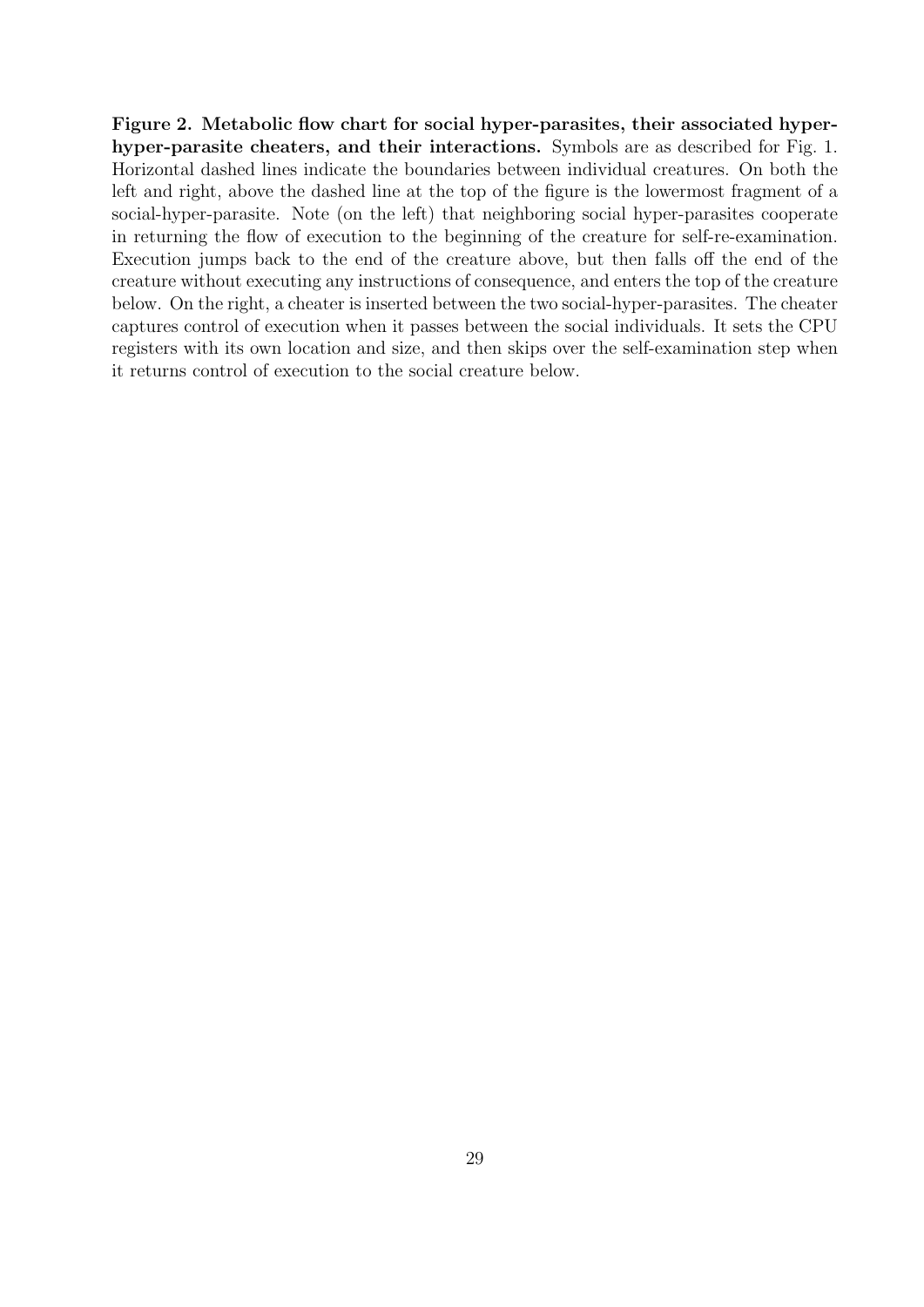Figure 3. Metabolic flow chart for obligate symbionts and their interactions. Symbols are as described for Fig. 1. Neither creature is able to self-replicate in isolation. However, when cultured together, each is able to replicate by using information provided by the other.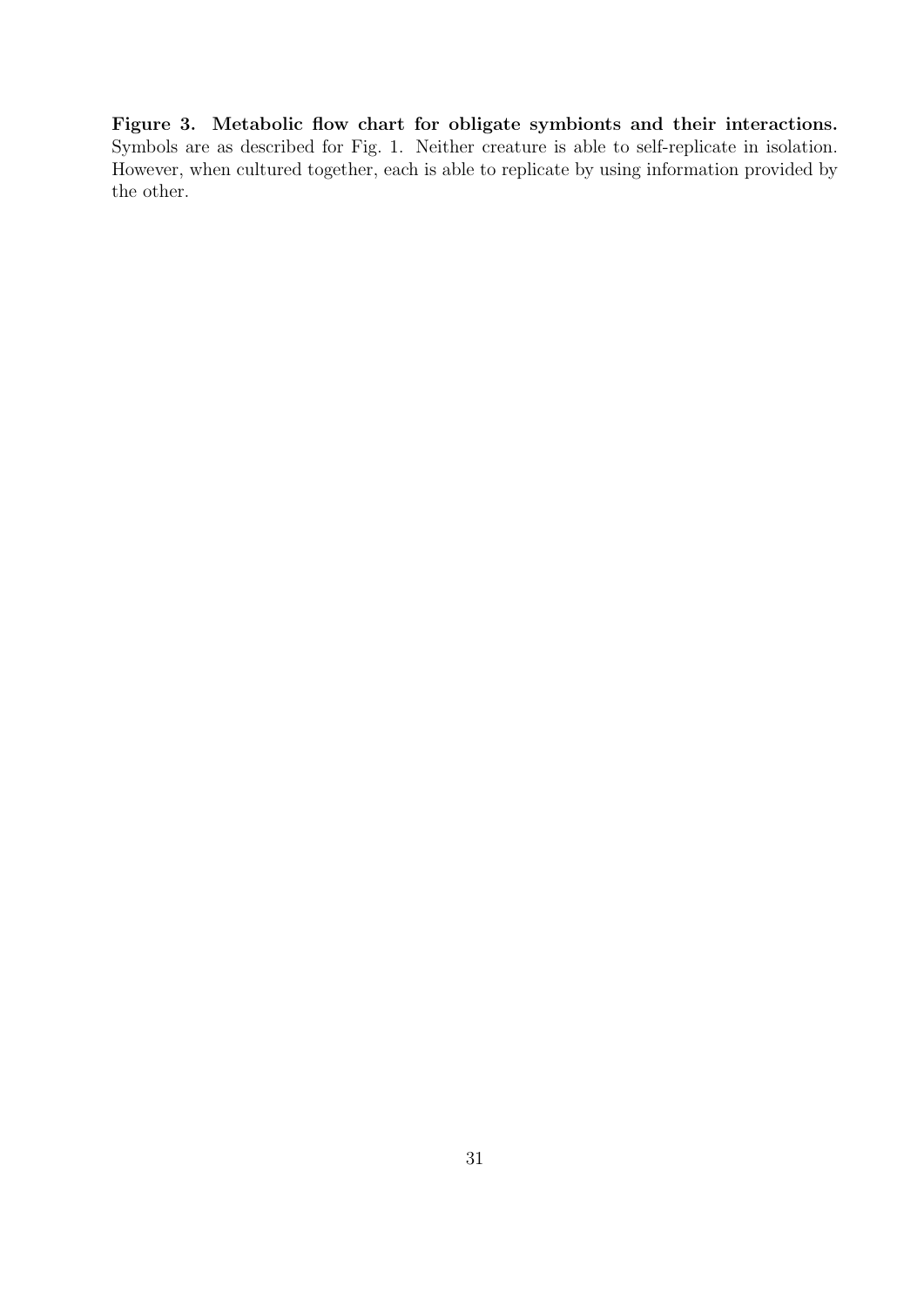Figure 4. Evolutionary optimization at eight sets of mutation rates. In each run, the three mutation rates: move mutations (copy error), flaws and background mutations (cosmic rays) are set relative to the generation time. In each case, the background mutation rate is the lowest, affecting a cell once in twice as many generations as the move mutation rate. The flaw rate is intermediate, affecting a cell once in 1.5 times as many generations as the move mutation rate. For example in one run, the move mutation will affect a cell line on the average once every 4 generations, the flaw will occur once every 6 generations, and the background mutation once every 8 generations. The horizontal axis shows elapsed time in hundreds of millions of instructions executed by the system. The vertical axis shows genome size in instructions. Each point indicates the first appearance of a new genotype which crossed the abundance thresholds of either 2% of the population of cells in the soup, or occupation of 2% of the memory. The number of generations per move mutation is indicated by a number in the upper right hand corner of each graph.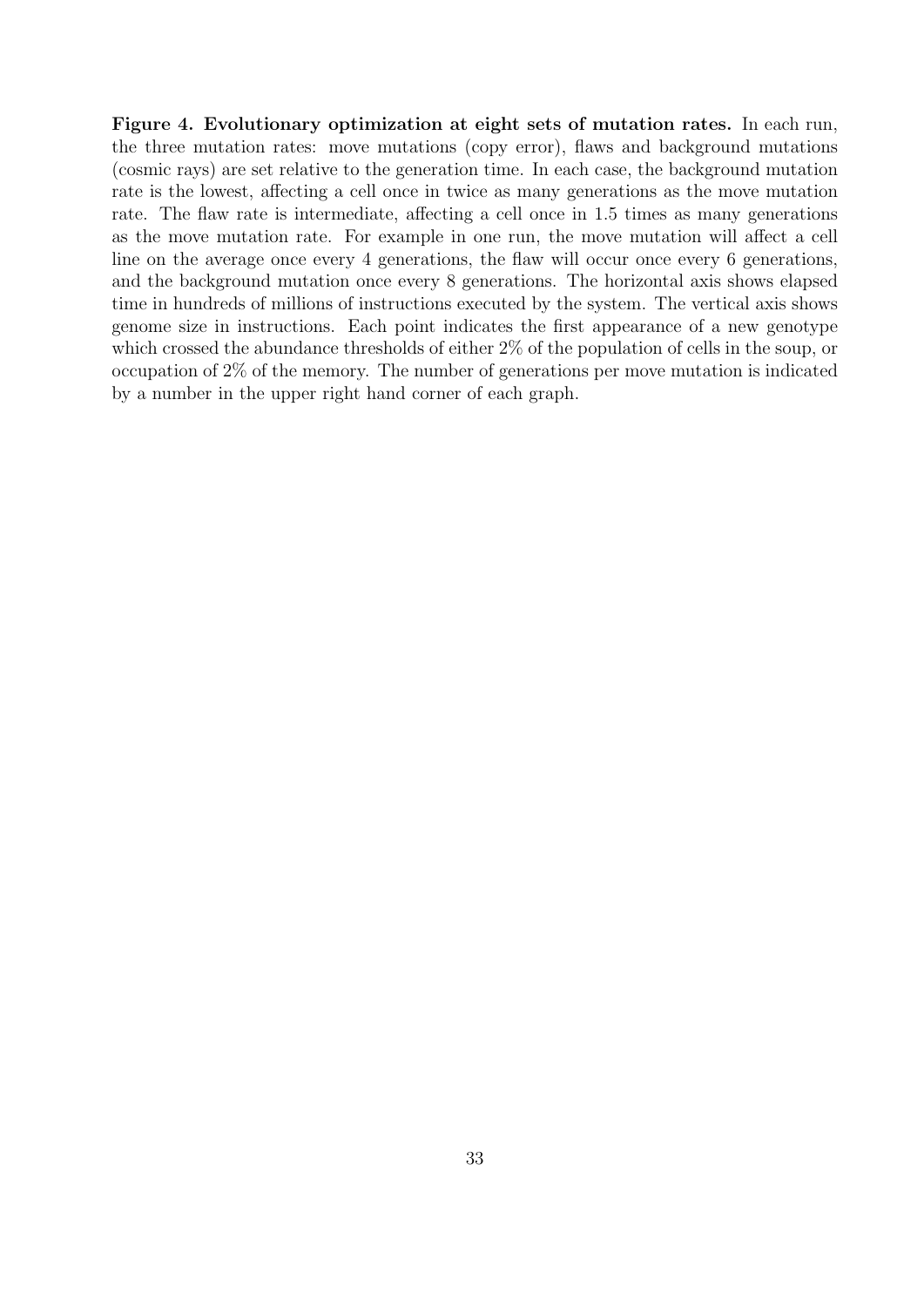### Figure 5. Variation in evolutionary optimization under constant conditions.

Based on a mutation rate of four generations per move mutation, all other parameters as in Fig. 4. The plots are otherwise as described for Fig. 4.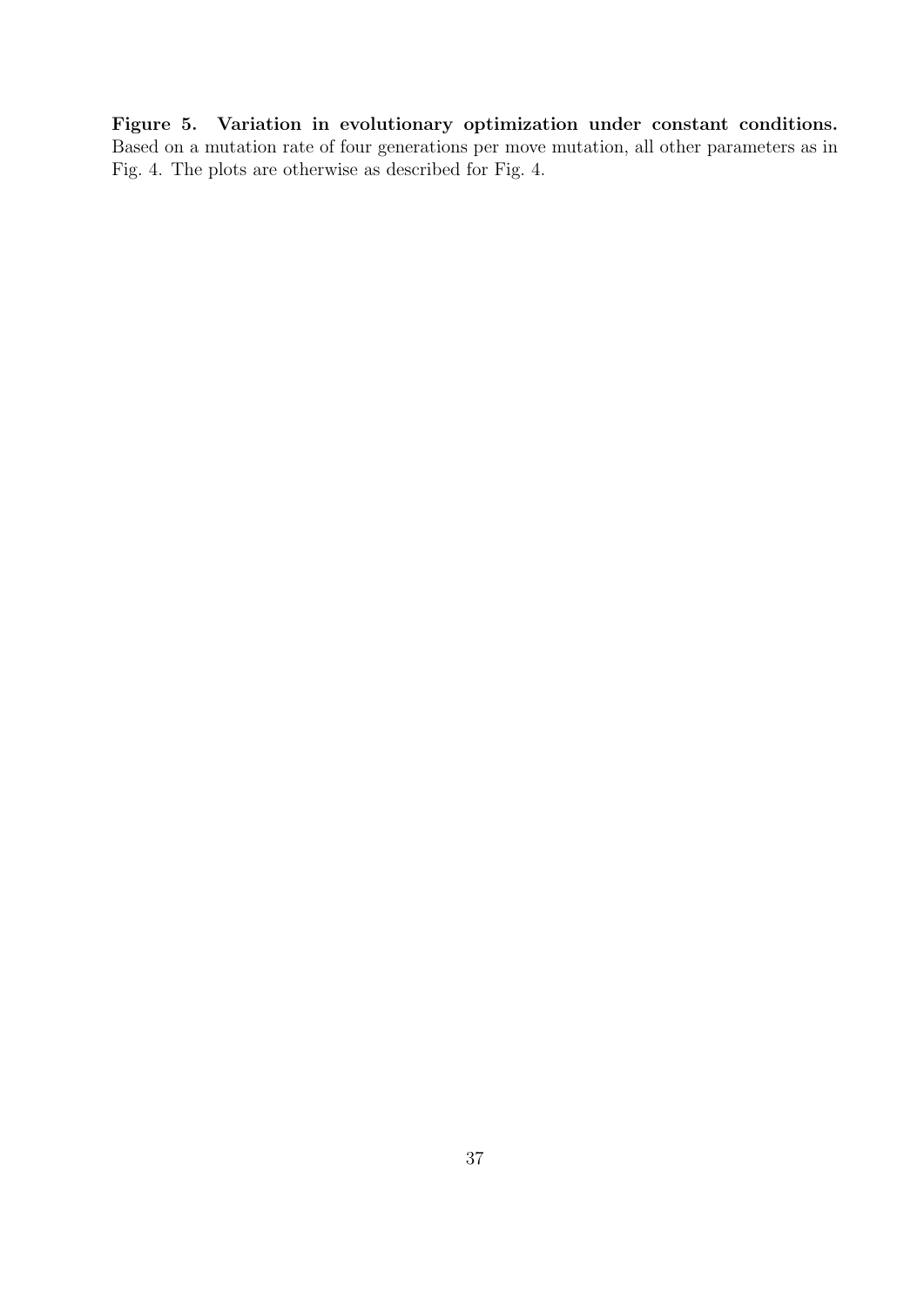Table 1: Genebank. Table of numbers of size classes in the genebank. Left column is size class, right column is number of self-replicating genotypes of that size class. 305 sizes, 29,275 genotypes.

| 0034 1    |              | 0092 362 | 0150 2    | 0205 5  | 0418 1  |    | 5213 2   |  |
|-----------|--------------|----------|-----------|---------|---------|----|----------|--|
| 0041 2    |              | 0093 261 | 0151 1    | 0207 3  | 0442 10 |    | 5229 4   |  |
| 0043 12   |              | 0094 241 | 0152 2    | 0208 2  | 0443 1  |    | 5254 1   |  |
| 0044 7    |              | 0095 211 | 0153 1    | 0209 1  | 0444 61 |    | 5888 36  |  |
| 0045 191  |              | 0096 232 | 0154 2    | 0210 9  | 0445 1  |    | 5988 1   |  |
| 0046 7    |              | 0097 173 | 0155 3    | 0211 4  | 0456 2  |    | 6006 2   |  |
| 0047 5    |              | 0098 92  | 0156 77   | 0212 4  | 0465 6  |    | 6014 1   |  |
| 0048 4    |              | 0099 117 | 0157 270  | 0213 5  | 0472 6  |    | 6330 1   |  |
| 0049 8    |              | 0100 77  | 0158 938  | 0214 47 | 0483 1  |    | 6529 1   |  |
| 0050 13   |              | 0101 62  | 0159 836  | 0218 1  | 0484 8  |    | 6640 1   |  |
| 0051 2    |              | 0102 62  | 0160 3229 | 0219 1  | 0485 3  |    | 6901 5   |  |
| 0052 11   |              | 0103 27  | 0161 1417 | 0220 2  | 0486 9  |    | 6971 1   |  |
| 0053 4    |              | 0104 25  | 0162 174  | 0223 3  | 0487 2  |    | 7158 2   |  |
| 0054 2    |              | 0105 28  | 0163 187  | 0226 2  | 0493 2  |    | 7293 3   |  |
| 0055 2    |              | 0106 19  | 0164 46   | 0227 7  | 0511 2  |    | 7331 1   |  |
| 0056 4    |              | 0107 3   | 0165 183  | 0231 1  | 0513 1  |    | 7422 70  |  |
| 0057 1    |              | 0108 8   | 0166 81   | 0232 1  | 0519 1  |    | 7458 1   |  |
| 0058 8    |              | 0109 2   | 0167 71   | 0236 1  | 0522 6  |    | 7460 7   |  |
| 0059 8    |              | 0110 8   | 0168 9    | 0238 1  | 0553 1  |    | 7488 1   |  |
| 0060 3    |              | 0111 71  | 0169 15   | 0240 3  | 0568 6  |    | 7598 1   |  |
| 0061 1    |              | 0112 19  | 0170 99   | 0241 1  | 0578 1  |    | 7627 63  |  |
| 0062 2    |              | 0113 10  | 0171 40   | 0242 1  | 0581 3  |    | 7695 1   |  |
| 0063 2    |              | 0114 3   | 0172 44   | 0250 1  | 0582 1  |    | 7733 1   |  |
| 0064 1    |              | 0115 3   | 0173 34   | 0251 1  | 0600 1  |    | 7768 2   |  |
| 0065 4    |              | 0116 5   | 0174 15   | 0260 2  | 0683 1  |    | 7860 25  |  |
| 0066 1    |              | 0117 3   | 0175 22   | 0261 1  | 0689    | -1 | 7912 1   |  |
| 0067 1    |              | 0118 1   | 0176 137  | 0265 2  | 0757 6  |    | 8082 3   |  |
| 0068 2    |              | 0119 3   | 0177 13   | 0268 1  | 0804 2  |    | 8340 1   |  |
| 0069      | $\mathbf{1}$ | 0120 2   | 0178 3    | 0269 1  | 0813 1  |    | 8366 1   |  |
| 0070      | -7           | 0121 60  | 0179 1    | 0284 16 | 0881 6  |    | 8405 5   |  |
| 0071 5    |              | 0122 9   | 0180 16   | 0306 1  | 0888 1  |    | 8406 2   |  |
| 0072 17   |              | 0123 3   | 0181 5    | 0312 1  | 0940 2  |    | 8649 2   |  |
| 0073 2    |              | 0124 11  | 0182 27   | 0314 1  | 1006 6  |    | 8750 1   |  |
| 0074 80   |              | 0125 6   | 0184 3    | 0316 2  | 1016 1  |    | 8951 1   |  |
| 0075 56   |              | 0126 11  | 0185 21   | 0318 3  | 1077 5  |    | 8978 3   |  |
| 0076 21   |              | 0127 1   | 0186 9    | 0319 2  | 1116 1  |    | 9011 3   |  |
| 0077 28   |              | 0130 3   | 0187 3    | 0320 23 | 1186 1  |    | 9507 3   |  |
| 0078 409  |              | 0131 2   | 0188 11   | 0321 5  | 1294 7  |    | 9564 3   |  |
| 0079 850  |              | 0132 5   | 0190 20   | 0322 21 | 1322 7  |    | 9612 1   |  |
| 0080 7399 |              | 0133 2   | 0192 12   | 0330 1  | 1335 1  |    | 9968 1   |  |
| 0081 590  |              | 0134 7   | 0193 4    | 0342 5  | 1365 11 |    | 10259 31 |  |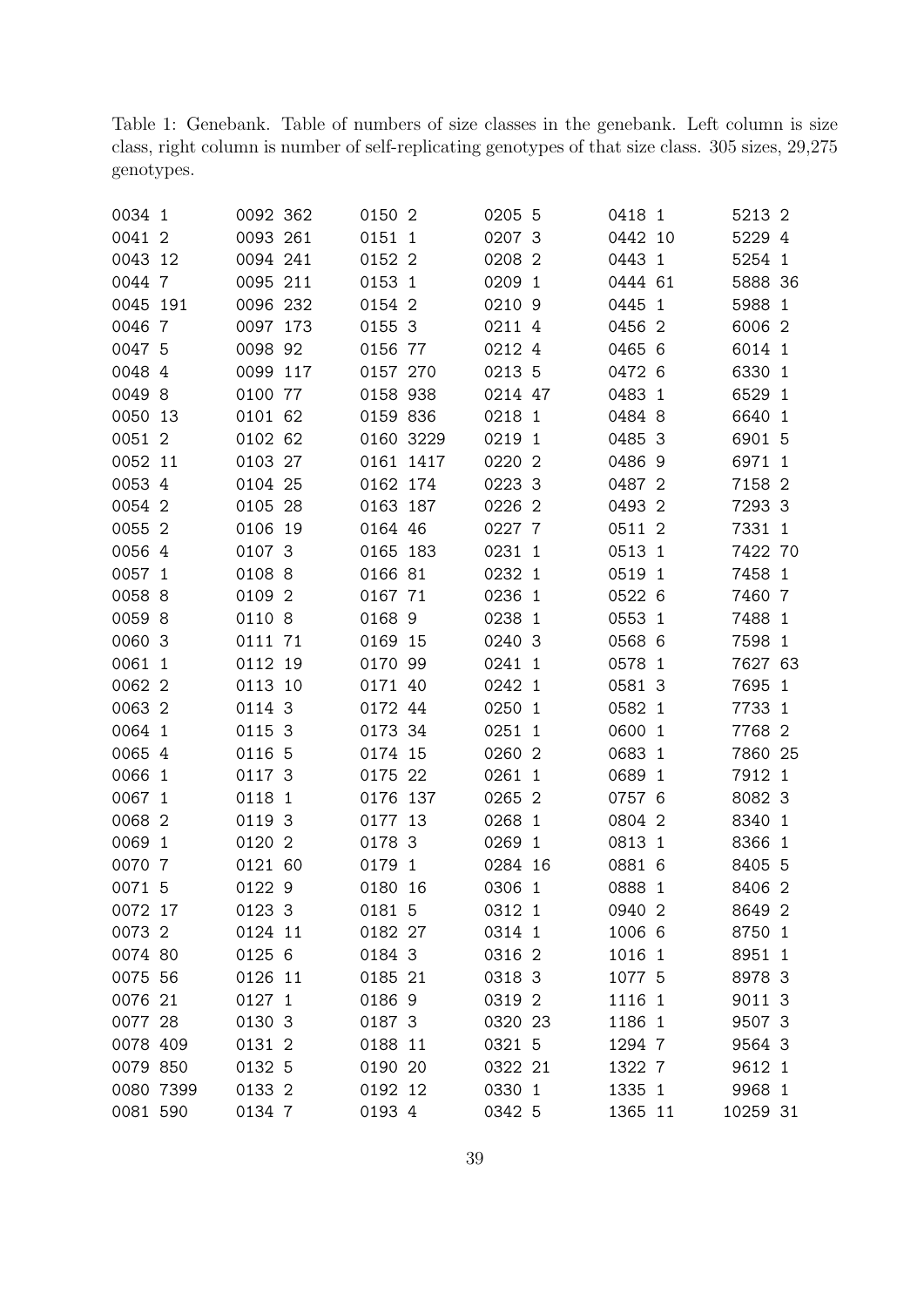| 11366 5<br>0083 886<br>0136 1<br>0195 11<br>0351 1<br>1645 3<br>0084 1672<br>0137 1<br>0196 19<br>0352 3<br>11900 1<br>2266 1<br>0085 1531<br>0138 1<br>12212 2<br>0197 2<br>0386 1<br>2615 2<br>0139 2<br>0198 3<br>0388 2<br>0086 901<br>15717 3<br>26179<br>0199 35<br>0087 944<br>16355 1<br>0141 6<br>0401 3<br>2671 7<br>0088 517<br>0143 1<br>0200 1<br>3069 3<br>173563<br>0407 1<br>0144 4<br>18532 1<br>0089 449<br>0201 84<br>0411 22<br>4241 1<br>0090 543<br>0146 1<br>0203 1<br>0412 3<br>23134 14<br>5101 15<br>0091 354<br>0149 1<br>0204 1<br>0416 1<br>5157 9 | 0082 384 | 0135 1 | 0194 4 | 0343 1 | 1631 1 | 10676 1 |  |
|---------------------------------------------------------------------------------------------------------------------------------------------------------------------------------------------------------------------------------------------------------------------------------------------------------------------------------------------------------------------------------------------------------------------------------------------------------------------------------------------------------------------------------------------------------------------------------|----------|--------|--------|--------|--------|---------|--|
|                                                                                                                                                                                                                                                                                                                                                                                                                                                                                                                                                                                 |          |        |        |        |        |         |  |
|                                                                                                                                                                                                                                                                                                                                                                                                                                                                                                                                                                                 |          |        |        |        |        |         |  |
|                                                                                                                                                                                                                                                                                                                                                                                                                                                                                                                                                                                 |          |        |        |        |        |         |  |
|                                                                                                                                                                                                                                                                                                                                                                                                                                                                                                                                                                                 |          |        |        |        |        |         |  |
|                                                                                                                                                                                                                                                                                                                                                                                                                                                                                                                                                                                 |          |        |        |        |        |         |  |
|                                                                                                                                                                                                                                                                                                                                                                                                                                                                                                                                                                                 |          |        |        |        |        |         |  |
|                                                                                                                                                                                                                                                                                                                                                                                                                                                                                                                                                                                 |          |        |        |        |        |         |  |
|                                                                                                                                                                                                                                                                                                                                                                                                                                                                                                                                                                                 |          |        |        |        |        |         |  |
|                                                                                                                                                                                                                                                                                                                                                                                                                                                                                                                                                                                 |          |        |        |        |        |         |  |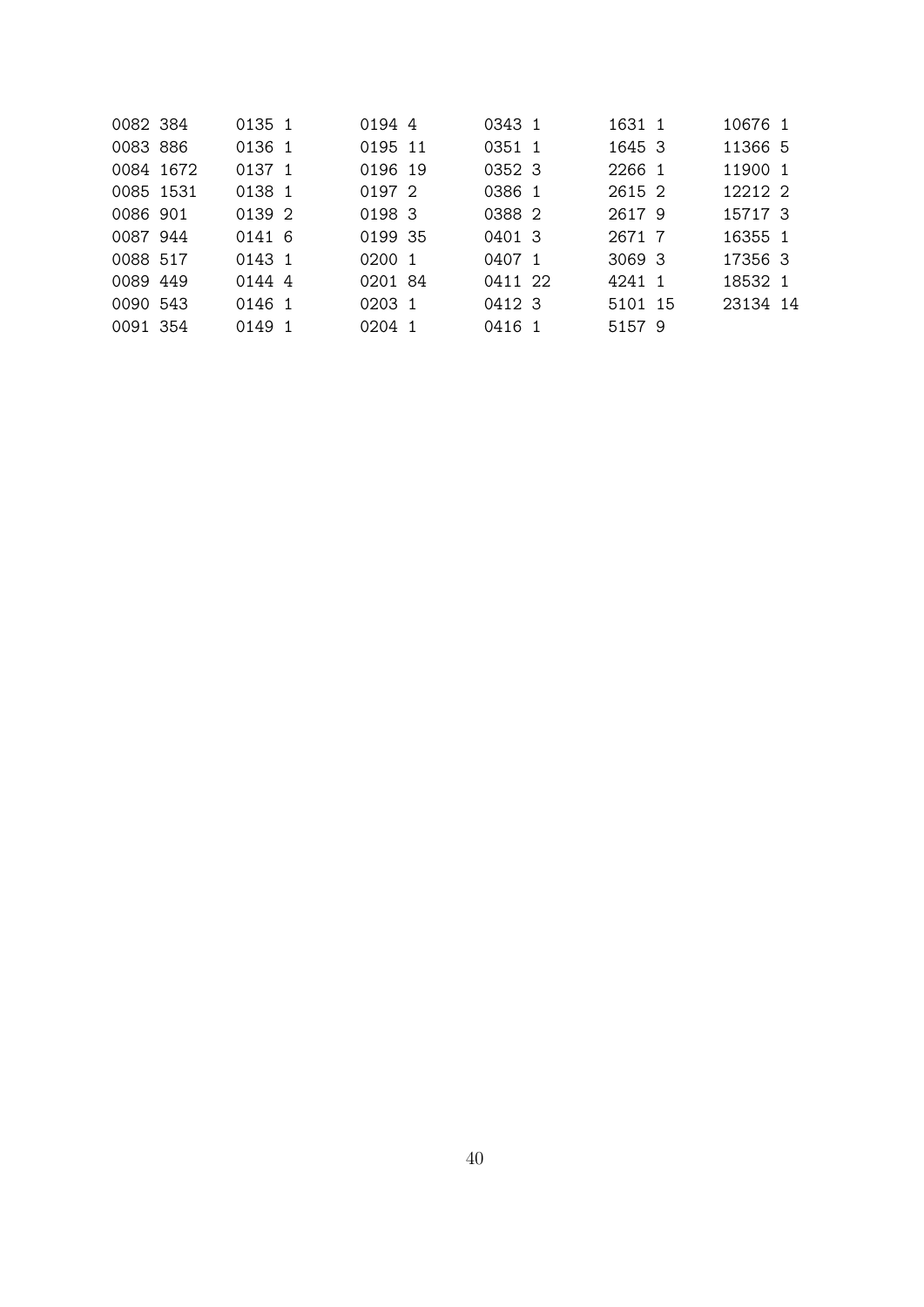#### APPENDIX A

Structure definition to implement the Tierra virtual CPU. The complete source code for the Tierra Simulator can be obtained by contacting the author by email.

```
struct cpu { /* structure for registers of virtual cpu */
   int ax; /* address register */
   int bx; /* address register */
   int cx; /* numerical register */
   int dx; /* numerical register */
   char fl; /* flag */char sp; /* stack pointer */
   int st[10]; /* stack */
   int ip; /* instruction pointer */
   } ;
```
#### APPENDIX B

Abbreviated code for implementing the CPU cycle of the Tierra Simulator.

```
void main(void)
{ get_soup();
   life();
   write_soup();
}
void life(void) /* doles out time slices and death */
{ while(inst_exec_c < alive) /* control the length of the run */
   { time_slice(this_slice); /* this_slice is current cell in queue */
       incr_slice_queue(); /* increment this_slice to next cell in queue */
       while(free_mem_current < free_mem_prop * soup_size)
           reaper(); /* if memory is full to threshold, reap some cells */}
}
void time_slice(int ci)
{ Pcells ce; /* pointer to the array of cell structures */
   char i; /* instruction from soup */
   int di; /* decoded instruction */
   int j, size_slice;
   ce = cells + ci;for(j = 0; j < size_slice; j++)\{ i = fetch(ce->c.ip) ; /* fetch instruction from soup, at address ip */
       di = decode(i); /* decode the fetched instruction */
       execute(di, ci); /* execute the decoded instruction */
       increment_ip(di,ce); /* move instruction pointer to next instruction */
```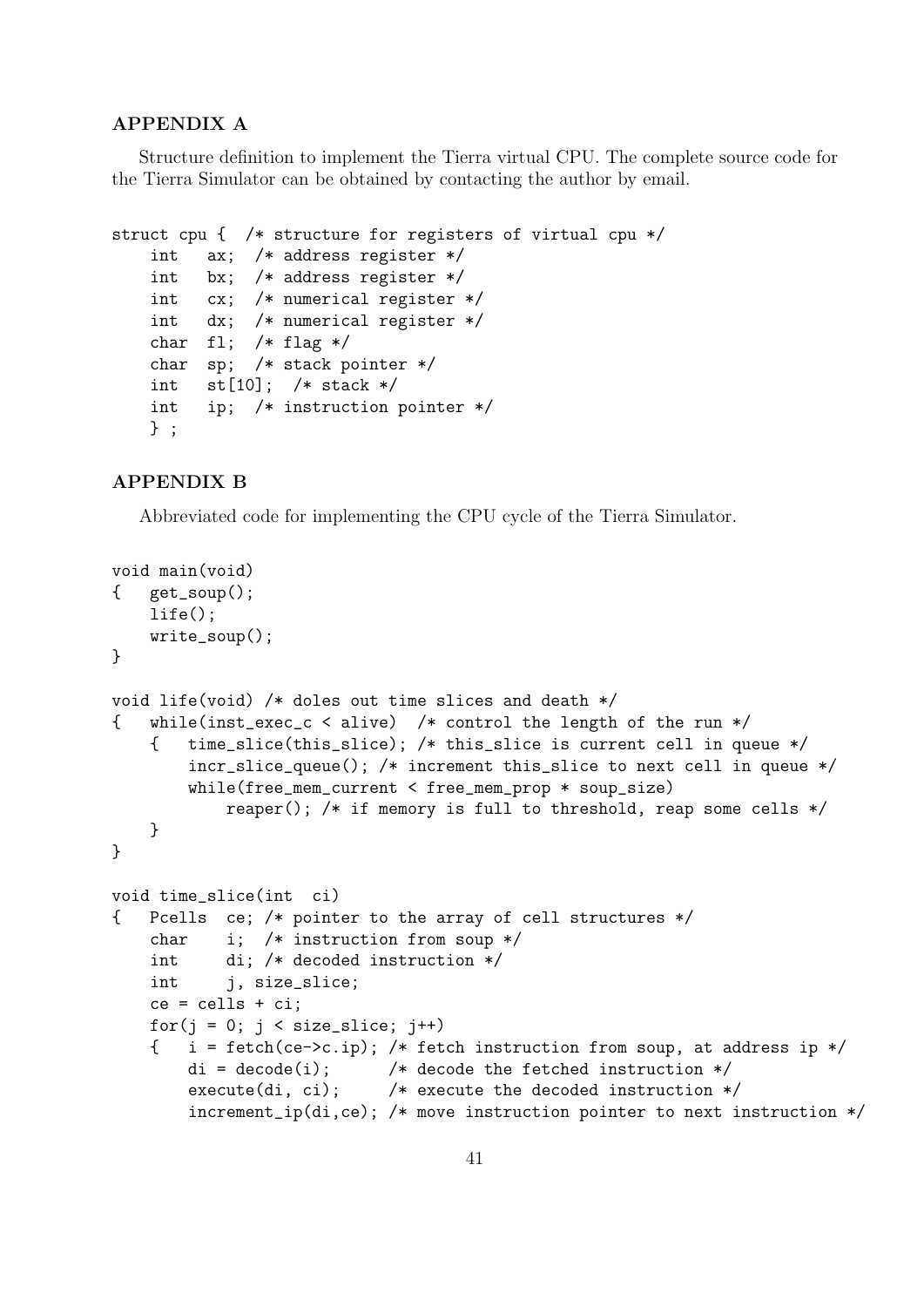```
system_work(); /* opportunity to extract information */
   }
}
void execute(int di, int ci)
{ switch(di)
   { case 0x00: nop_0(ci); break; /* no operation */
       case 0x01: nop_1(ci); break; /* no operation */
       case 0x02: or1(ci); break; /* flip low order bit of cx, cx \hat{ } = 1 */
       case 0x03: shl(ci); break; /* shift left cx register, cx <<= 1 */
       case 0x04: zero(ci); break; /* set cx register to zero, cx = 0 */
       case 0x05: if_cz(ci); break; /* if cx==0 execute next instruction */
       case 0x06: sub_ab(ci); break; /* subtract bx from ax, cx = ax - bx */
       case 0x07: sub_ac(ci); break; /* subtract cx from ax, ax = ax - cx */
       case 0x08: inc_a(ci); break; /* increment ax, ax = ax + 1 */
       case 0x09: inc_b(ci); break; /* increment bx, bx = bx + 1 */
       case 0x0a: dec_c(ci); break; /* decrement cx, cx = cx - 1 */
       case 0x0b: inc_c(ci); break; /* increment cx, cx = cx + 1 */
       case 0x0c: push_ax(ci); break; /* push ax on stack */
       case 0x0d: push_bx(ci); break; /* push bx on stack */
       case 0x0e: push_cx(ci); break; /* push cx on stack */
       case 0x0f: push_dx(ci); break; /* push dx on stack */
       case 0x10: pop_ax(ci); break; /* pop top of stack into ax */
       case 0x11: pop_bx(ci); break; /* pop top of stack into bx */
       case 0x12: pop_cx(ci); break; /* pop top of stack into cx */
       case 0x13: pop_dx(ci); break; /* pop top of stack into dx */
       case 0x14: jmp(ci); break; /* move ip to template */
       case 0x15: jmpb(ci); break; /* move ip backward to template */
       case 0x16: call(ci); break; /* call a procedure */
       case 0x17: ret(ci); break; /* return from a procedure */
       case 0x18: mov_cd(ci); break; /* move cx to dx, dx = cx */
       case 0x19: mov_ab(ci); break; /* move ax to bx, bx = ax */
       case 0x1a: mov_iab(ci); break; /* move instruction at address in bx
                                         to address in ax */
       case 0x1b: adr(ci); break; /* address of nearest template to ax */
       case 0x1c: adrb(ci); break; /* search backward for template */
       case 0x1d: adrf(ci); break; /* search forward for template */
       case 0x1e: mal(ci); break; /* allocate memory for daughter cell */
       case 0x1f: divide(ci); break; /* cell division */
   }
   inst_exec_c++;
```
}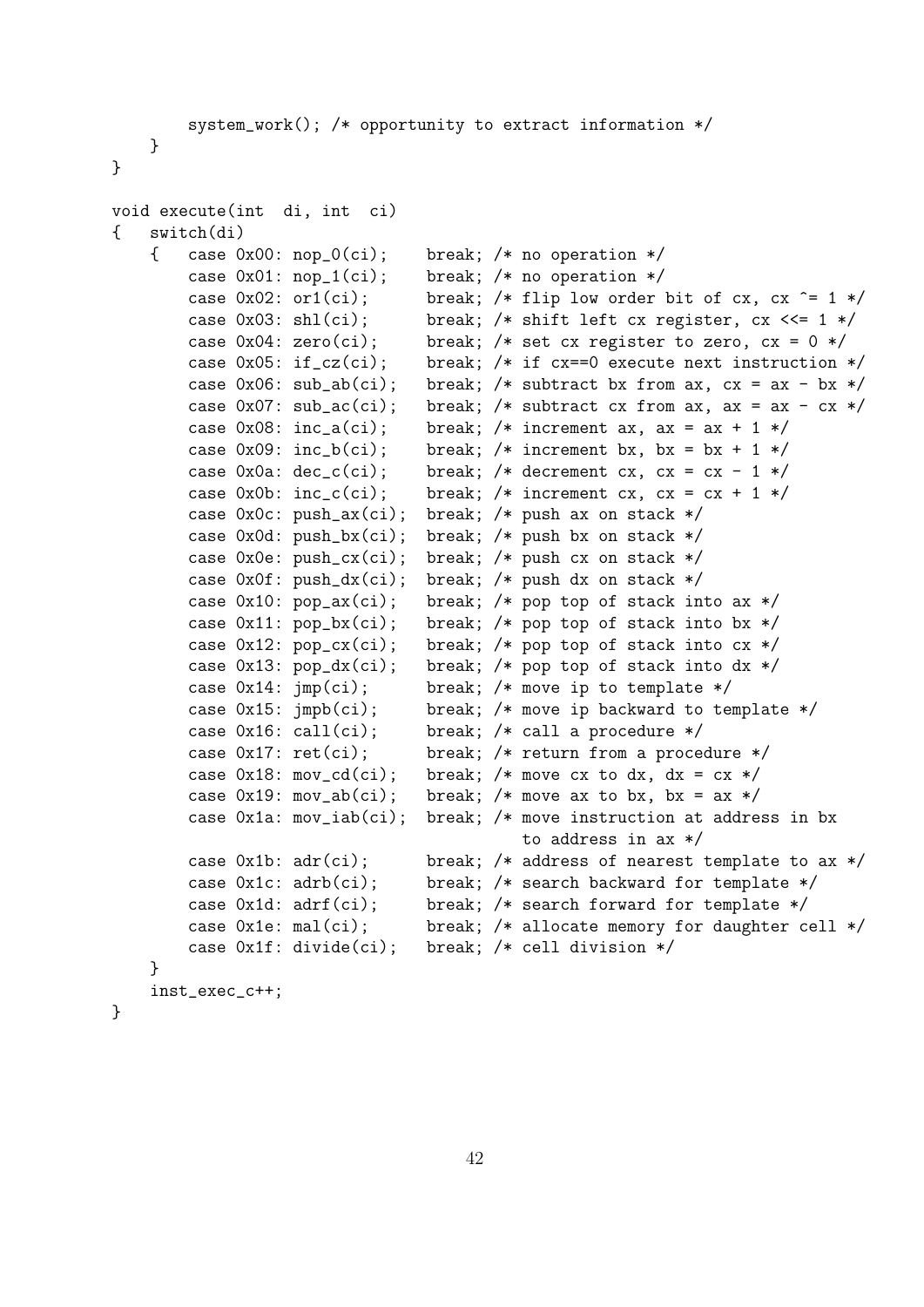#### APPENDIX C

Assembler source code for the ancestral creature.

```
genotype: 80 aaa origin: 1-1-1990 00:00:00:00 ancestor
parent genotype: human
1st_daughter: flags: 0 inst: 839 mov_daught: 80
2nd_daughter: flags: 0 inst: 813 mov_daught: 80
nop_1 ; 01 0 beginning template
nop_1 ; 01 1 beginning template
nop_1 ; 01 2 beginning template
nop_1 ; 01 3 beginning template
zero ; 04 4 put zero in cx
or1 ; 02 5 put 1 in first bit of cx
shl ; 03 6 shift left cx
shl ; 03 7 shift left cx, now cx = 4
               ax = bx =
                cx = template size dx =
mov_cd ; 18 8 move template size to dx
               ax = bx =
        ; cx = template size dx = template size
adrb ; 1c 9 get (backward) address of beginning template
nop_0 ; 00 10 compliment to beginning template
nop_0 ; 00 11 compliment to beginning template
nop_0 ; 00 12 compliment to beginning template
nop_0 ; 00 13 compliment to beginning template
        ; ax = start of mother + 4 bx =
                cx = template size dx = template size
sub_ac ; 07 14 subtract cx from ax
        ; ax = start of mother bx =
                cx = template size dx = template sizemov_ab ; 19 15 move start address to bx
        ; ax = start of mother bx = start of mother
                cx = template size dx = template sizeadrf ; 1d 16 get (forward) address of end template
nop_0 ; 00 17 compliment to end template
nop_0 ; 00 18 compliment to end template
nop_0 ; 00 19 compliment to end template
nop_1 ; 01 20 compliment to end template
                ax = end of mother bx = start of mother
                cx = template size dx = template sizeinc_a ; 08 21 to include dummy statement to separate creatures
sub_ab ; 06 22 subtract start address from end address to get size
        ; ax = end of mother bx = start of mother
                cx = size of mother dx = template sizenop_1 ; 01 23 reproduction loop template
```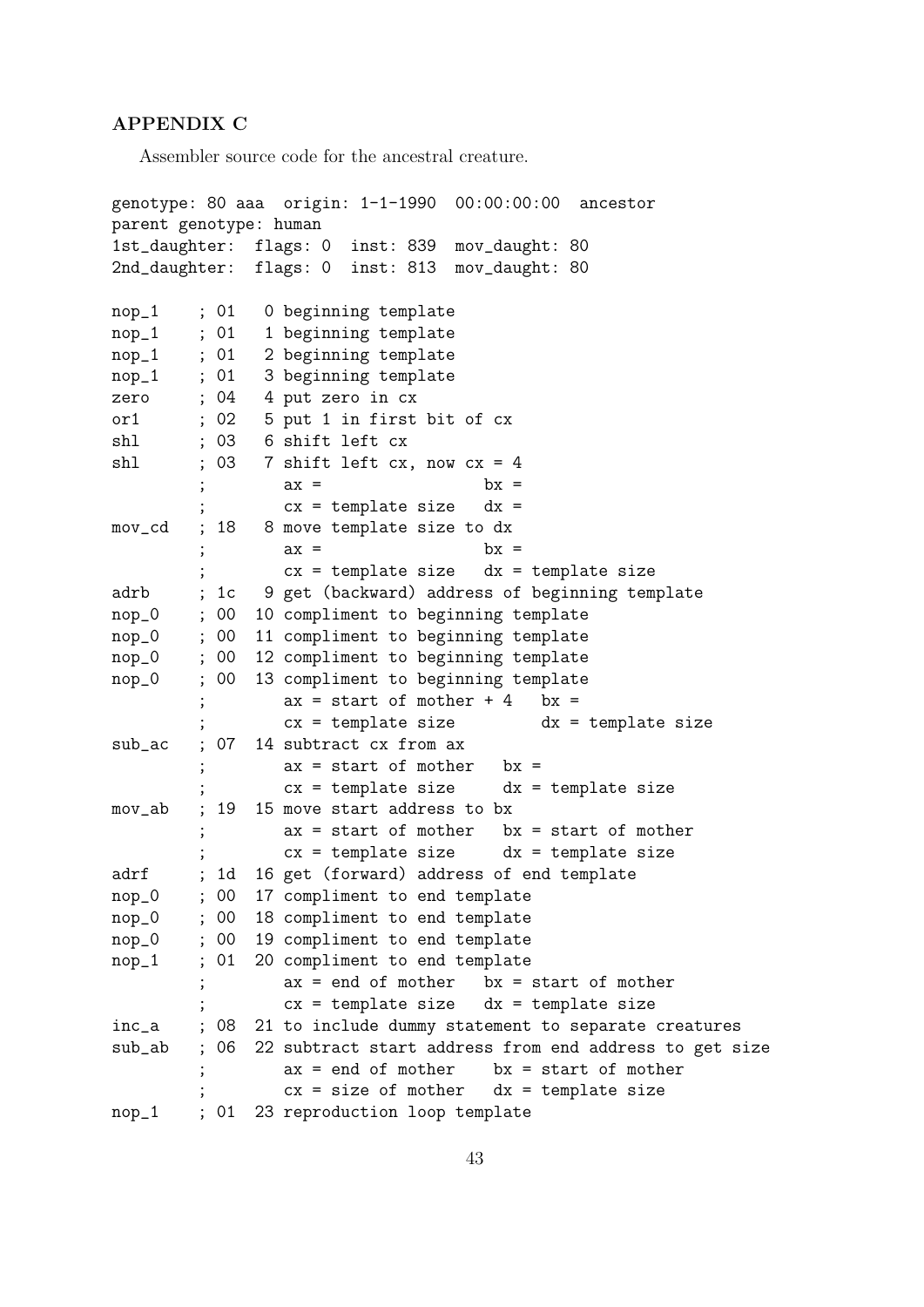| $nop_1$       | ; 01                                     | 24 reproduction loop template                               |
|---------------|------------------------------------------|-------------------------------------------------------------|
|               |                                          | nop_0 ; 00 25 reproduction loop template                    |
| $nop_1$ ; 01  |                                          | 26 reproduction loop template                               |
| mal           | ; 1e                                     | 27 allocate memory for daughter cell, address to ax         |
|               |                                          | $ax = start of daughter$ bx = start of mother               |
|               |                                          | $cx = size of mother$ $dx = template size$                  |
| call          | ; 16                                     | 28 call template below (copy procedure)                     |
| $nop_0$       | ; 00                                     | 29 copy procedure compliment                                |
| nop_0 ; 00    |                                          | 30 copy procedure compliment                                |
| $nop_1$ ; 01  |                                          | 31 copy procedure compliment                                |
| $nop_1$ ; 01  |                                          | 32 copy procedure compliment                                |
| divide ; 1f   |                                          | 33 create independent daughter cell                         |
| jmp           | ; 14                                     | 34 jump to template below (reproduction loop, above)        |
| $nop_0$       | ; 00                                     | 35 reproduction loop compliment                             |
| nop_0 ; 00    |                                          | 36 reproduction loop compliment                             |
| $nop_1$ ; 01  |                                          | 37 reproduction loop compliment                             |
| nop_0 ; 00    |                                          | 38 reproduction loop compliment                             |
| $if\_cz$ ; 05 |                                          | 39 this is a dummy instruction to separate templates        |
|               |                                          | begin copy procedure                                        |
|               |                                          | nop_1 ; 01 40 copy procedure template                       |
|               |                                          | nop_1 ; 01 41 copy procedure template                       |
|               |                                          | nop_0 ; 00 42 copy procedure template                       |
|               |                                          | nop_0 ; 00 43 copy procedure template                       |
| push_ax ; Oc  |                                          | 44 push ax onto stack                                       |
|               |                                          | push_bx ; 0d 45 push bx onto stack                          |
|               |                                          | push_cx ; 0e 46 push cx onto stack                          |
|               |                                          | nop_1 ; 01 47 copy loop template                            |
|               |                                          | nop_0 ; 00 48 copy loop template                            |
|               |                                          | nop_1 ; 01 49 copy loop template                            |
| nop_0 ; 00    |                                          | 50 copy loop template                                       |
| mov_iab ; 1a  |                                          | 51 move contents of [bx] to [ax]                            |
| dec_c ; 0a    |                                          | 52 decrement cx                                             |
| $if\_cz$ ; 05 |                                          | 53 if $cx == 0$ perform next instruction, otherwise skip it |
| jmp           | 14                                       | 54 jump to template below (copy procedure exit)             |
| $nop_0$       | $\,; 00$                                 | 55 copy procedure exit compliment                           |
| $nop_1 ; 01$  |                                          | 56 copy procedure exit compliment                           |
| $nop_0$       | $\begin{matrix} \cdot & 00 \end{matrix}$ | 57 copy procedure exit compliment                           |
| $nop_0$       | ; 00                                     | 58 copy procedure exit compliment                           |
| inc_a         | : 08                                     | 59 increment ax                                             |
| $inc_b$       | ; 09                                     | 60 increment bx                                             |
| jmp           | ; 14                                     | 61 jump to template below (copy loop)                       |
| $nop_0$       | ; 00                                     | 62 copy loop compliment                                     |
| $nop_1$ ; 01  |                                          | 63 copy loop compliment                                     |
| $nop_0$       |                                          | ; 00 64 copy loop compliment                                |
| $nop_1$ ; 01  |                                          | 65 copy loop compliment                                     |
| $if\_cz$      | 05                                       | 66 this is a dummy instruction, to separate templates       |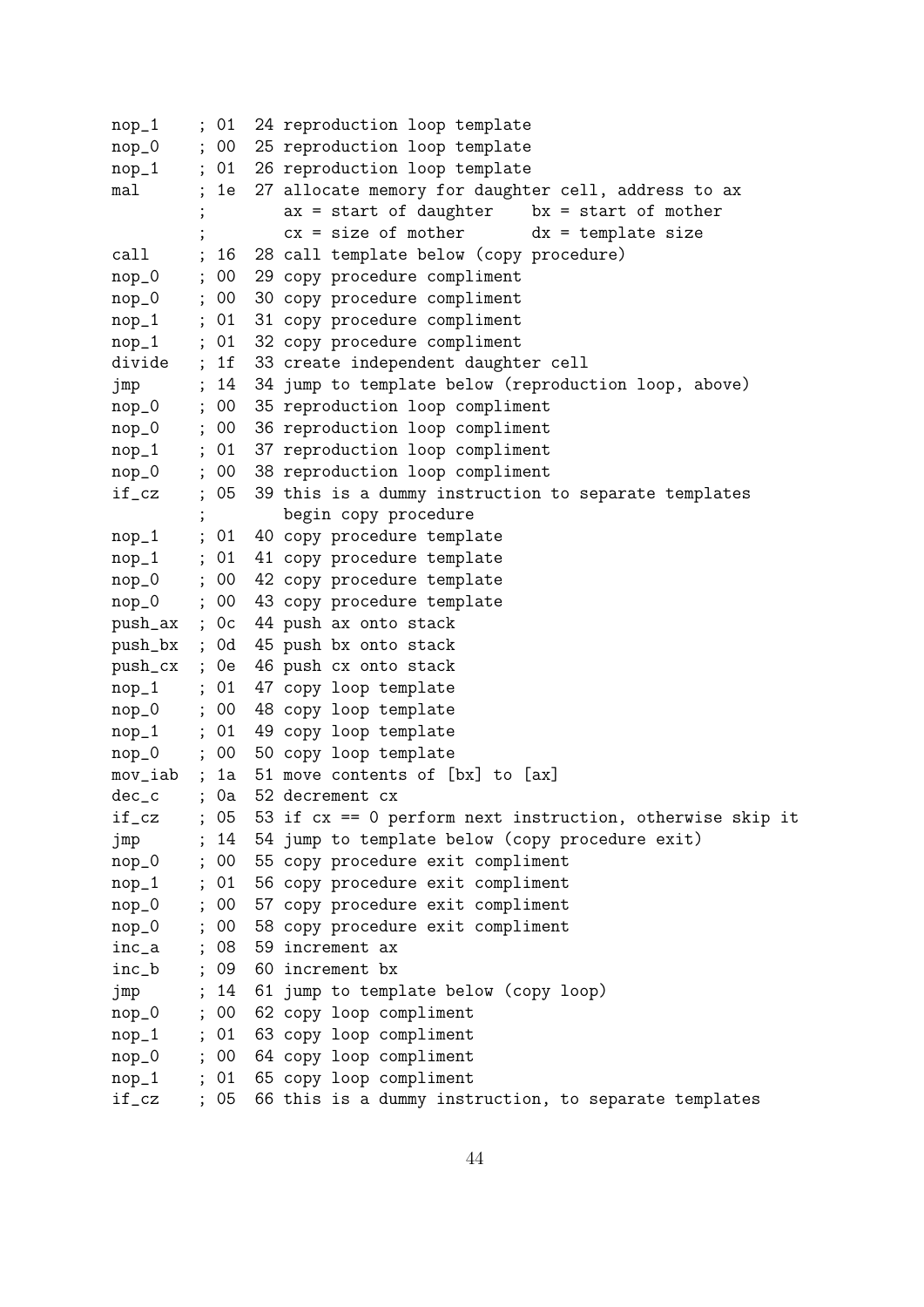| 67 copy procedure exit template               |
|-----------------------------------------------|
| 68 copy procedure exit template               |
| ; 01 69 copy procedure exit template          |
| ; 01 70 copy procedure exit template          |
|                                               |
|                                               |
|                                               |
| ; 17 74 return from copy procedure            |
|                                               |
|                                               |
|                                               |
|                                               |
| ; 05 79 dummy statement to separate creatures |
|                                               |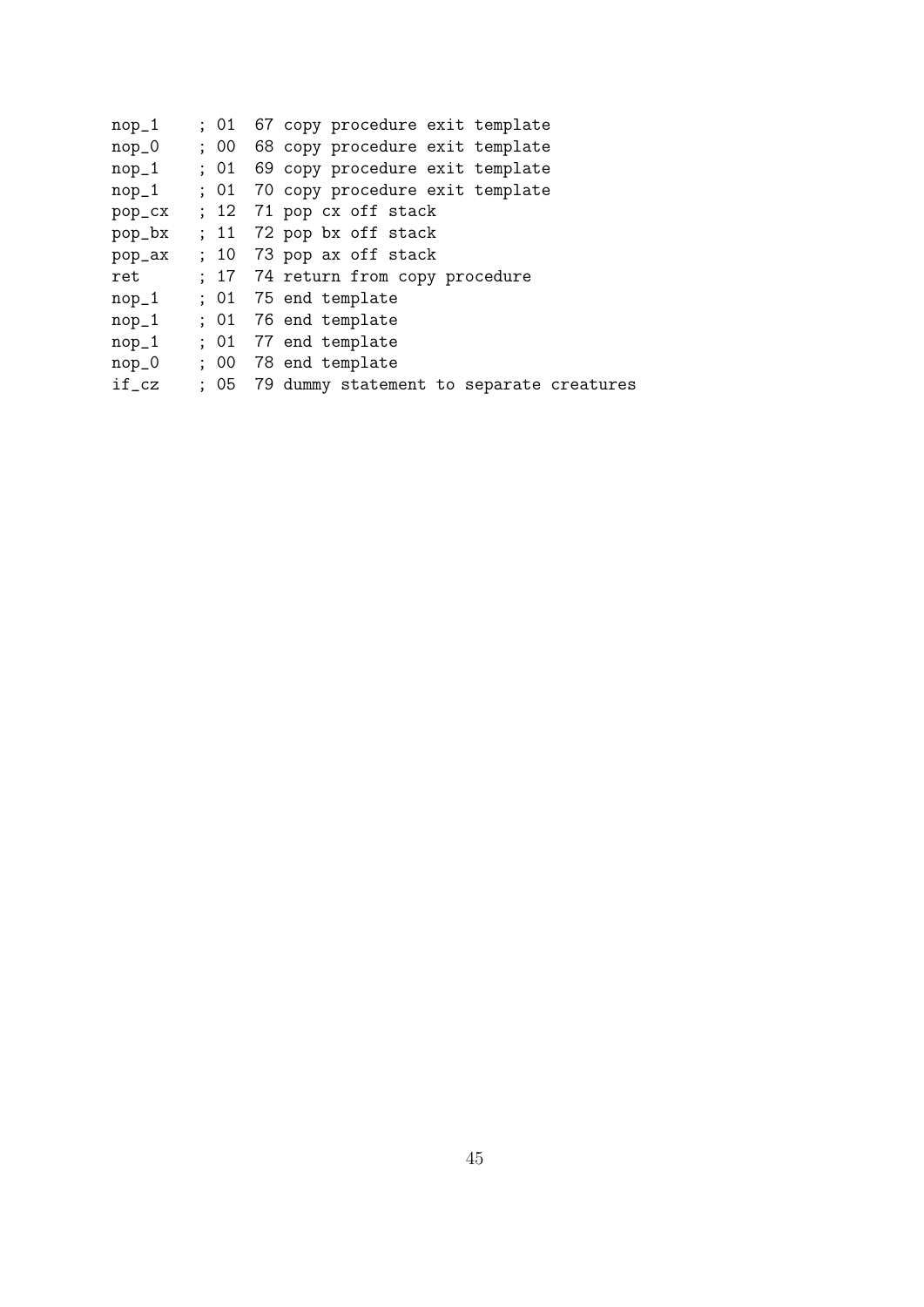#### APPENDIX D

Assembler source code for the smallest self-replicating creature.

genotype: 0022abn parent genotype: 0022aak 1st\_daughter: flags: 1 inst: 146 mov\_daught: 22 breed\_true: 1 2nd\_daughter: flags: 0 inst: 142 mov\_daught: 22 breed\_true: 1 InstExecC: 437 InstExec: 625954 origin: 662865379 Wed Jan 2 20:16:19 1991 MaxPropPop: 0.1231 MaxPropInst: 0.0568

| $nop_0$ ; 00  |  | $\Omega$ |                                                                           |
|---------------|--|----------|---------------------------------------------------------------------------|
|               |  |          | adrb ; 1c 1 find beginning                                                |
| $nop_1$ ; 01  |  | 2        |                                                                           |
|               |  |          | divide ; 1f 3 fails the first time it is executed                         |
| $sub_ac$ ; 07 |  | 4        |                                                                           |
| $mov_ab$ ; 19 |  | 5        |                                                                           |
|               |  |          | adrf ; 1d 6 find end                                                      |
| nop_0 ; 00    |  | 7        |                                                                           |
|               |  |          | inc_a ; 08 8 to include final dummy statement                             |
|               |  |          | sub_ab ; 06 9 calculate size                                              |
| mal ; 1e 10   |  |          |                                                                           |
|               |  |          | push_bx; Od 11 save beginning address on stack in order to 'return' there |
|               |  |          | nop_0 ; 00 12 top of copy loop                                            |
| mov_iab ; 1a  |  | 13       |                                                                           |
| dec_c ; Oa    |  | 14       |                                                                           |
| $if\_cz$ ; 05 |  | 15       |                                                                           |
| ret ; 17      |  |          | 16 jump to beginning, address saved on stack                              |
| $inc_a$ ; 08  |  | 17       |                                                                           |
| $inc_b$ ; 09  |  | 18       |                                                                           |
|               |  |          | jmpb ; 15 19 bottom of copy loop (6 instructions executed per loop)       |
| $nop_1$ ; 01  |  | 20       |                                                                           |
|               |  |          | mov_iab ; 1a 21 dummy statement to terminate template                     |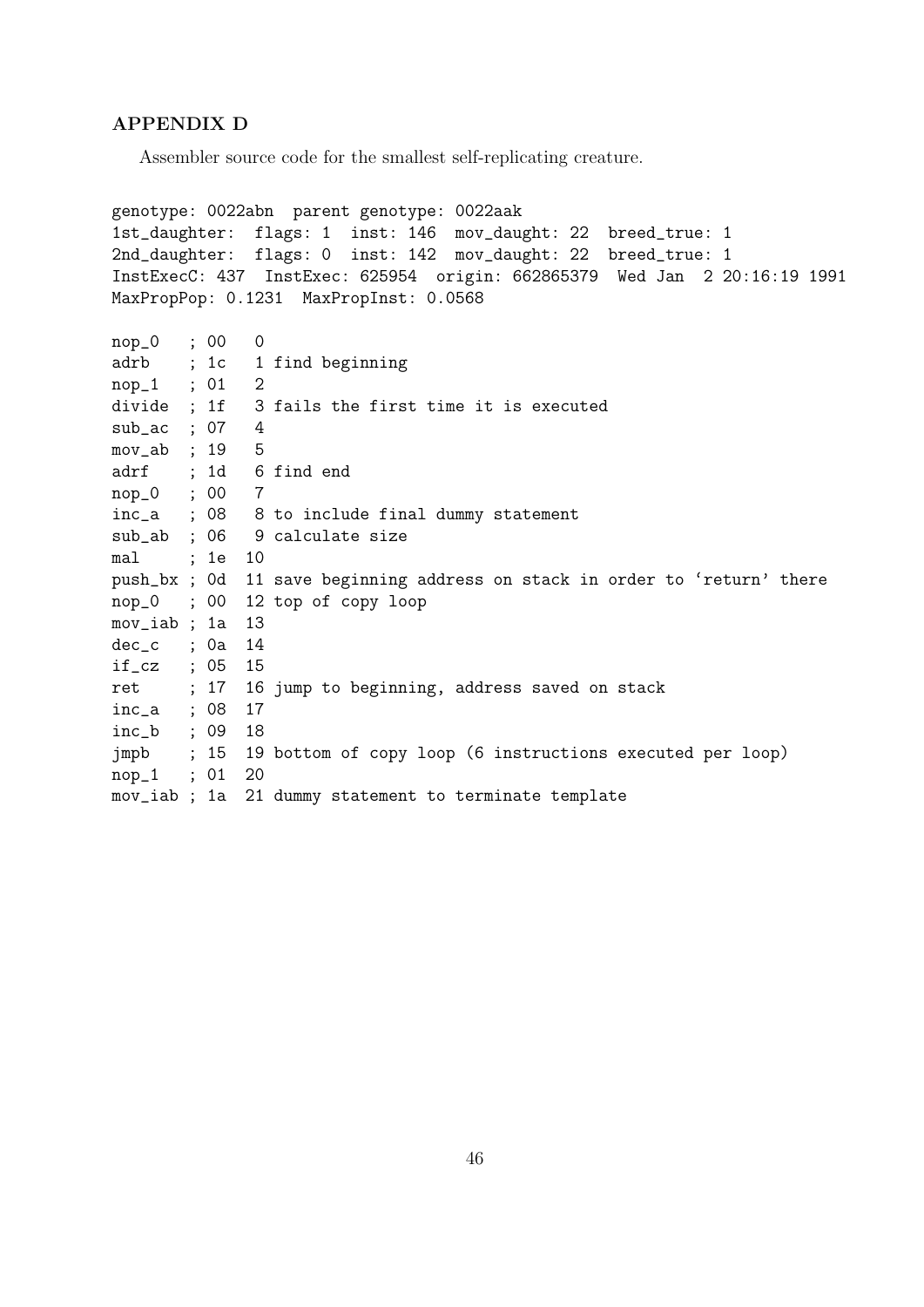#### APPENDIX E

Assembler code for the central copy loop of the ancestor (80aaa) and decendant after fifteen billion instructions (72etq). Within the loop, the ancestor does each of the following operations once: copy instruction  $(51)$ , decrement cx  $(52)$ , increment ax  $(59)$  and increment bx (60). The decendant performs each of the following operations three times within the loop: copy instruction (15, 22, 26), increment ax (20, 24, 31) and increment bx (21, 25, 32). The decrement cx operation occurs five times within the loop (16, 17, 19, 23, 27). Instruction 28 flips the low order bit of the cx register. Whenever this latter instruction is reached, the value of the low order bit is one, so this amounts to a sixth instance of decrement cx. This means that there are two decrements for every increment. The reason for this is related to another adaptation of this creature. When it calculates its size, it shifts left (12) before allocating space for the daughter (13). This has the effect of allocating twice as much space as is actually needed to accomodate the genome. The genome of the creature is 36 instructions long, but it allocates a space of 72 instructions. This occurred in an environment where the slice size was set equal to the size of the cell. In this way the creatures were able to garner twice as much energy. However, they had to compliment this change by doubling the number of decrements in the loop.